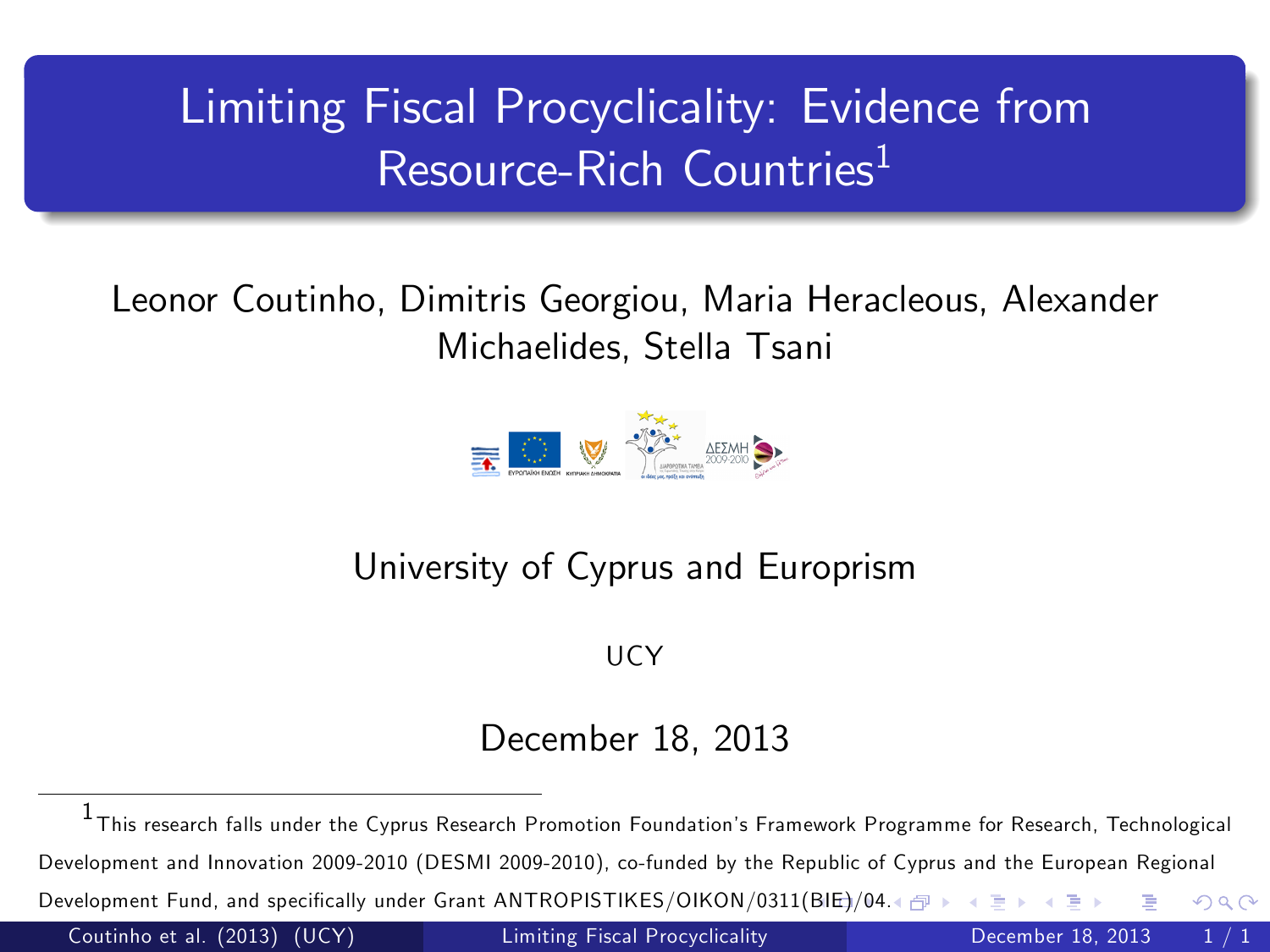• Fiscal policy has been identified as a potential source for volatility in Resource-Rich countries (Frankel, 2010)

4 0 8

 $QQ$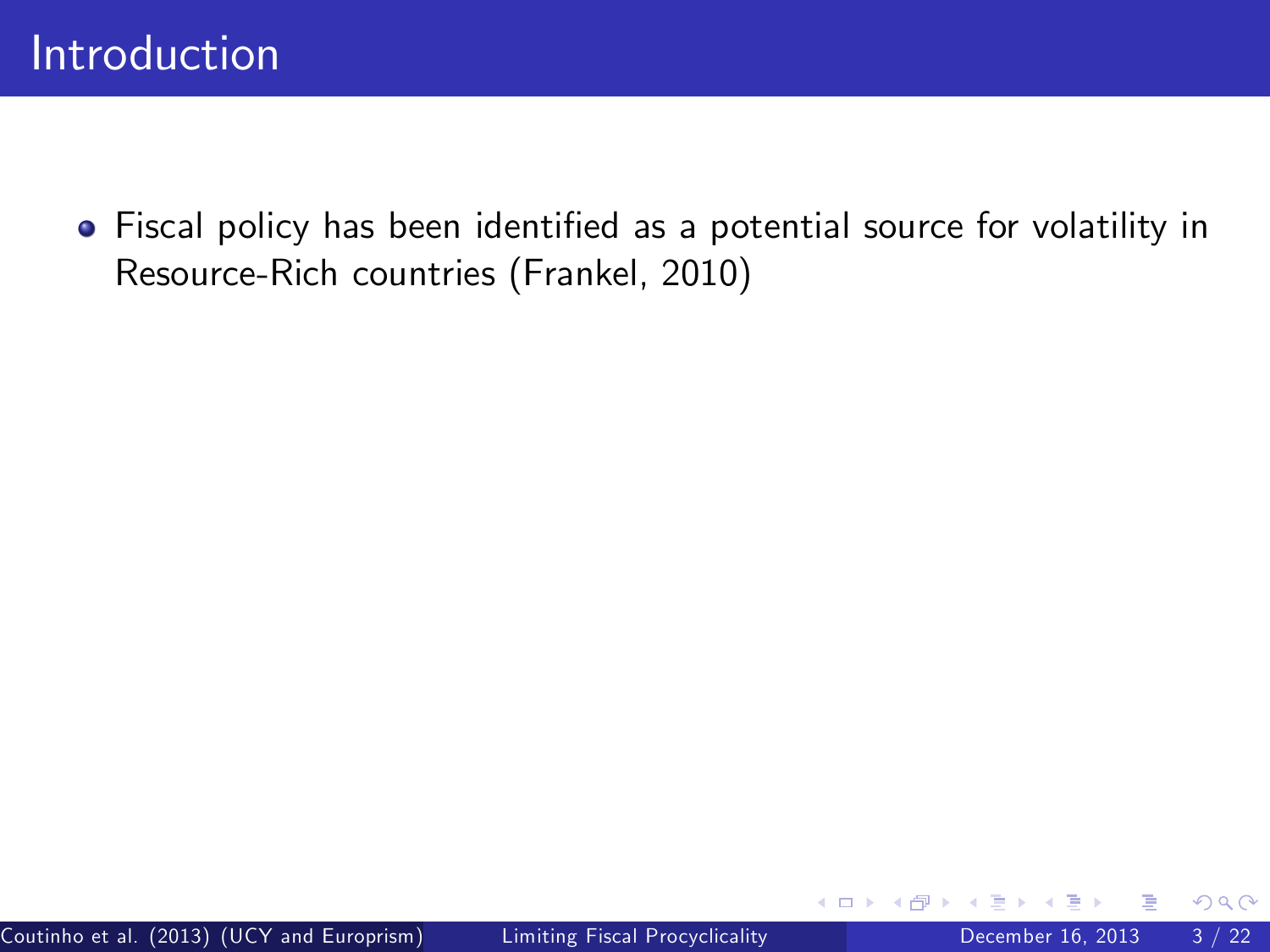- Fiscal policy has been identified as a potential source for volatility in Resource-Rich countries (Frankel, 2010)
- There are a limited number of studies on the behaviour of fiscal policy in resource-rich countries (Sinnot, 2009, Arezki and Bruckner, 2012)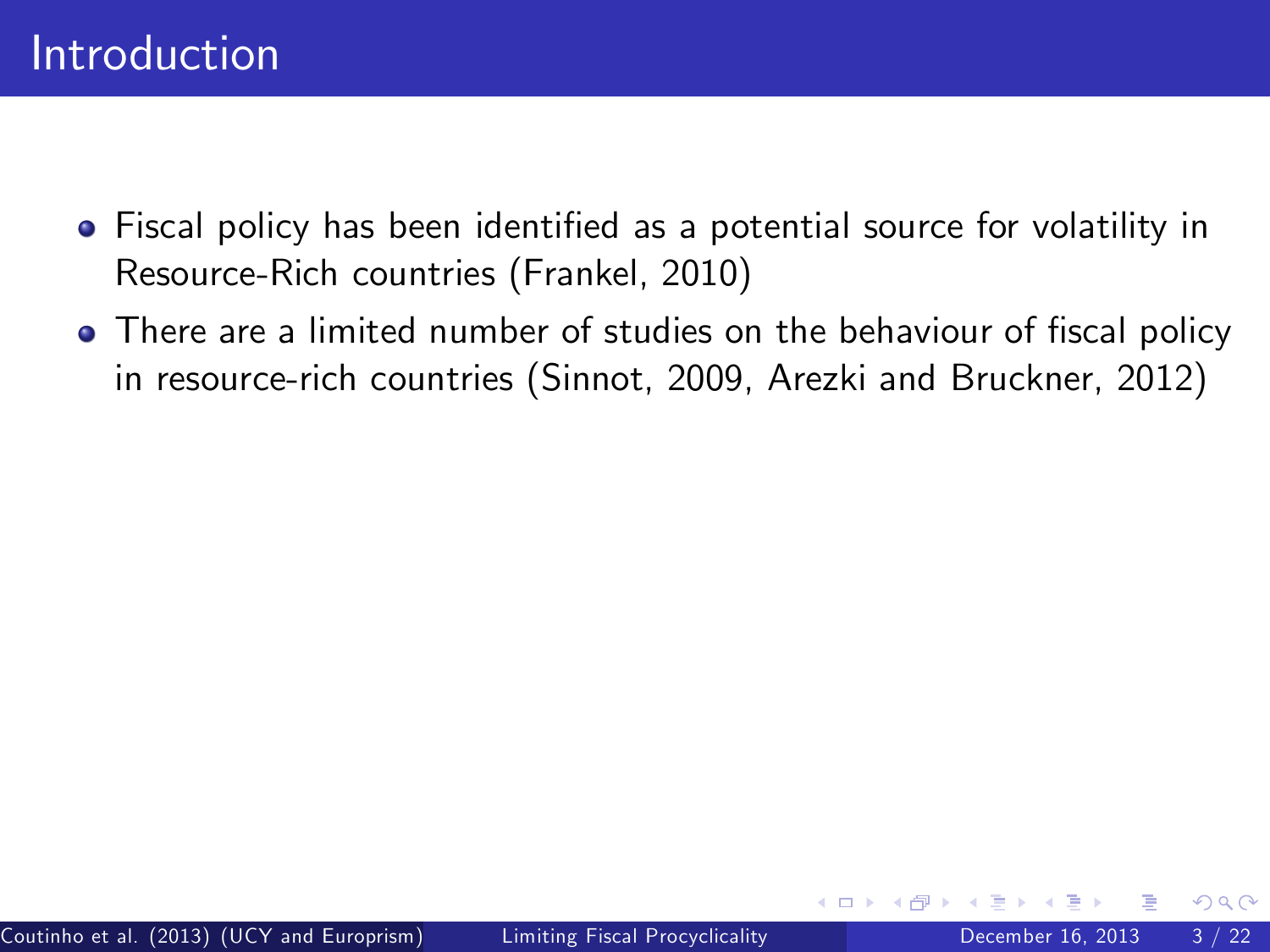- Fiscal policy has been identified as a potential source for volatility in Resource-Rich countries (Frankel, 2010)
- There are a limited number of studies on the behaviour of fiscal policy in resource-rich countries (Sinnot, 2009, Arezki and Bruckner, 2012)
- Studies find fiscal procyclicality in Latin America (Gavin and Perotti, 1997, Stein et al., 1999, and Catao and Sutton, 2002), in developing countries (Kaminski, Reinhart, and Vegh, 2004, Talvi and Vegh, 2005, Alesina et al., 2008, and Ilzetzki and Vegh, 2008), and to a more limited extent in industrial countries (Arreaza et al., 1999, Lane, 2003, Ilzetzki and Vegh, 2008, and Beetsma and Giuliodori, 2010)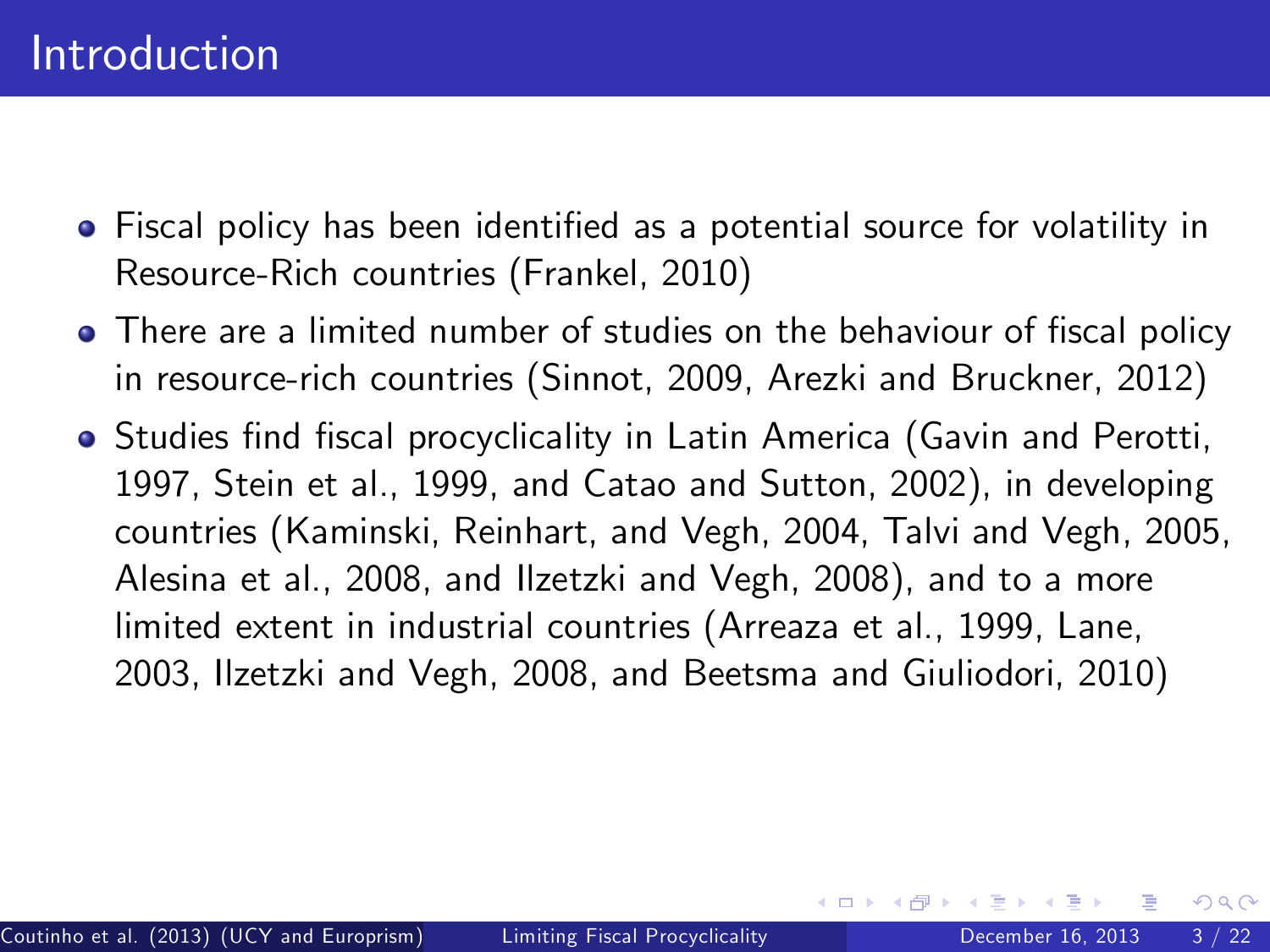- Fiscal policy has been identified as a potential source for volatility in Resource-Rich countries (Frankel, 2010)
- There are a limited number of studies on the behaviour of fiscal policy in resource-rich countries (Sinnot, 2009, Arezki and Bruckner, 2012)
- Studies find fiscal procyclicality in Latin America (Gavin and Perotti, 1997, Stein et al., 1999, and Catao and Sutton, 2002), in developing countries (Kaminski, Reinhart, and Vegh, 2004, Talvi and Vegh, 2005, Alesina et al., 2008, and Ilzetzki and Vegh, 2008), and to a more limited extent in industrial countries (Arreaza et al., 1999, Lane, 2003, Ilzetzki and Vegh, 2008, and Beetsma and Giuliodori, 2010)
- Revisit this analysis with richer data set and address endogeneneity concerns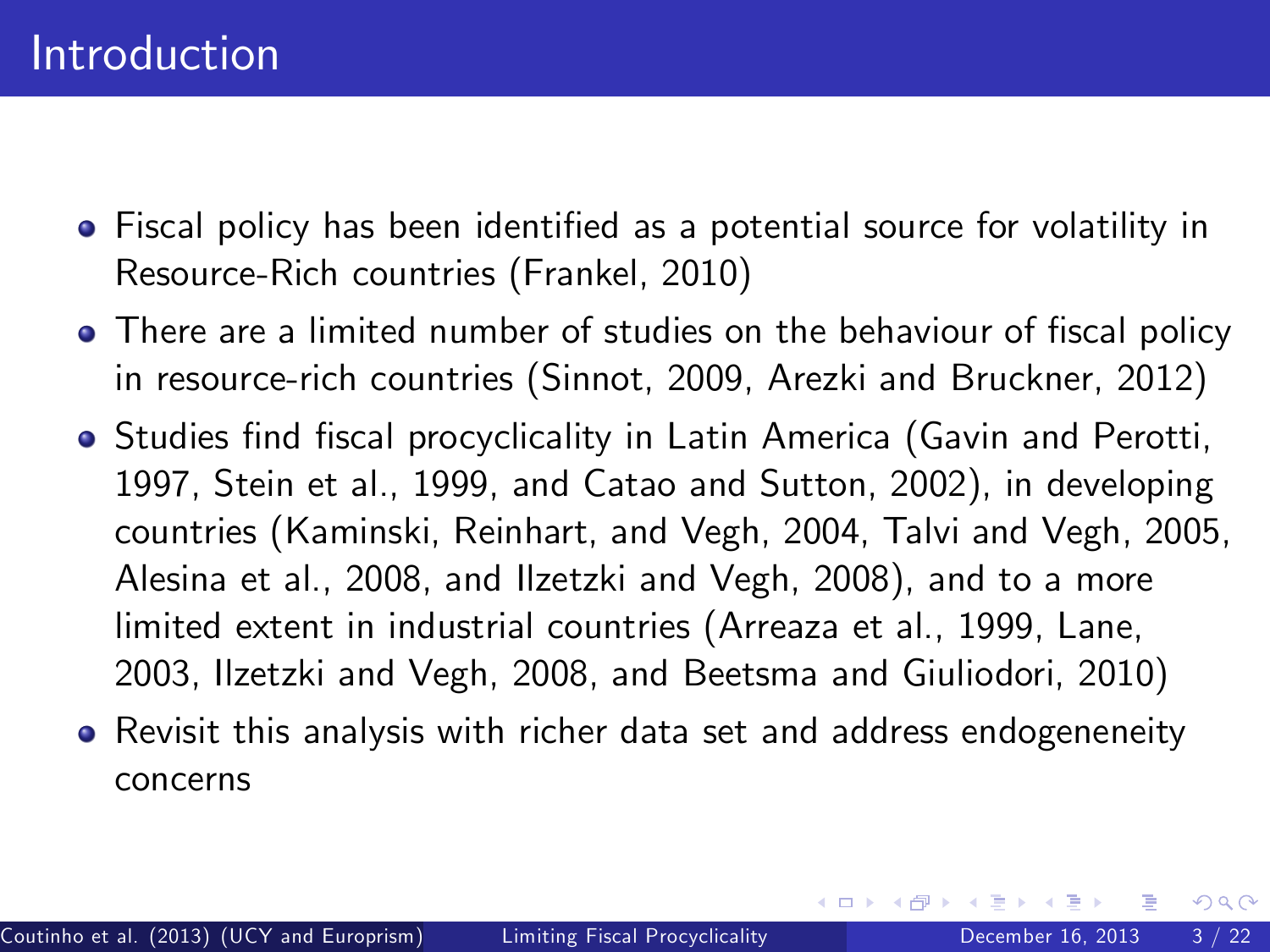#### Data: Defining Resource-Rich Countries

• Sample of 84 resource-rich countries out of 192.

**∢ ⊡** 

 $QQ$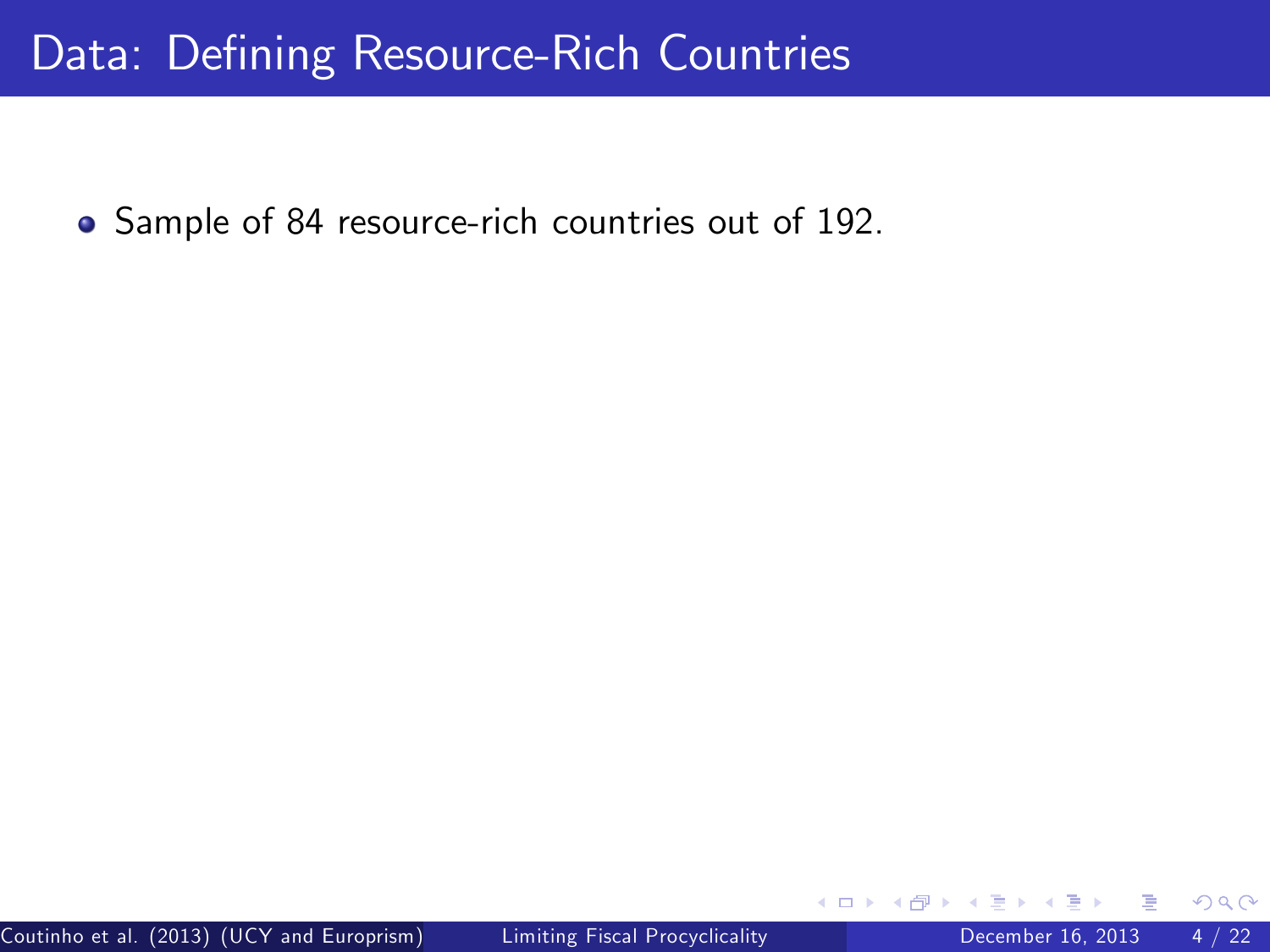#### Data: Defining Resource-Rich Countries

- Sample of 84 resource-rich countries out of 192.
- Resource-rich definition (COMTRADE data):



 $QQ$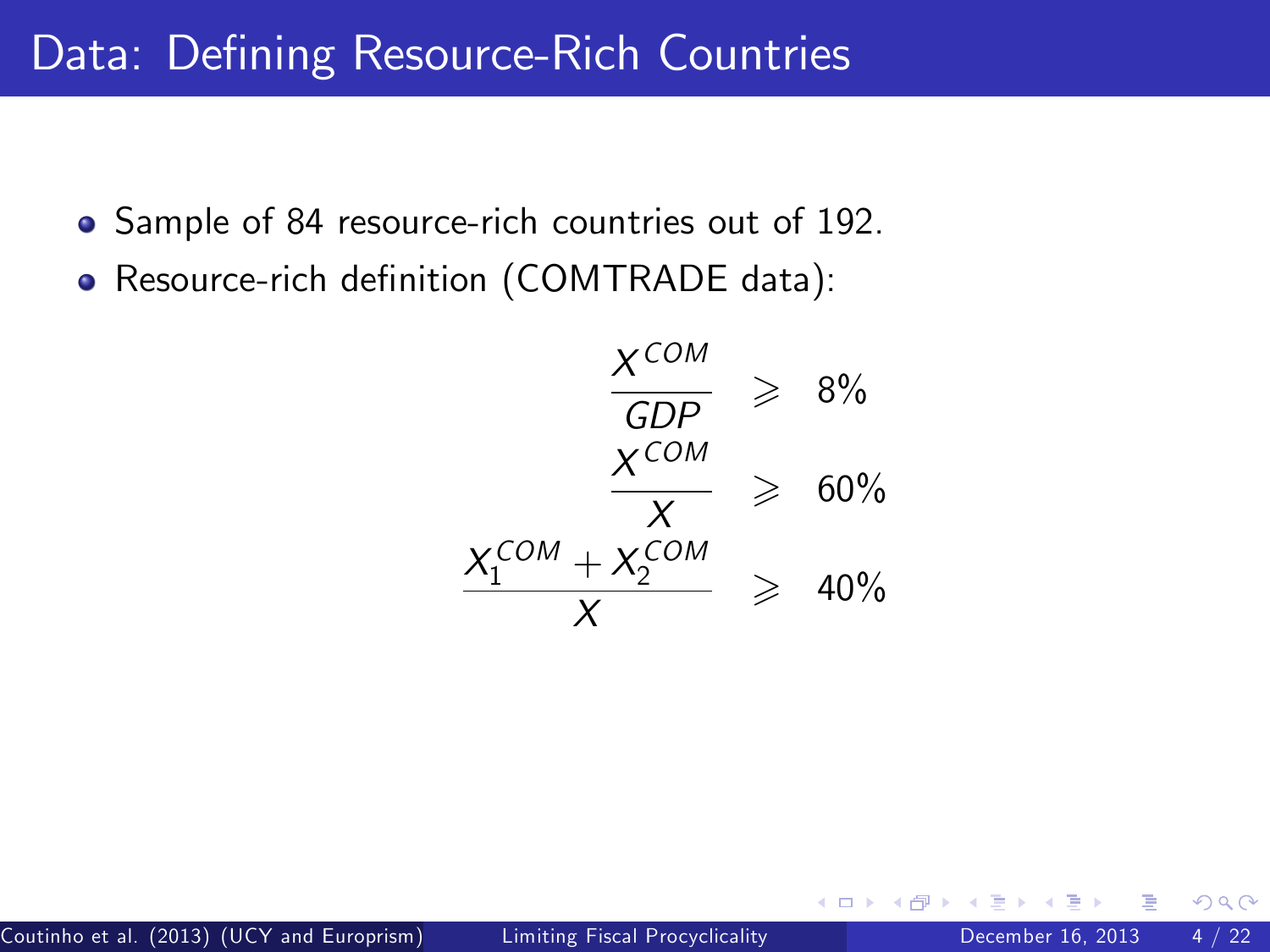#### Data: Defining Resource-Rich Countries

- Sample of 84 resource-rich countries out of 192.
- Resource-rich definition (COMTRADE data):



• These restrictions give for our sample a set of resource-rich countries very similar to that of other studies; last condition ensures importance of a restricted number of resource prices

 $QQQ$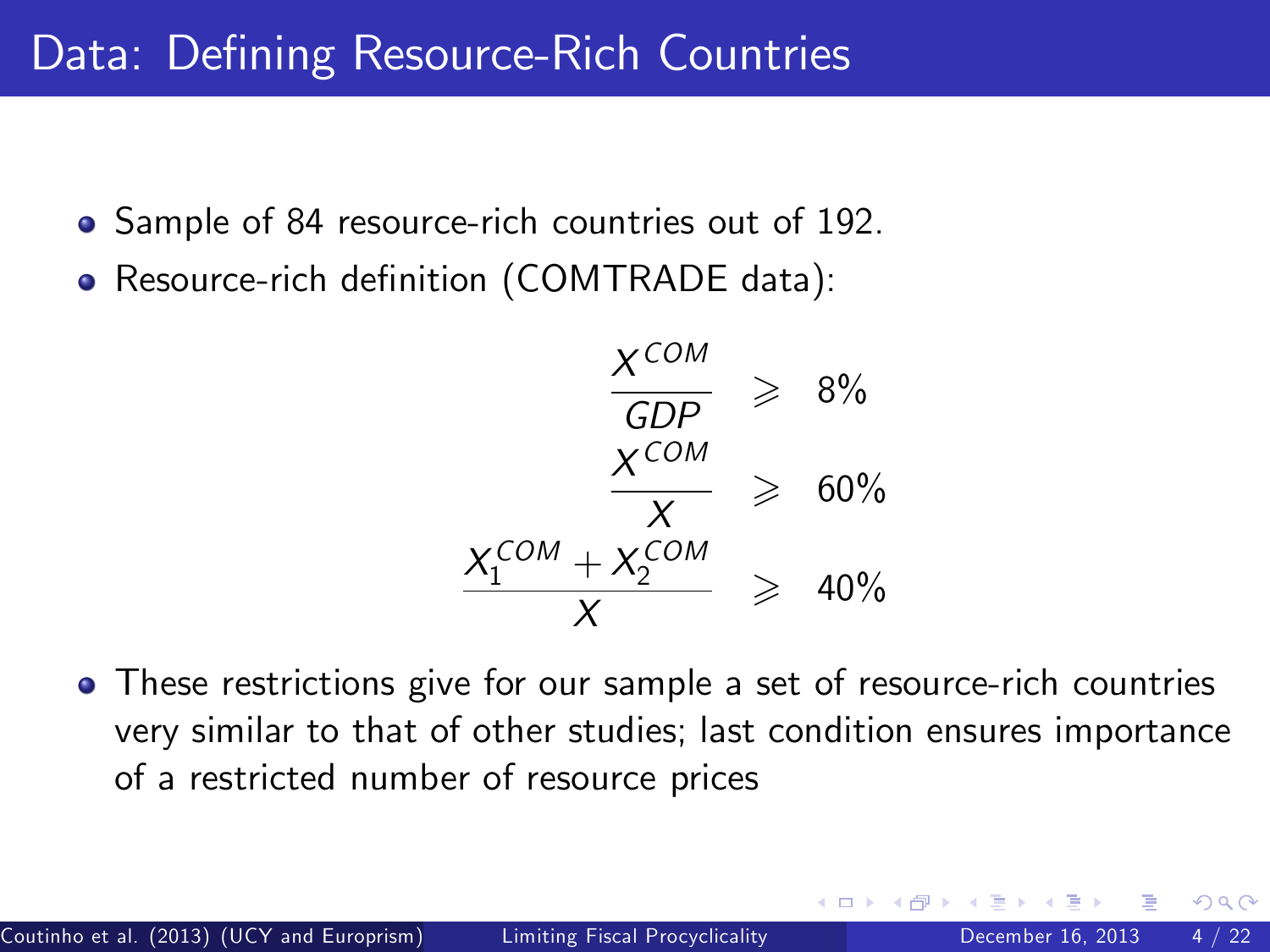Real government consumption: nominal government consumption deflated using the consumer price index (CPI) deflator for each country.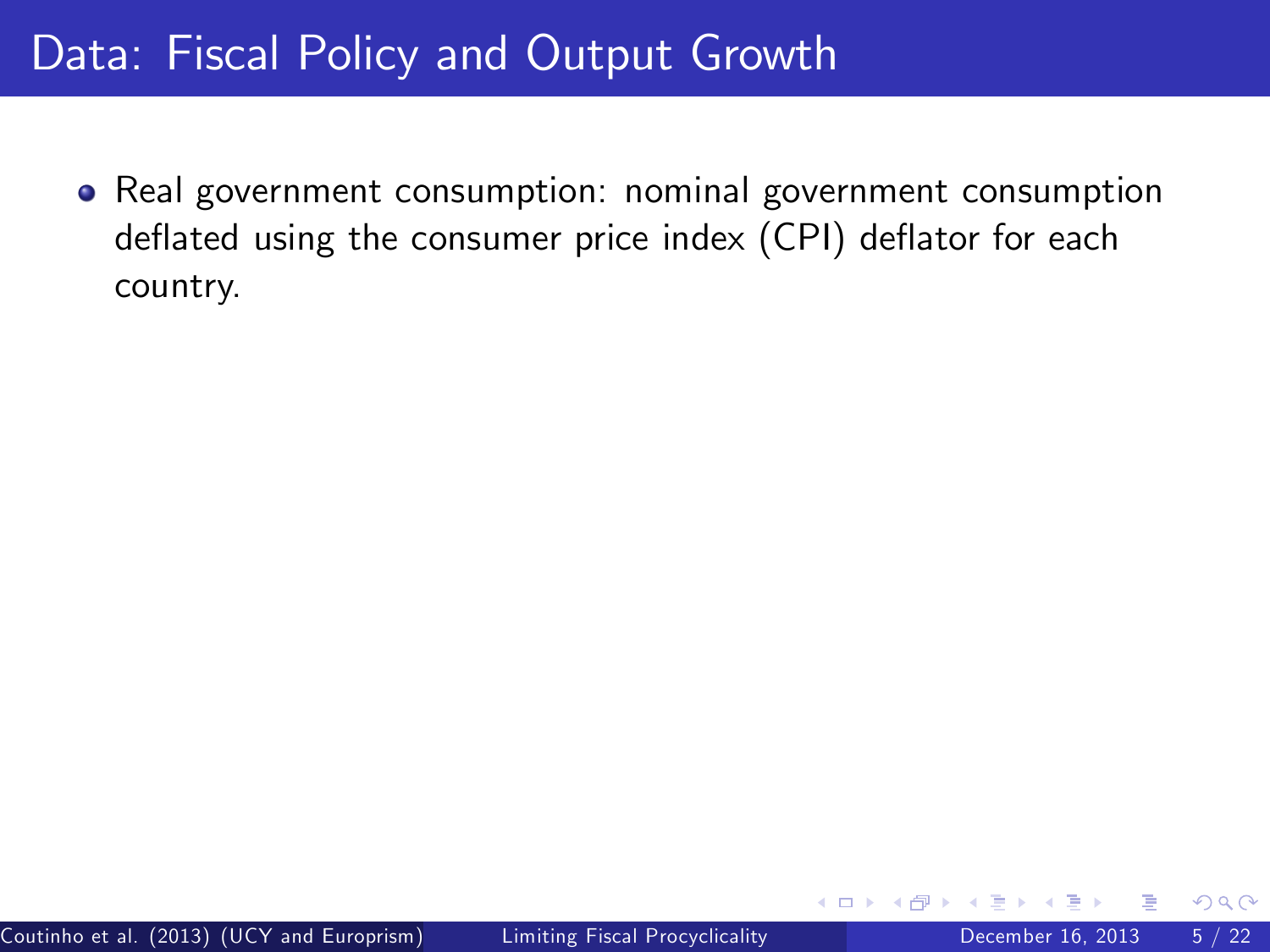- Real government consumption: nominal government consumption deflated using the consumer price index (CPI) deflator for each country.
- Real government consumption scaled by GDP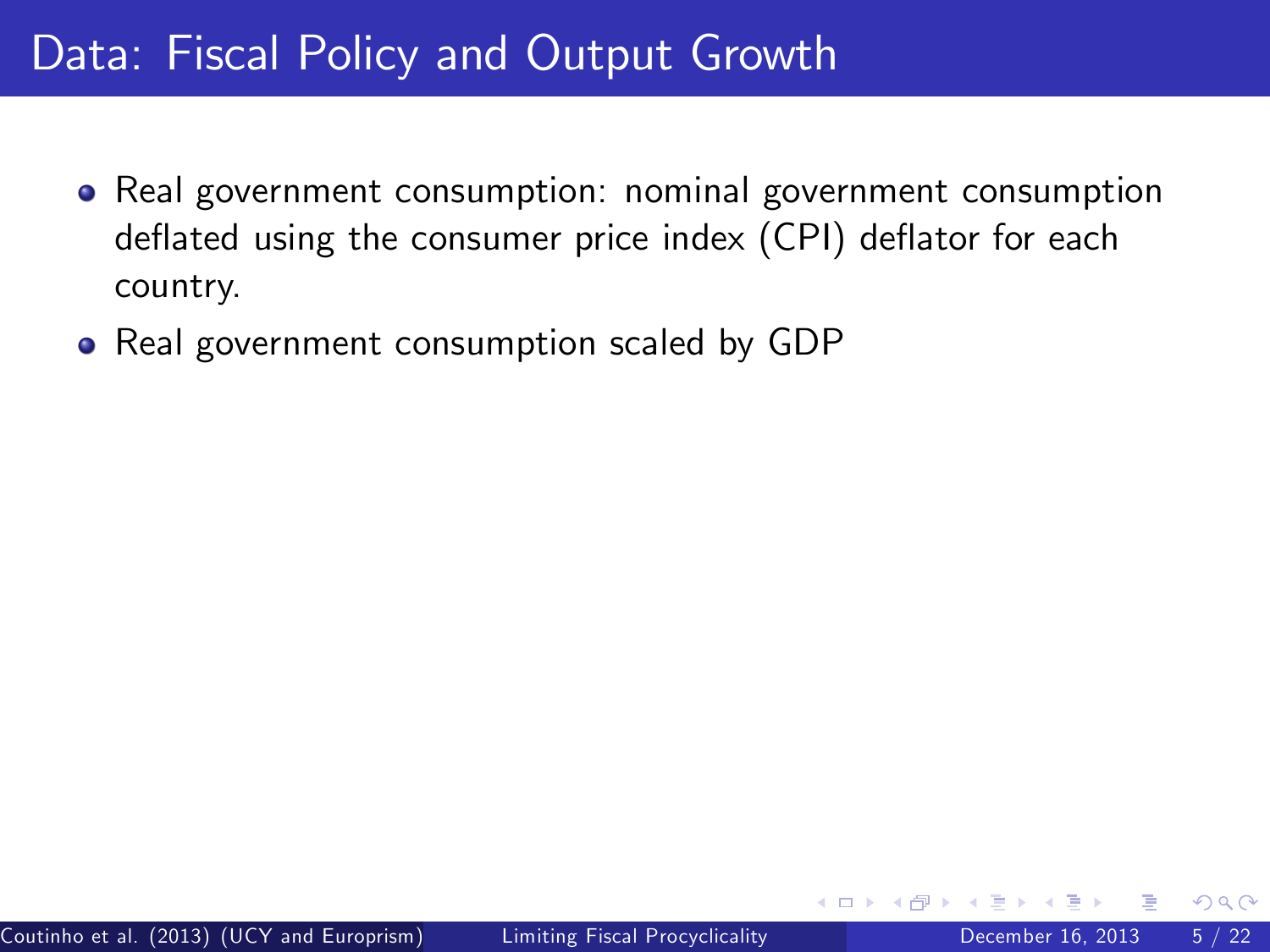- Real government consumption: nominal government consumption deflated using the consumer price index (CPI) deflator for each country.
- Real government consumption scaled by GDP
- Real GDP: Nominal GDP from the World Bank database (WDI), deflated using the GDP deflator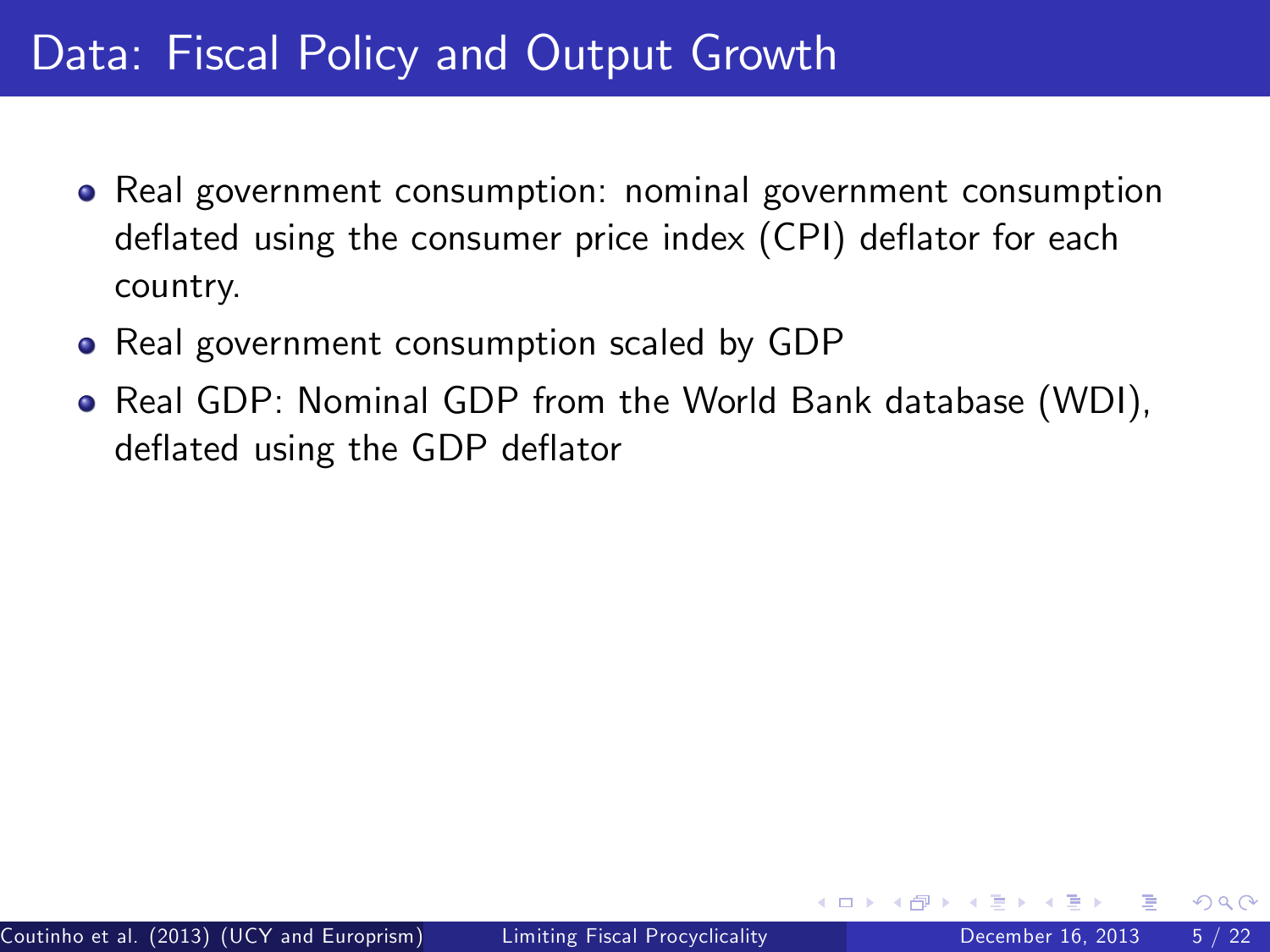- Real government consumption: nominal government consumption deflated using the consumer price index (CPI) deflator for each country.
- Real government consumption scaled by GDP
- Real GDP: Nominal GDP from the World Bank database (WDI), deflated using the GDP deflator
- Instruments for real GDP growth: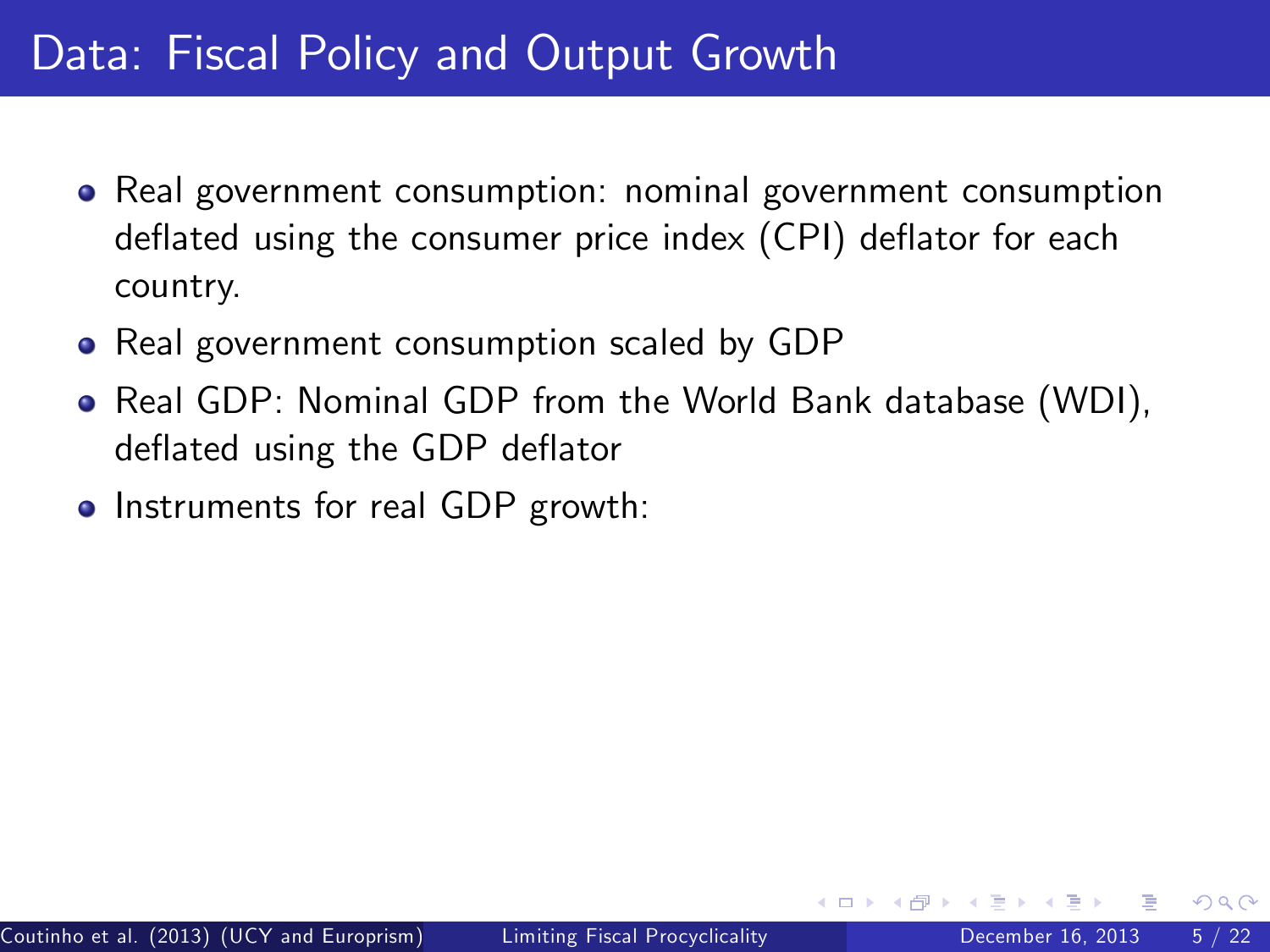- Real government consumption: nominal government consumption deflated using the consumer price index (CPI) deflator for each country.
- Real government consumption scaled by GDP
- Real GDP: Nominal GDP from the World Bank database (WDI), deflated using the GDP deflator
- Instruments for real GDP growth:

**1** real commodity price growth for the country's main commodity export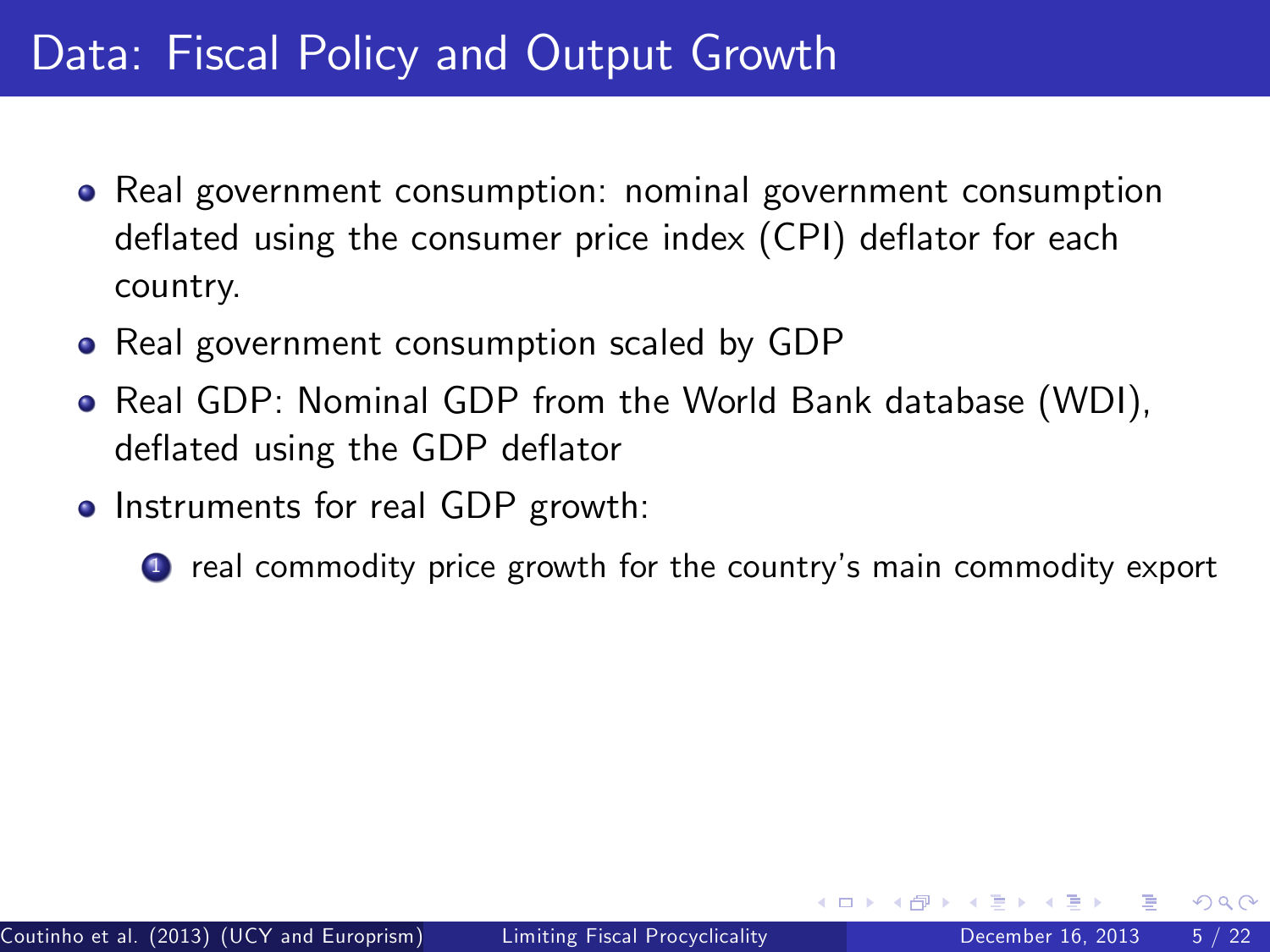- Real government consumption: nominal government consumption deflated using the consumer price index (CPI) deflator for each country.
- Real government consumption scaled by GDP
- Real GDP: Nominal GDP from the World Bank database (WDI), deflated using the GDP deflator
- Instruments for real GDP growth:

**1** real commodity price growth for the country's main commodity export 2 rest of the region GDP growth (World Bank definition of regions)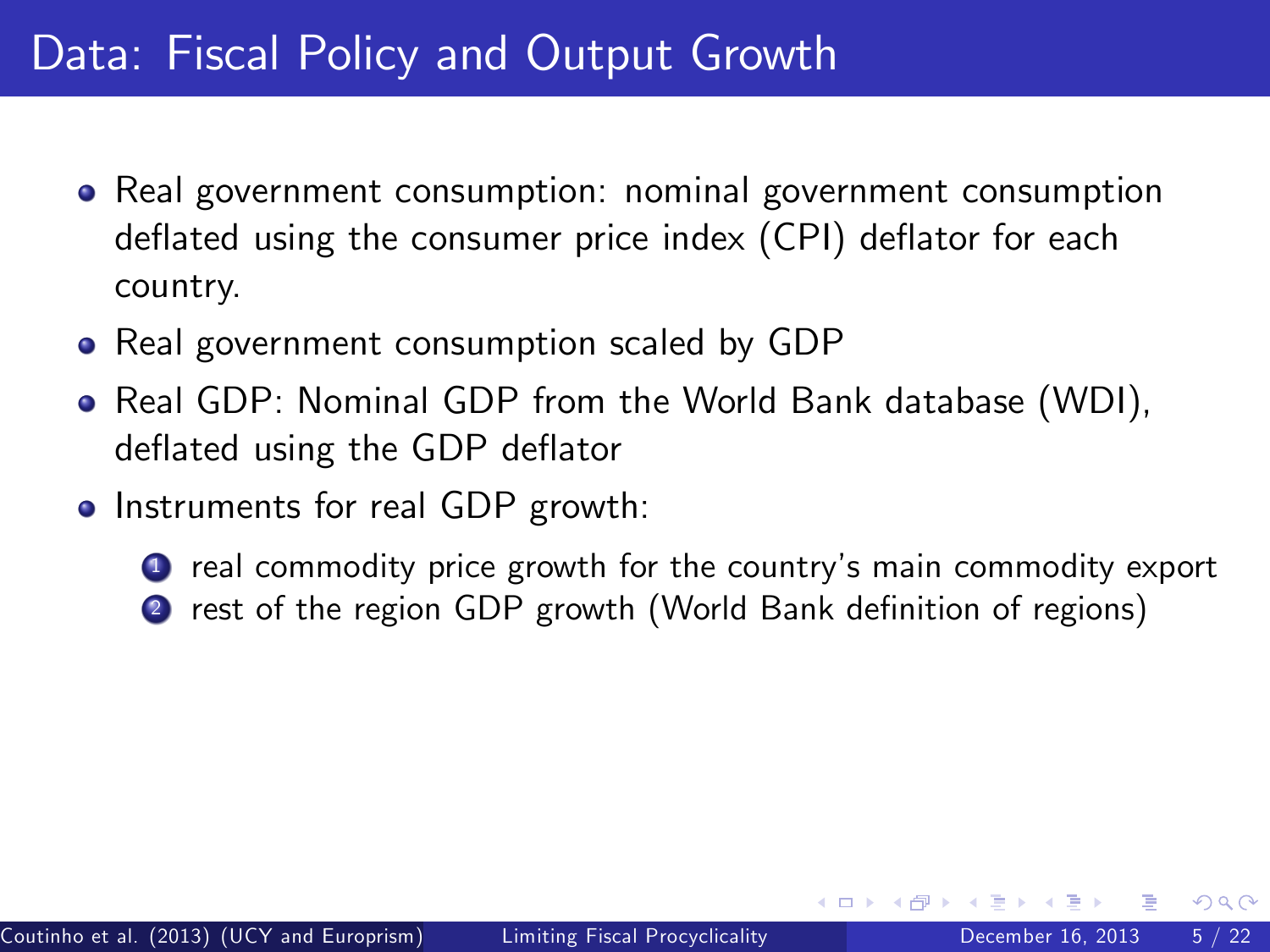- Real government consumption: nominal government consumption deflated using the consumer price index (CPI) deflator for each country.
- Real government consumption scaled by GDP
- Real GDP: Nominal GDP from the World Bank database (WDI), deflated using the GDP deflator
- Instruments for real GDP growth:

**1** real commodity price growth for the country's main commodity export 2 rest of the region GDP growth (World Bank definition of regions)

• Commodity prices are coverted to local currency using the WDI US\$ exchange rate, and deflated using the local CPI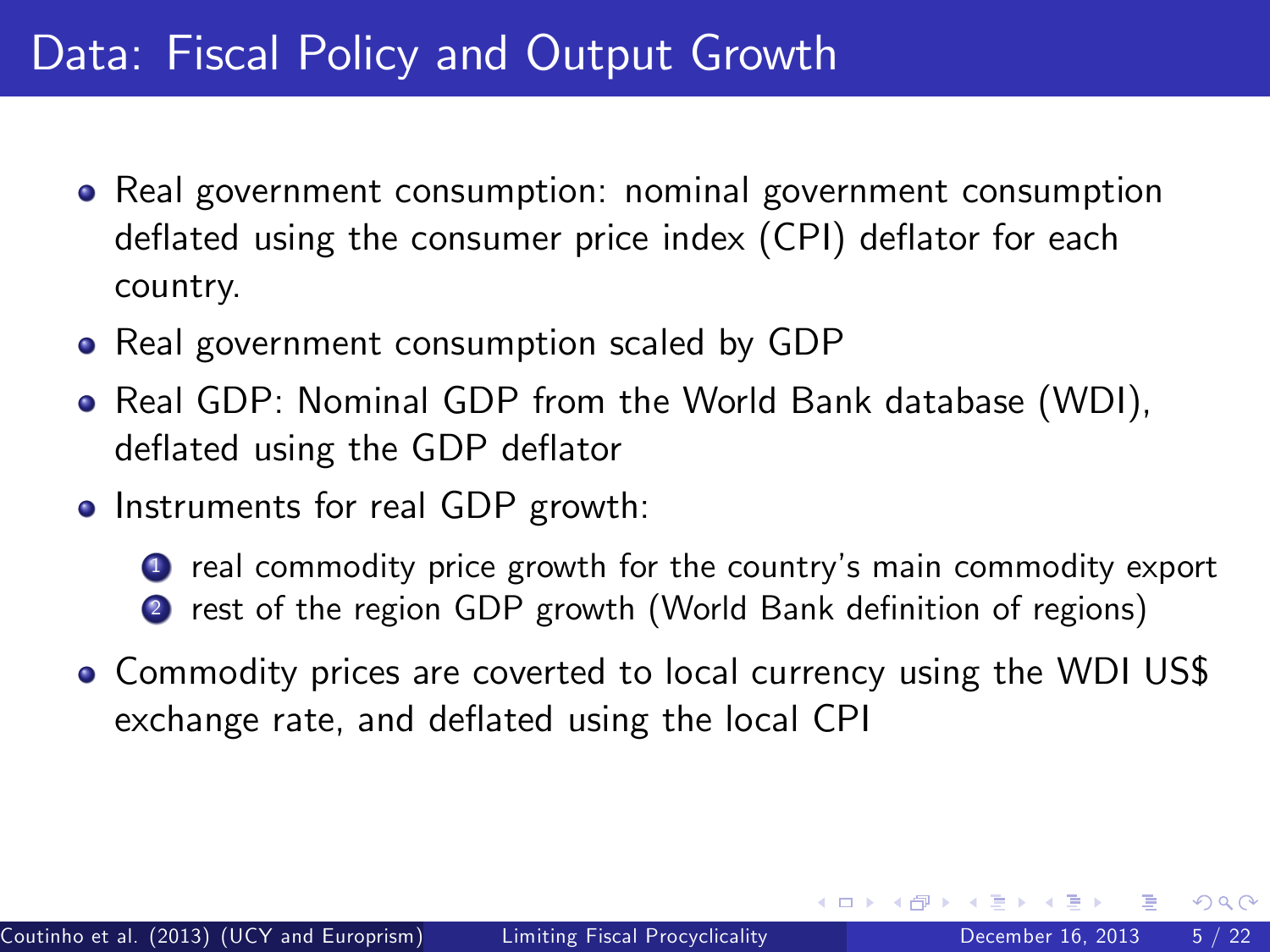- Real government consumption: nominal government consumption deflated using the consumer price index (CPI) deflator for each country.
- Real government consumption scaled by GDP
- Real GDP: Nominal GDP from the World Bank database (WDI), deflated using the GDP deflator
- Instruments for real GDP growth:

**1** real commodity price growth for the country's main commodity export 2 rest of the region GDP growth (World Bank definition of regions)

- Commodity prices are coverted to local currency using the WDI US\$ exchange rate, and deflated using the local CPI
- All growth rates are calculated taking the difference of the natural logarithm.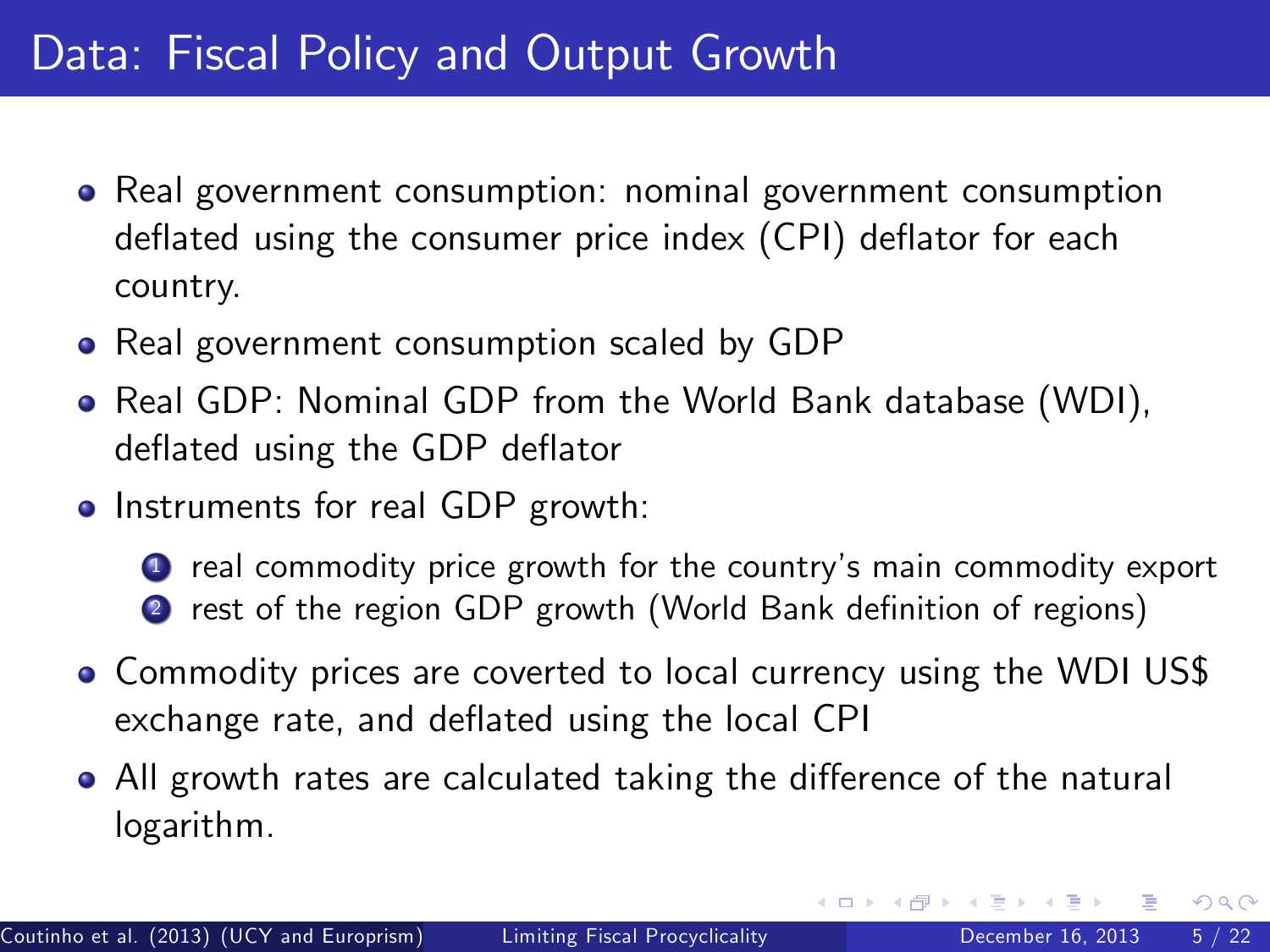Control of Corruption: World Bank World Governance Indicators Index

4 0 8

 $QQ$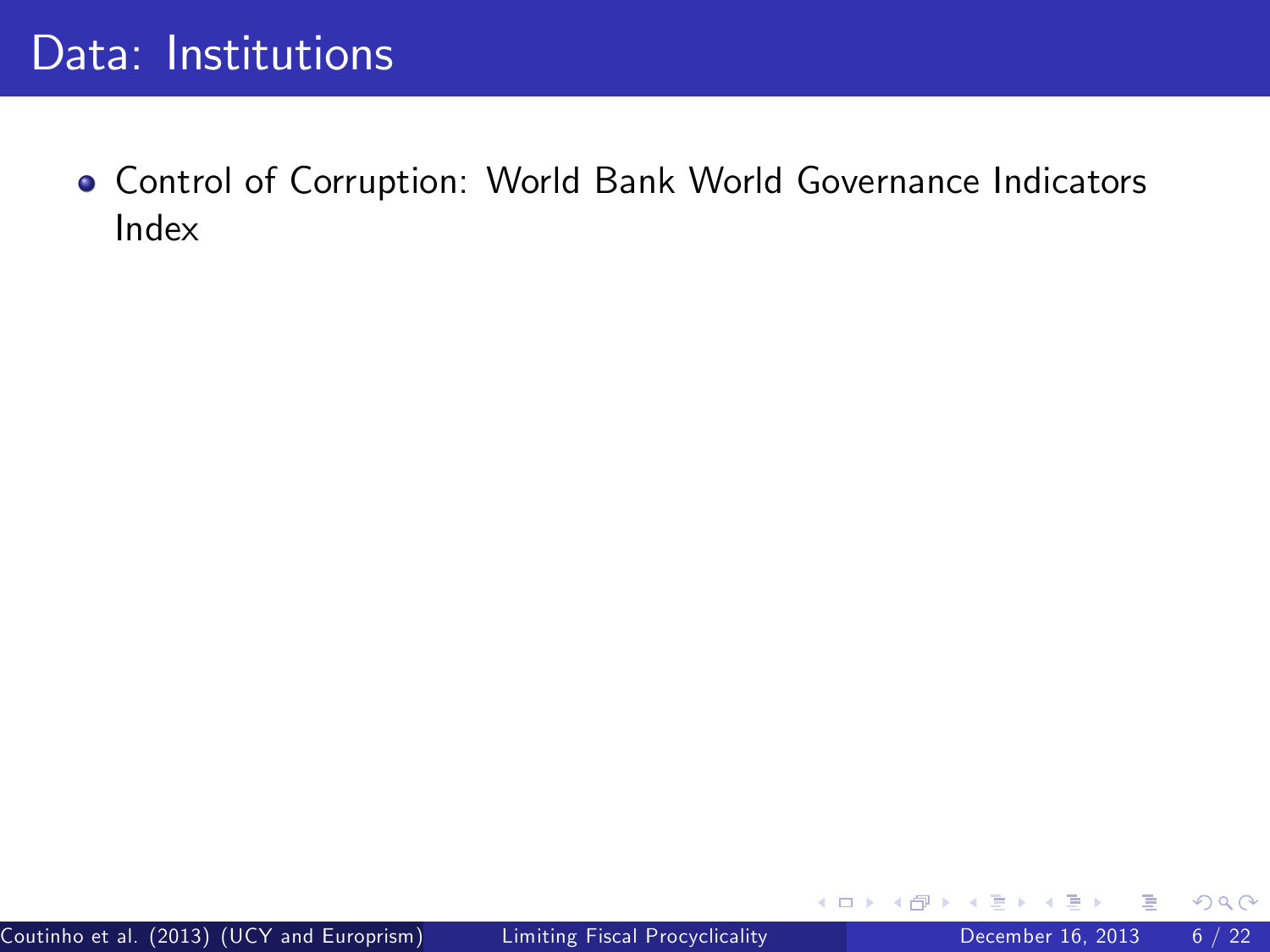- Control of Corruption: World Bank World Governance Indicators Index
- Democracy: dummy which takes the value 1 if the average of  $\degree$ Polity2" index is strictly positive and zero otherwise (Alesina et al., 2008)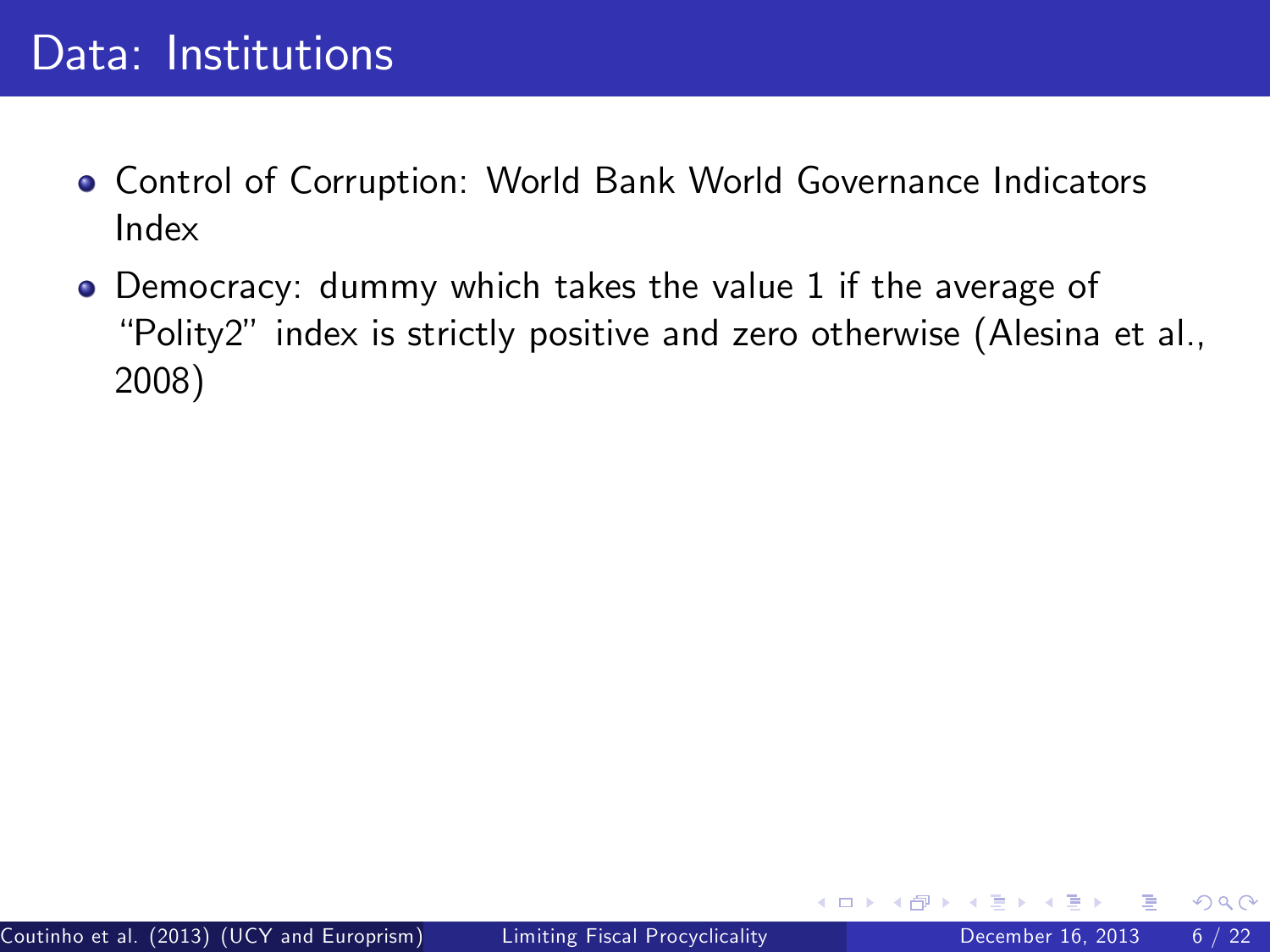- Control of Corruption: World Bank World Governance Indicators Index
- Democracy: dummy which takes the value 1 if the average of ìPolity2î index is strictly positive and zero otherwise (Alesina et al., 2008)
- Checks: Keefer and Stasavage (2003) "Checks" index, which counts the number of veto players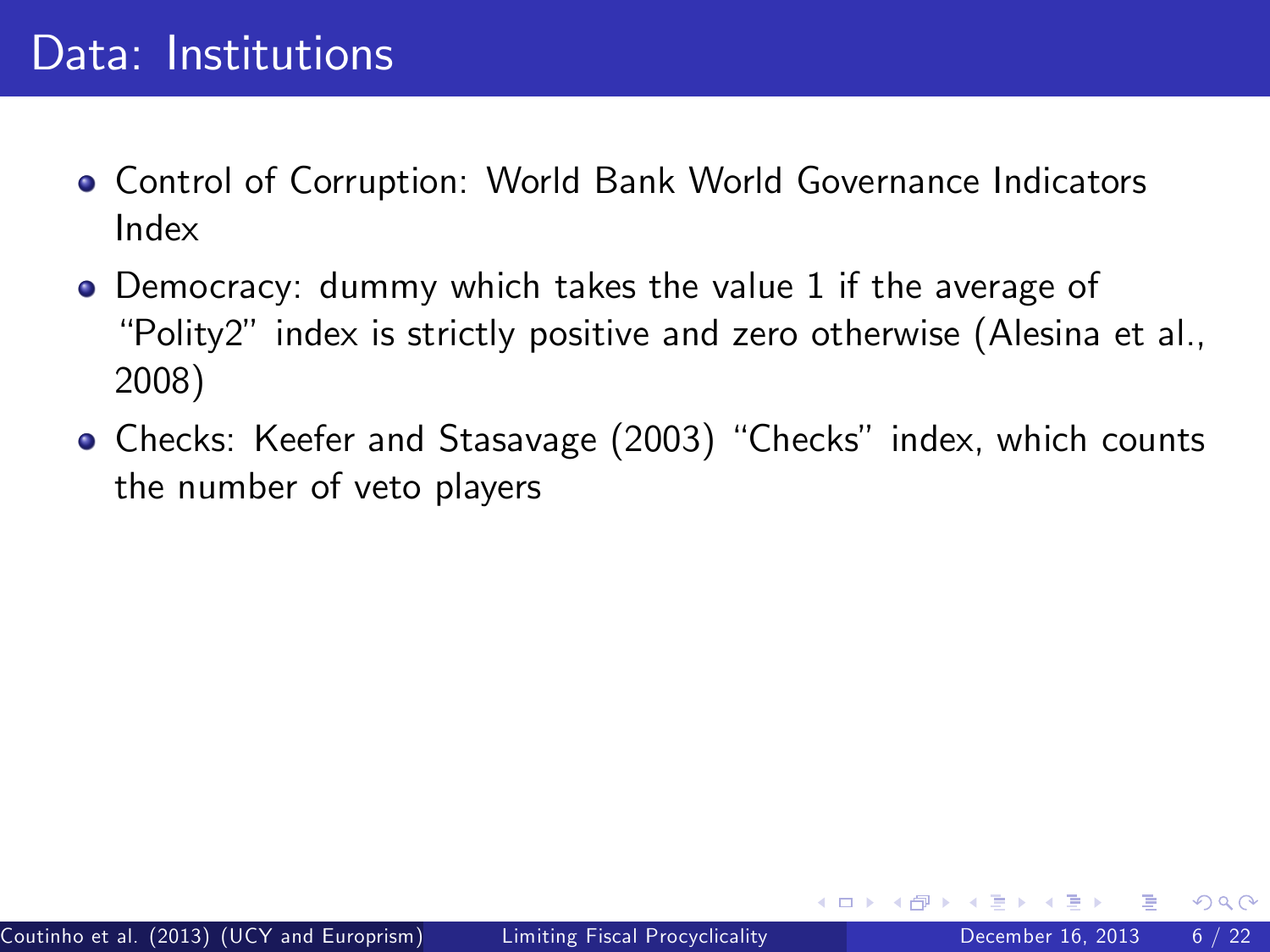- Control of Corruption: World Bank World Governance Indicators Index
- Democracy: dummy which takes the value 1 if the average of ìPolity2î index is strictly positive and zero otherwise (Alesina et al., 2008)
- Checks: Keefer and Stasavage (2003) "Checks" index, which counts the number of veto players
- SWFs: average of a dummy variable that takes 1 if in year t country i has an operational fund engaged in the management of revenues from non-renewable natural resources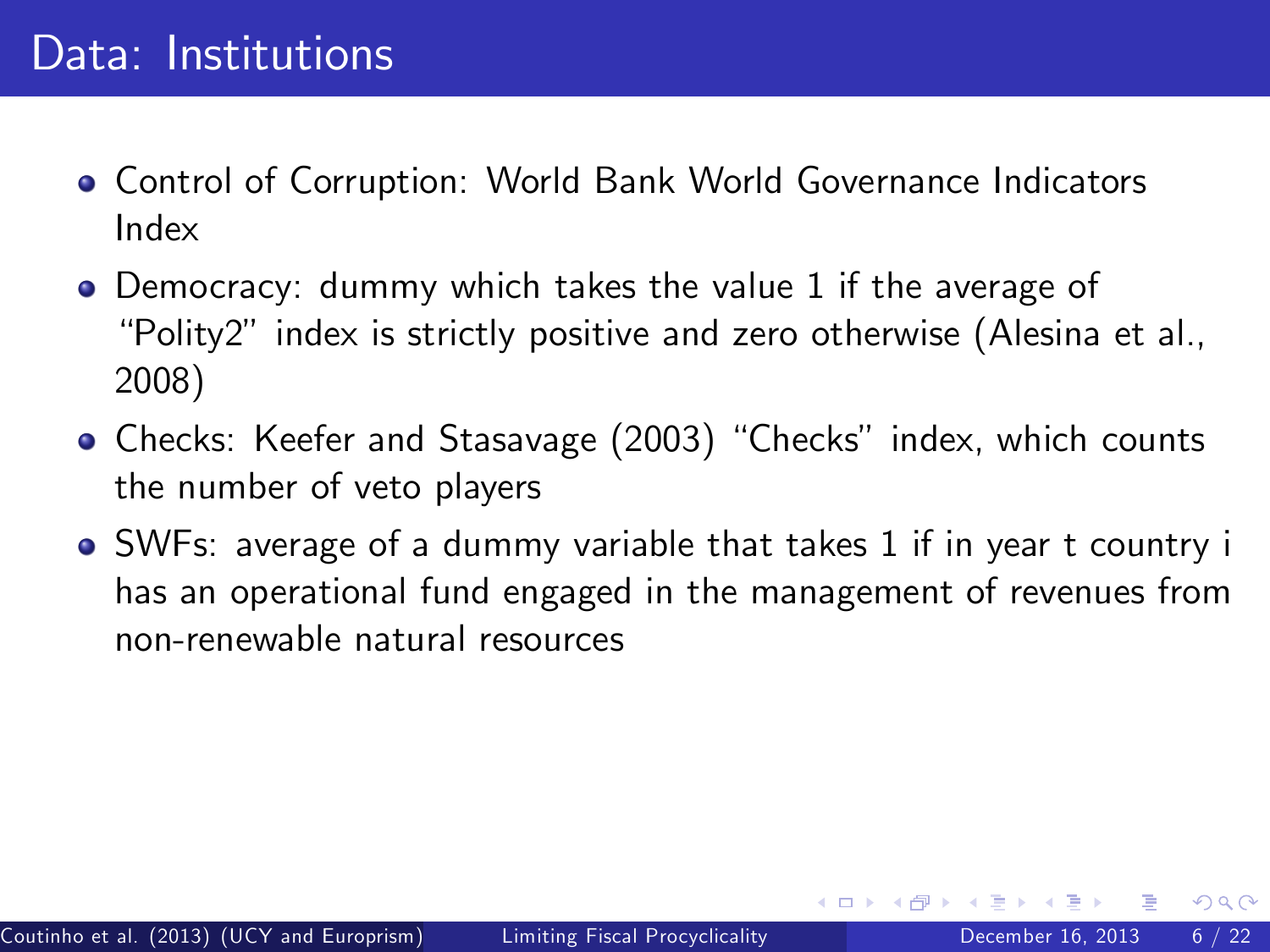- Control of Corruption: World Bank World Governance Indicators Index
- Democracy: dummy which takes the value 1 if the average of ìPolity2î index is strictly positive and zero otherwise (Alesina et al., 2008)
- Checks: Keefer and Stasavage (2003) "Checks" index, which counts the number of veto players
- SWFs: average of a dummy variable that takes 1 if in year t country i has an operational fund engaged in the management of revenues from non-renewable natural resources
- Fiscal Rules: average of a dummy variable constructed by Schaechter et al. (2012) that takes the value 1 if in year t country i has imposed long lasting constraints on fiscal policy through numerical limits on budgetary aggregates - different types considered.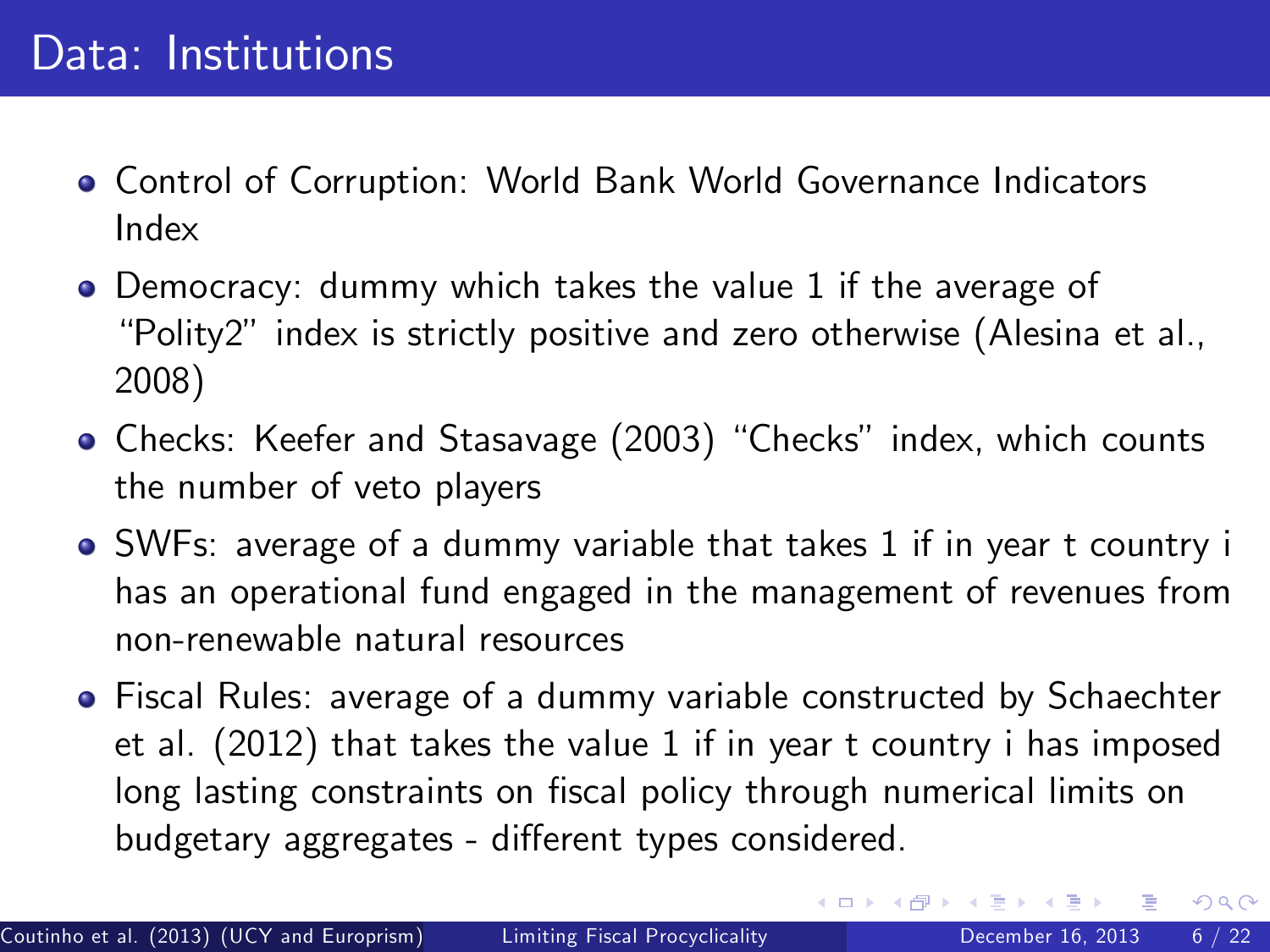| Variable                                     |      | <b>Full Sample</b>       |         | <b>Resource Rich</b> |         | <b>SWF</b> |      | <b>Fiscal Rules</b> |
|----------------------------------------------|------|--------------------------|---------|----------------------|---------|------------|------|---------------------|
|                                              | mean | sd                       | mean    | sd                   | mean    | sd         | mean | sd                  |
| <b>GDP</b> Growth                            | 3.77 | 4.86                     | 3.72    | 5.37                 | 4.12    | 5.86       | 3.95 | 4.36                |
| Real Government<br><b>Consumption Growth</b> | 4.09 | 13.26                    | 3.52    | 15.43                | 5.26    | 10.15      | 5.02 | 11.85               |
| Government<br>Consumption (% GDP)<br>Growth  | 0.27 | 11.95                    | $-0.20$ | 13.93                | $-0.55$ | 13.43      | 0.26 | 12.56               |
| Price Growth of 1st<br>Commodity             |      |                          | 1.59    | 27.14                | 5.48    | 26.13      | 3.02 | 20.15               |
| Price Growth of 2nd<br>Commodity             |      | $\overline{\phantom{a}}$ | 0.71    | 25.40                | 2.68    | 24.33      | 3.86 | 21.32               |
| Rest of Region GDP<br>Growth                 | 4.1  | 5.59                     | 4.21    | 4.77                 | 4.61    | 4.18       | 4.55 | 2.59                |
| <i><b>Observations</b></i>                   |      | 5334                     |         | 2228                 |         | 398        |      | 305                 |

#### Table 1: Descriptive Statistics

 $\sim$ 

э

**4 ロト 4 何 ト 4**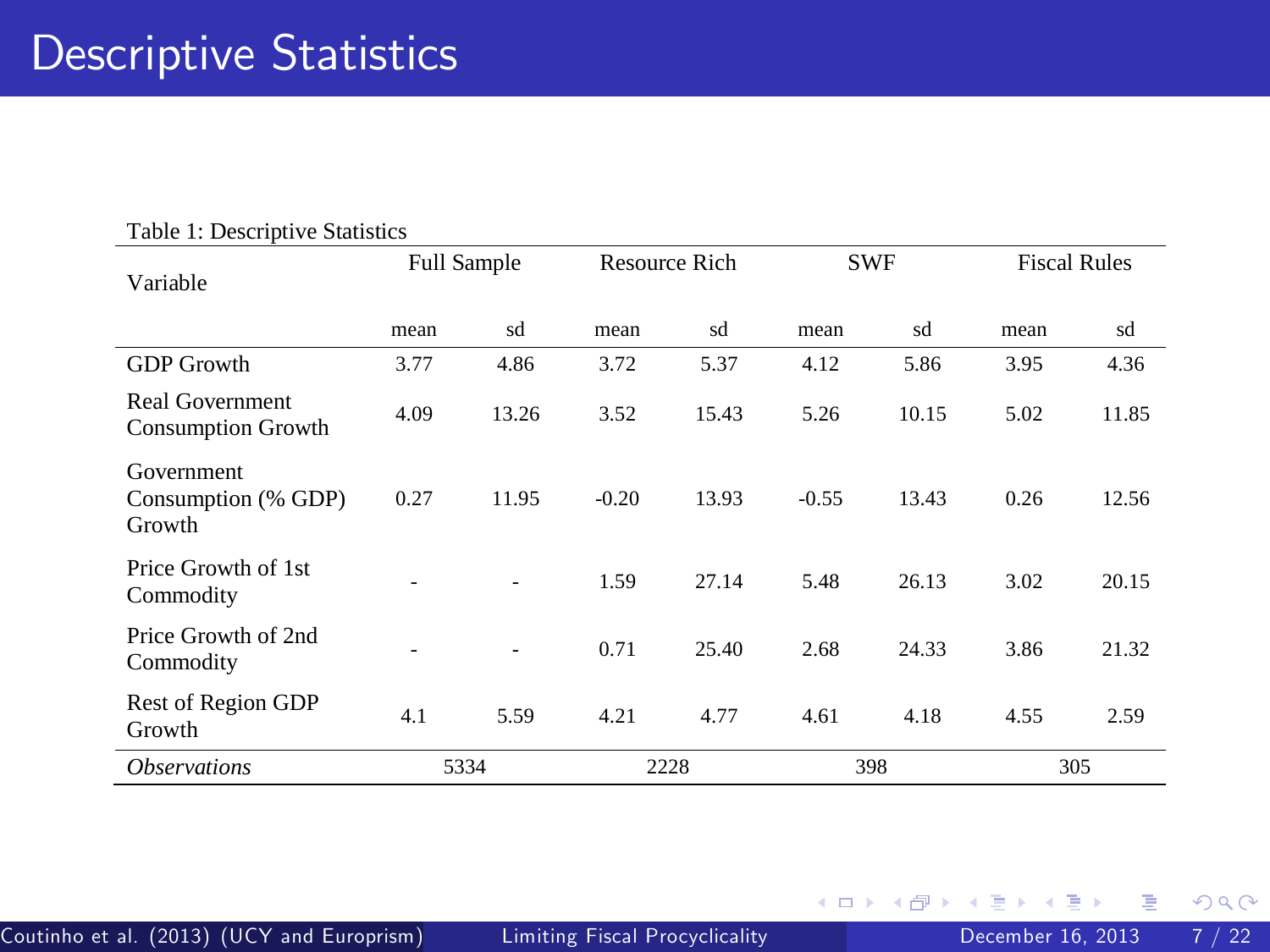Figure 1: Volatility of GDP Growth and Resource Dependency



4 D F ×. ×  $299$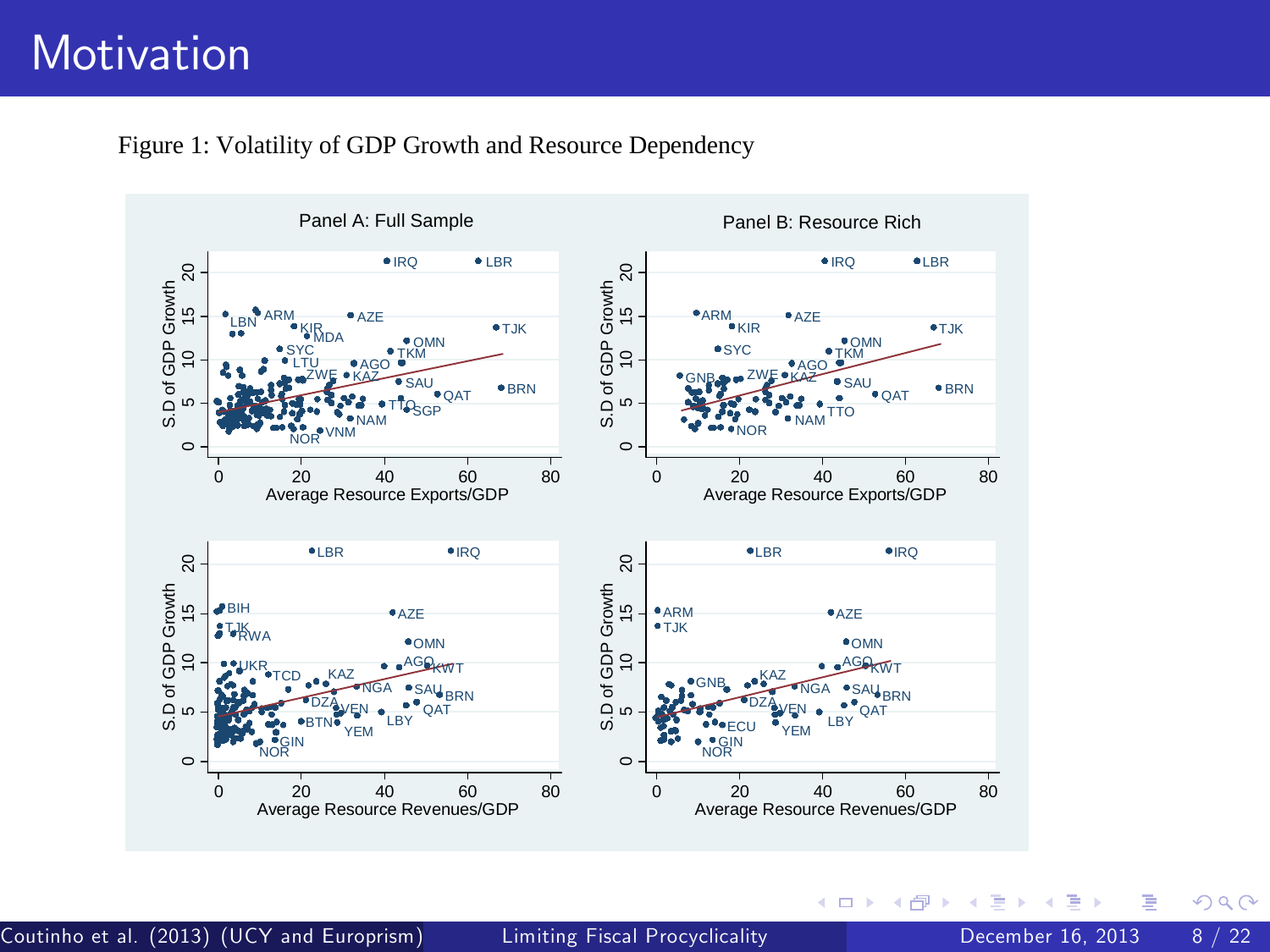Figure 2: Volatility of Real Government Consumption Growth and Resource Dependency



 $\leftarrow$ 

×.

 $299$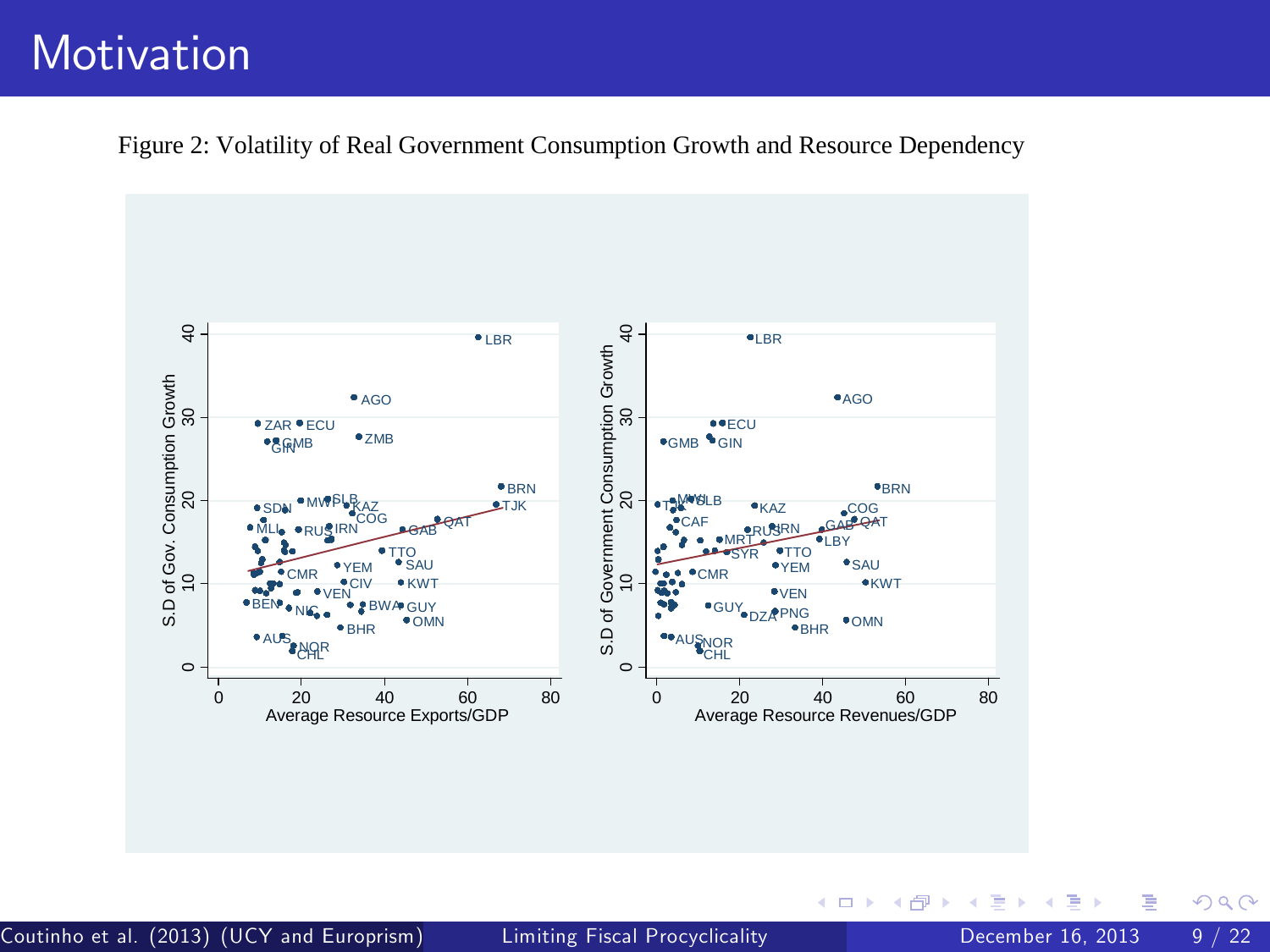Figure 3: Volatilities of Real Government Consumption Growth and GDP Growth



 $\Box$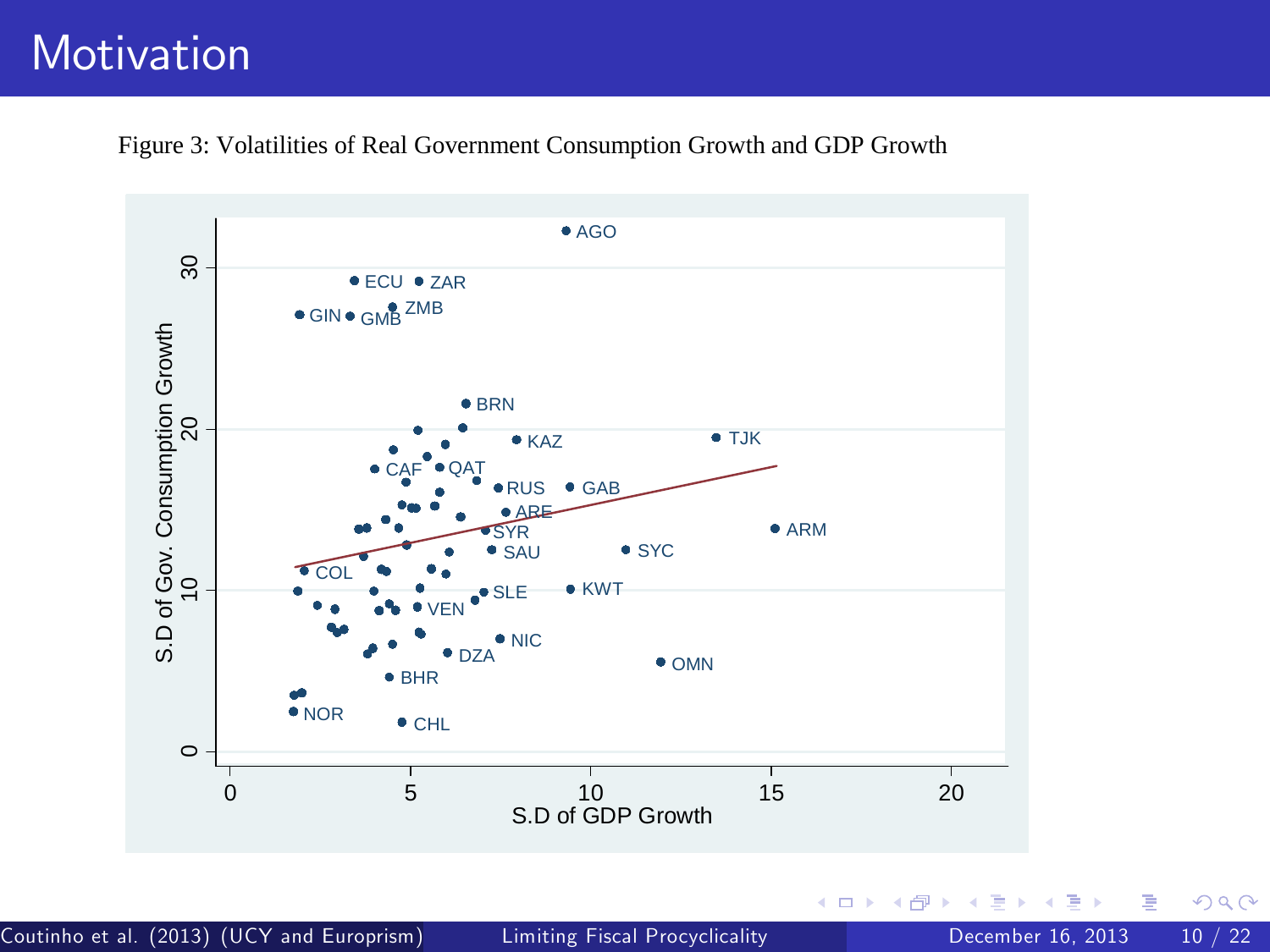Figure 4: Volatilities of Real Government Consumption Growth and GDP Growth with and without SWF

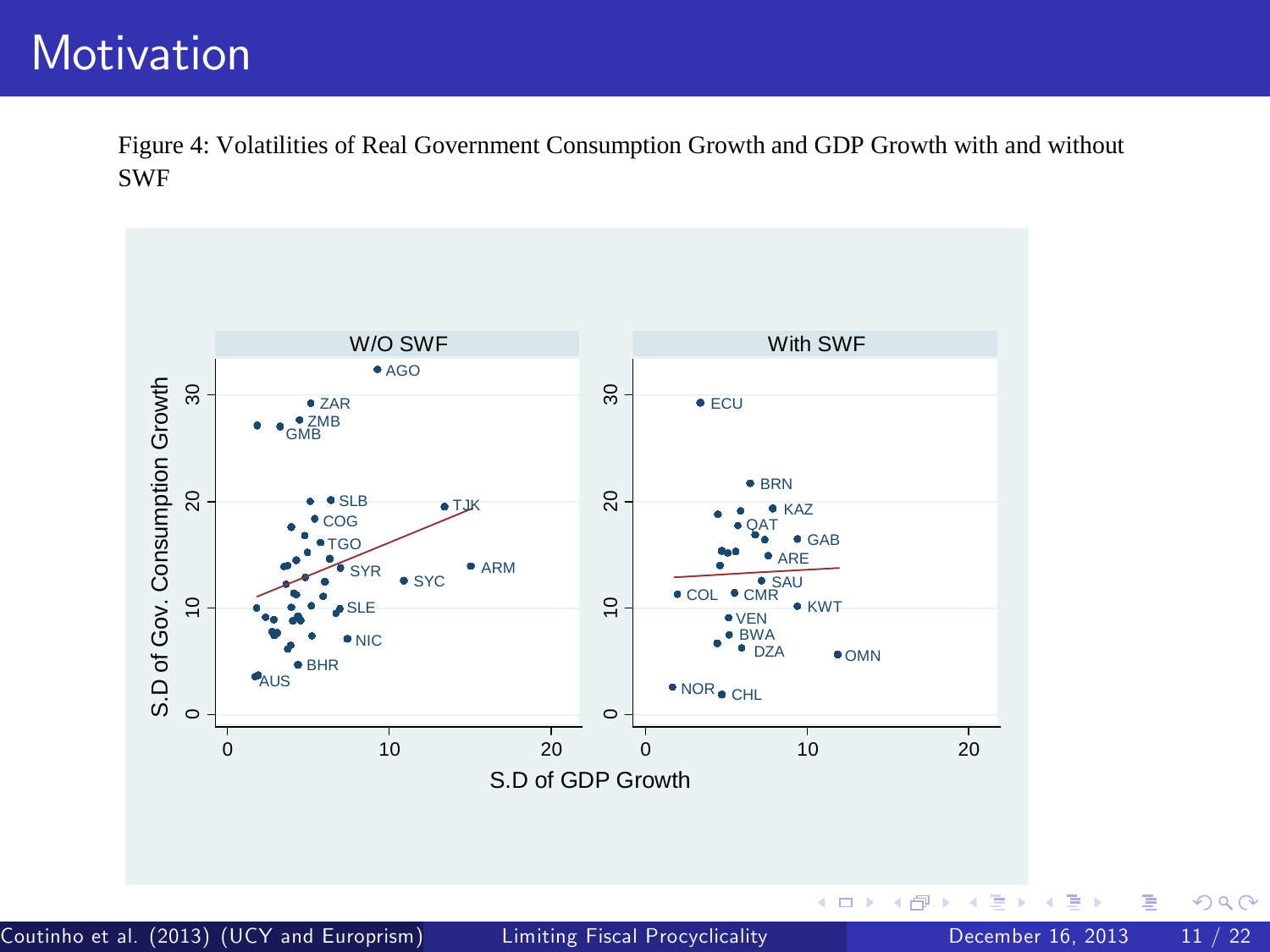Figure 5: Volatilities of Real Government Consumption Growth and GDP Growth with and without Fiscal Rules



 $299$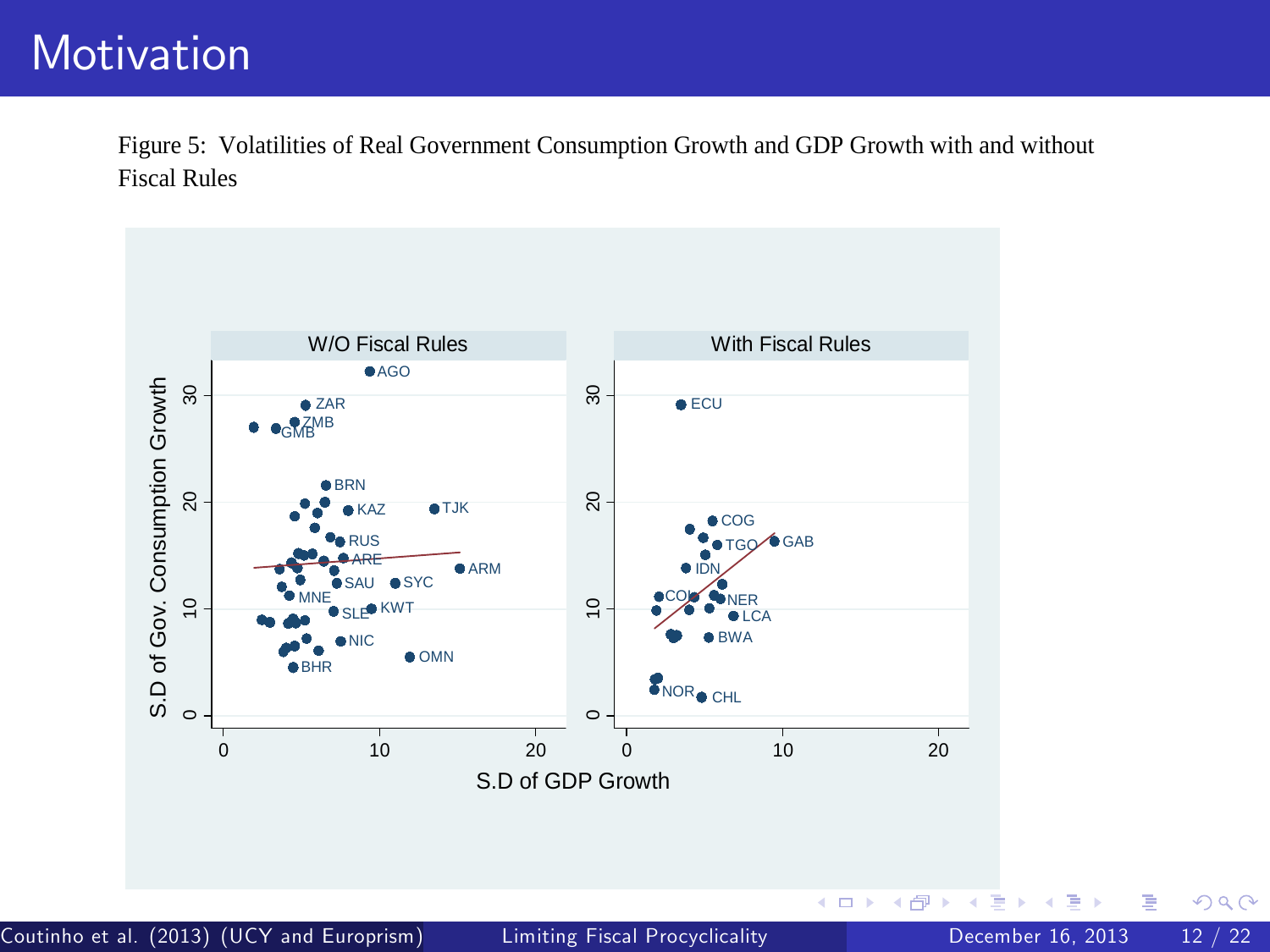#### **•** Baseline Specification

$$
G_{it} = \alpha_i + \mu_t + \beta Y_{it} + \gamma G_{it-1} + \varepsilon_{it}
$$
  
\n
$$
i = 1, 2, \dots N
$$
  
\n
$$
t = 1, 2, \dots T_i
$$
  
\n(1)

4 0 8

э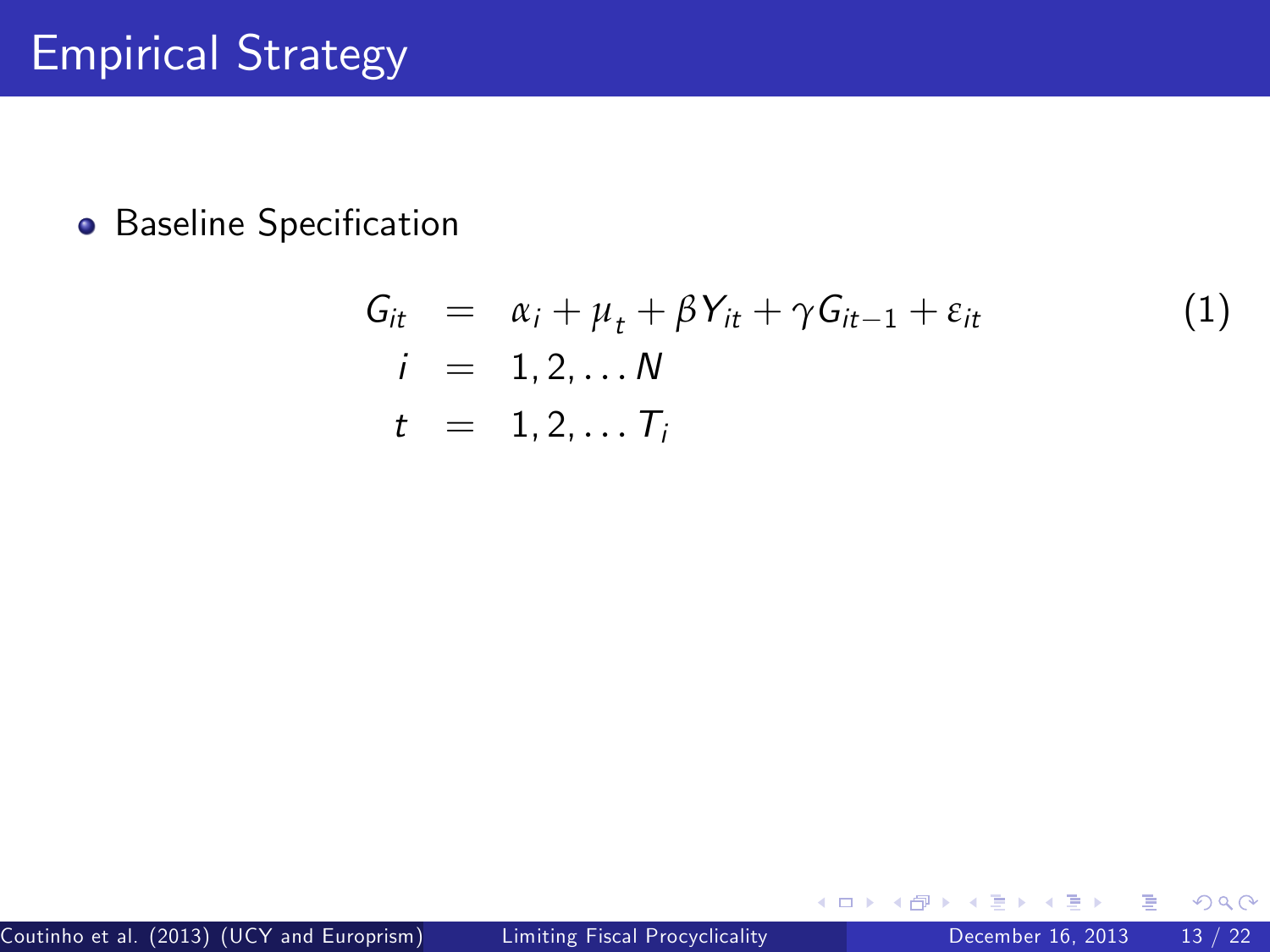#### **•** Baseline Specification

$$
G_{it} = \alpha_i + \mu_t + \beta Y_{it} + \gamma G_{it-1} + \varepsilon_{it}
$$
  
\n
$$
i = 1, 2, \dots N
$$
  
\n
$$
t = 1, 2, \dots T_i
$$
  
\n(1)

4 D F

• where  $G_{it}$  is the measure of changes in fiscal policy;  $Y_{it}$  is output growth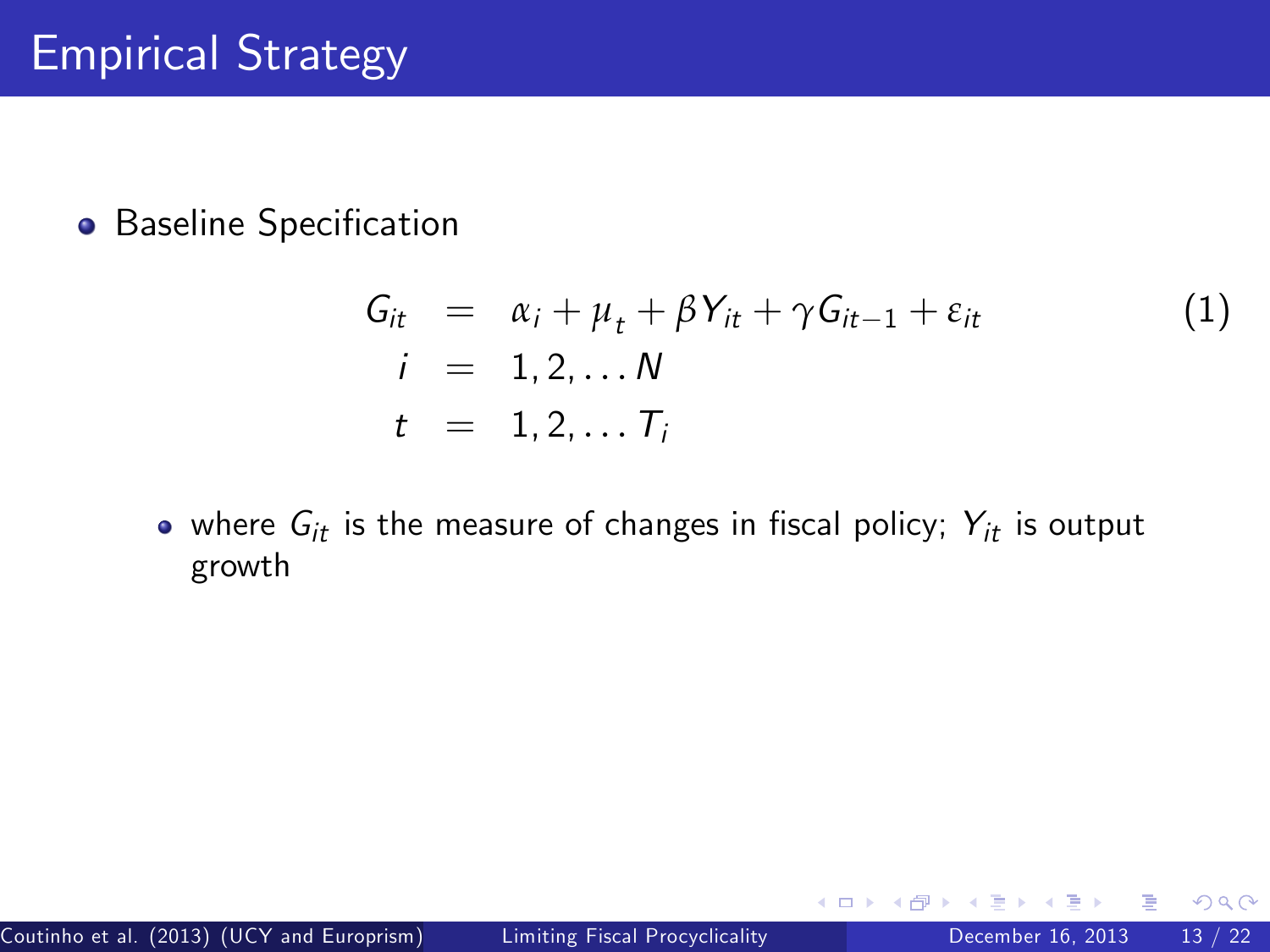#### **•** Baseline Specification

$$
G_{it} = \alpha_i + \mu_t + \beta Y_{it} + \gamma G_{it-1} + \varepsilon_{it}
$$
  
\n
$$
i = 1, 2, \dots N
$$
  
\n
$$
t = 1, 2, \dots T_i
$$
  
\n(1)

- where  $G_{it}$  is the measure of changes in fiscal policy;  $Y_{it}$  is output growth
- **•**  $\beta > 0$  when  $G_{it}$  is the growth rate of real government consumption implies that government consumption is procyclical

つへへ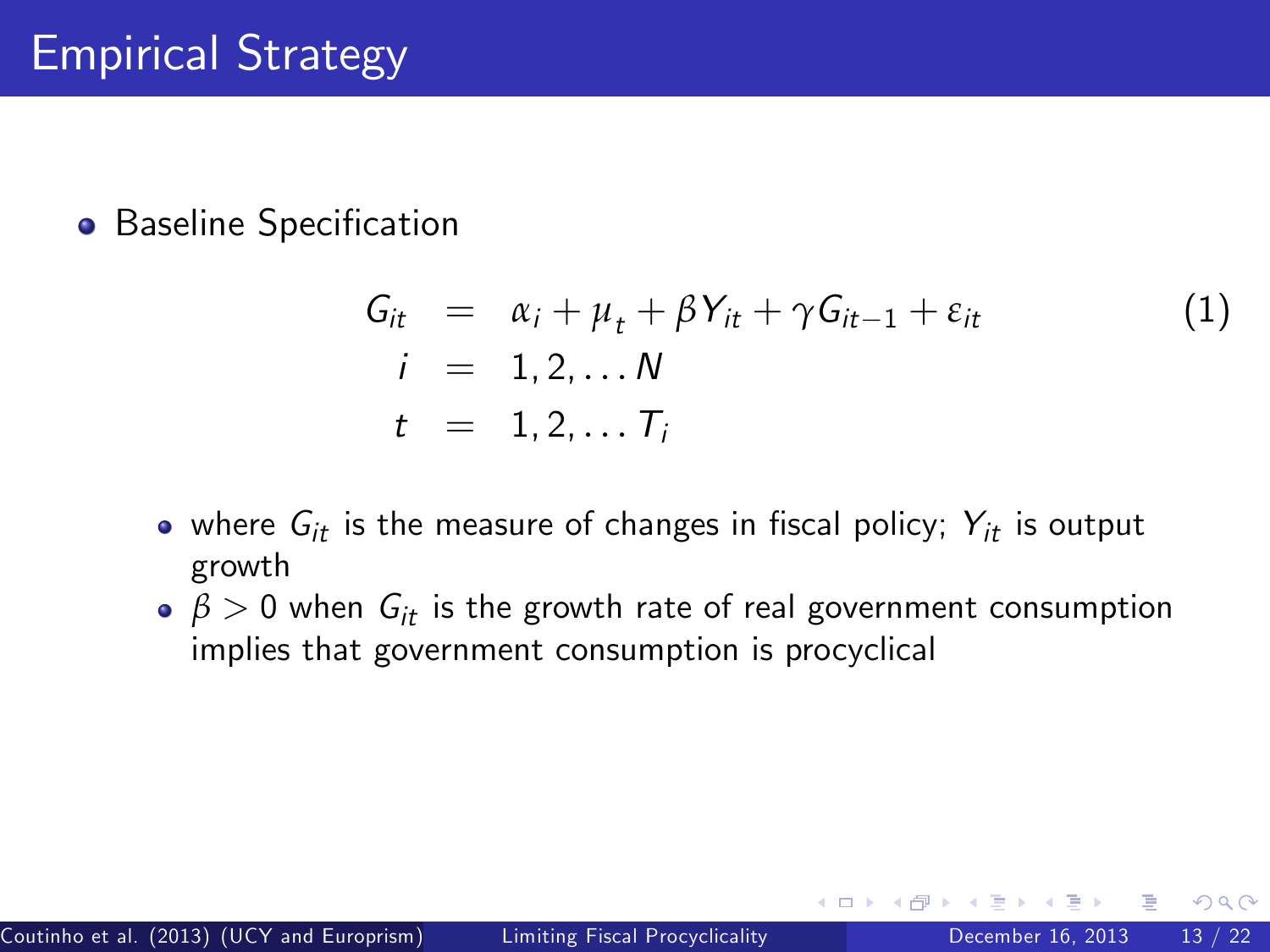#### **•** Baseline Specification

$$
G_{it} = \alpha_i + \mu_t + \beta Y_{it} + \gamma G_{it-1} + \varepsilon_{it}
$$
  
\n
$$
i = 1, 2, \dots N
$$
  
\n
$$
t = 1, 2, \dots T_i
$$
  
\n(1)

- where  $G_{it}$  is the measure of changes in fiscal policy;  $Y_{it}$  is output growth
- **•**  $\beta > 0$  when  $G_{it}$  is the growth rate of real government consumption implies that government consumption is procyclical
- $\beta$  > 0 when  $G_{it}$  is the growth rate of the government consumption to GDP ratio implies that government consumption is strongly procyclical (moves in the same direction and by more than GDP)

つへへ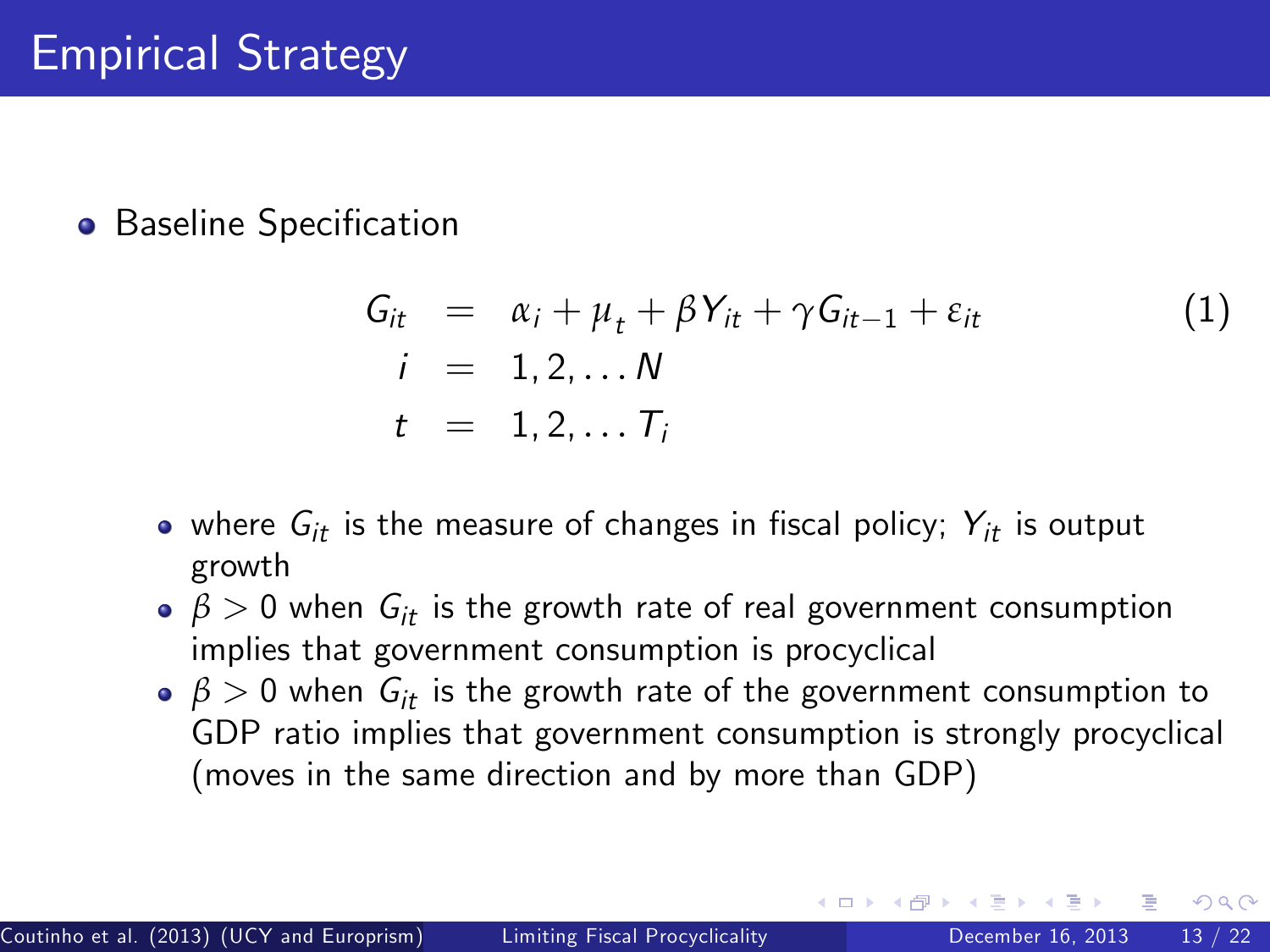**•** Endogeneity of GDP growth:

4 0 8

э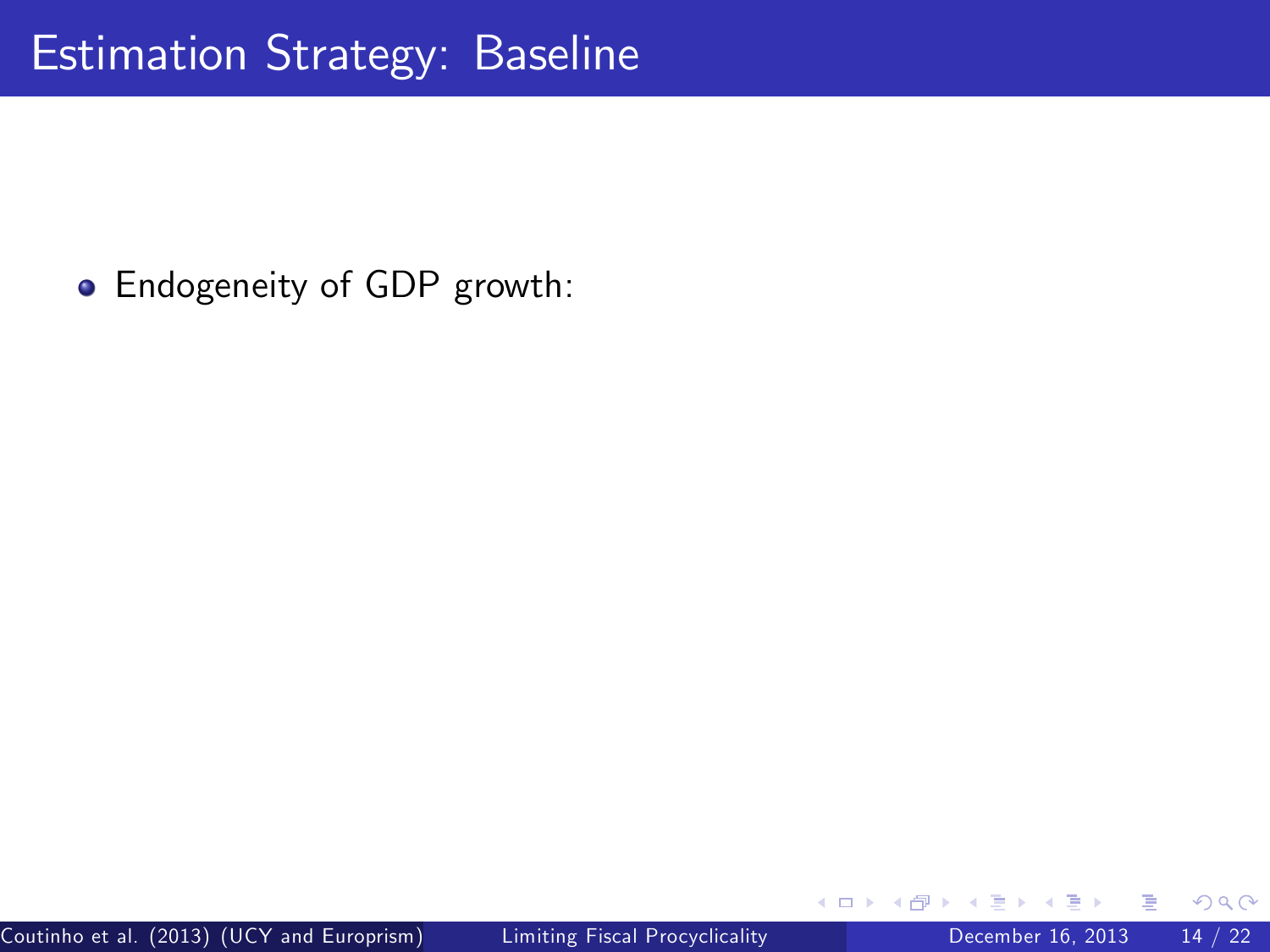- Endogeneity of GDP growth:
	- Instrumental Variables

 $\leftarrow$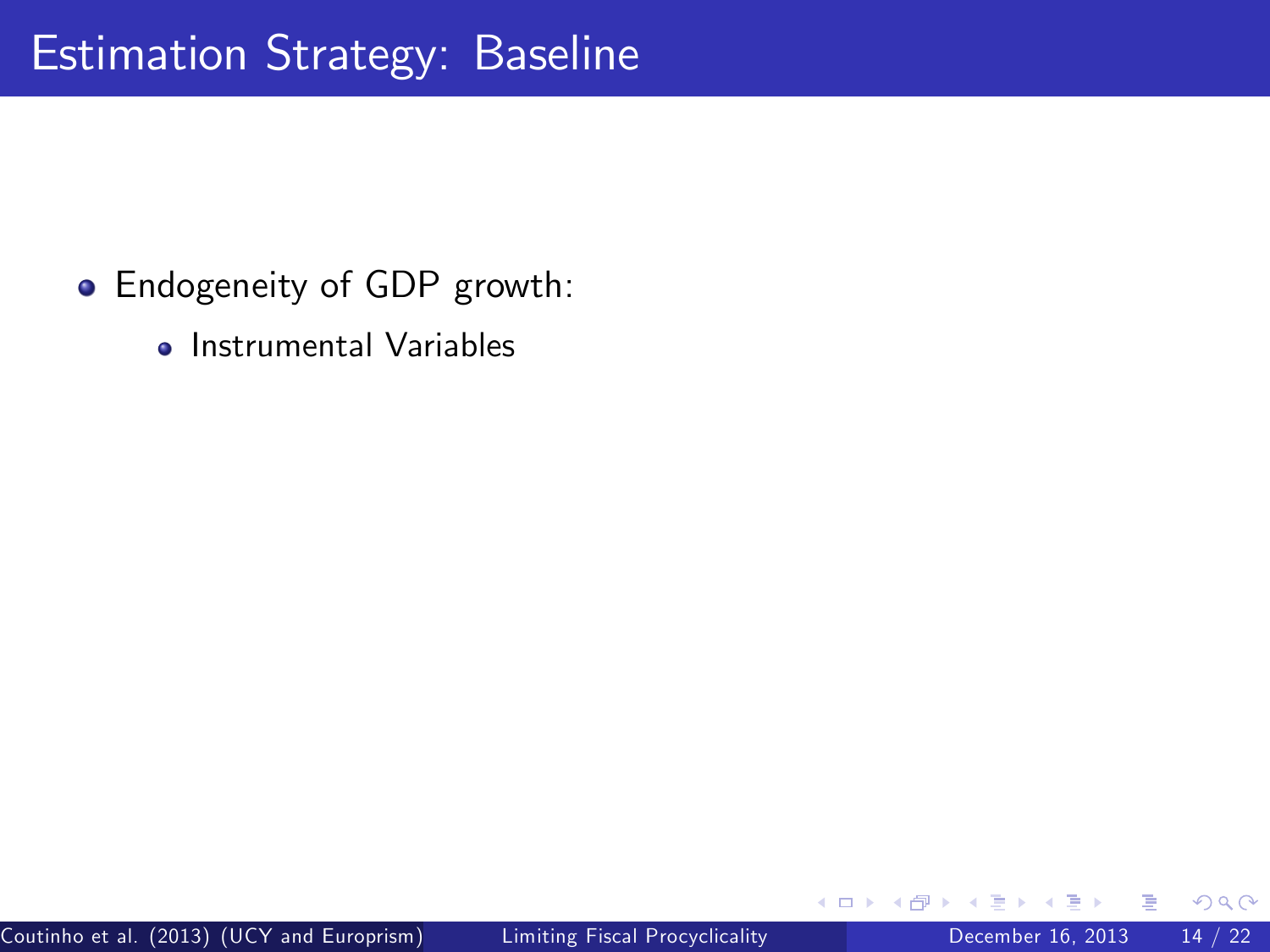- **•** Endogeneity of GDP growth:
	- **o** Instrumental Variables
	- Typical instruments: the GDP of the rest of the region, the GDP of trading partners

4 D F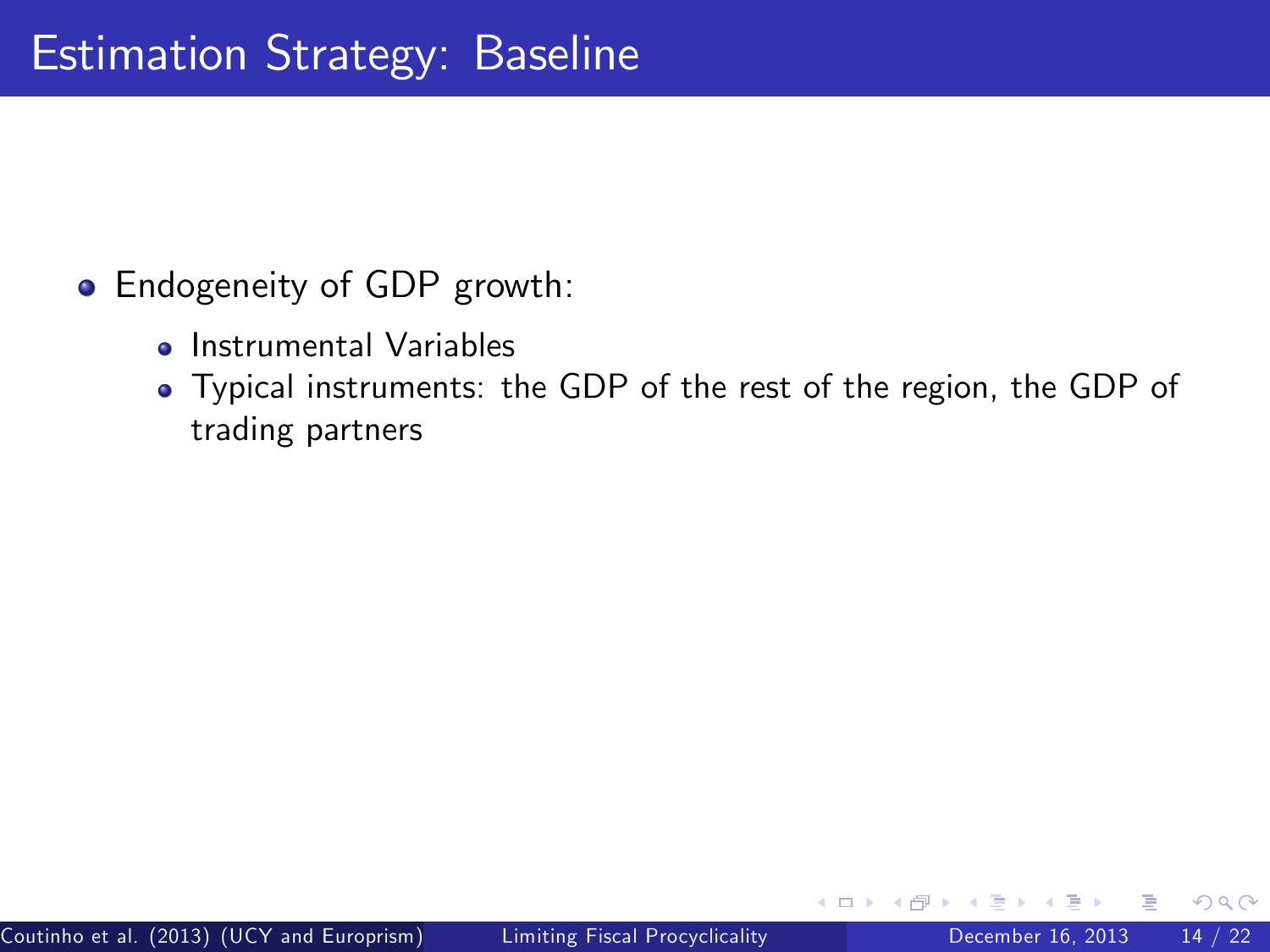- Endogeneity of GDP growth:
	- **o** Instrumental Variables
	- Typical instruments: the GDP of the rest of the region, the GDP of trading partners
- For resource-rich countries there is an ideal instrument to address the endogeneity problem: the change in the resource price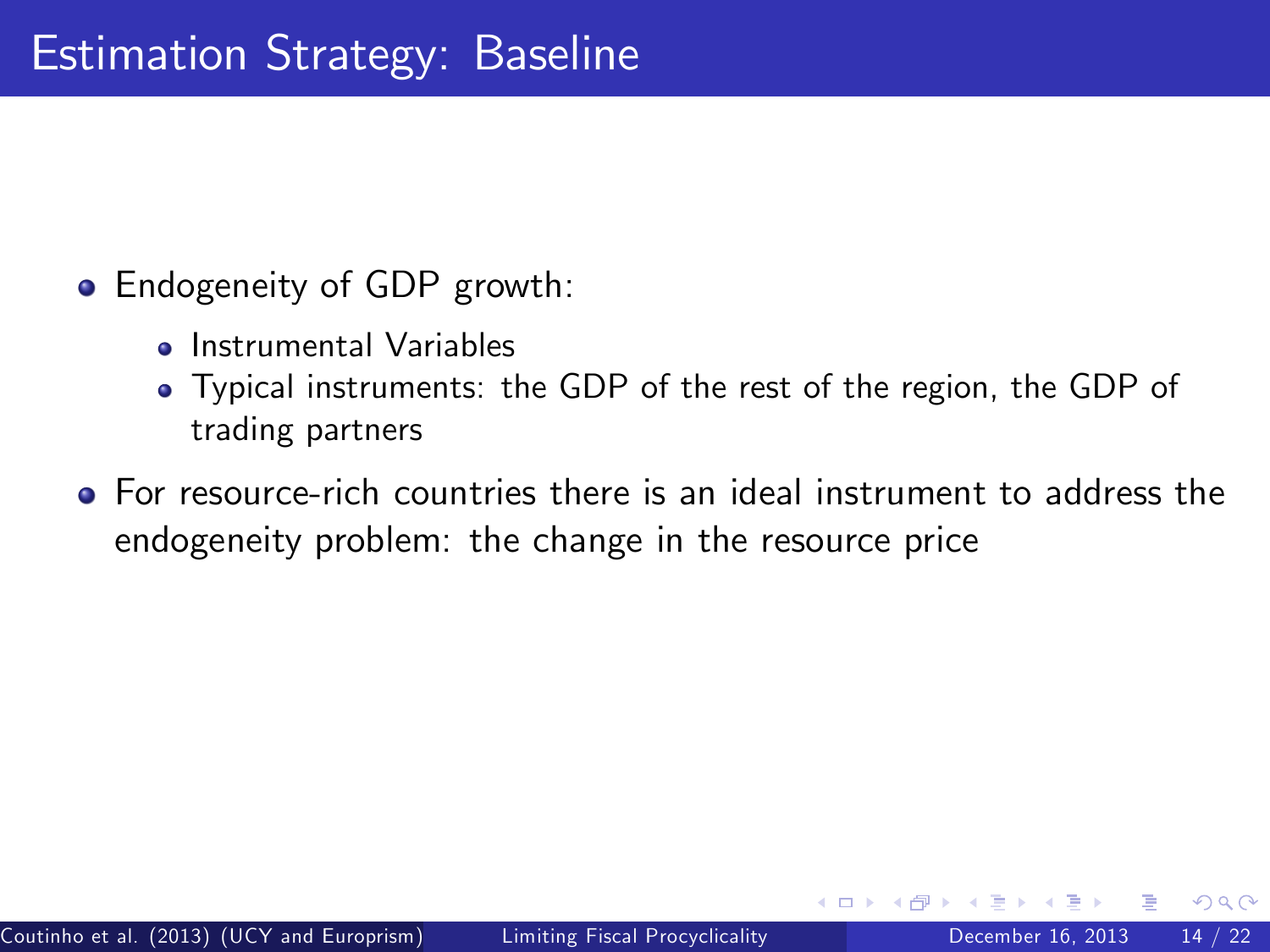- Endogeneity of GDP growth:
	- **o** Instrumental Variables
	- Typical instruments: the GDP of the rest of the region, the GDP of trading partners
- For resource-rich countries there is an ideal instrument to address the endogeneity problem: the change in the resource price
	- Two instruments considered: GDP growth of rest of the region; growth in the main commodity price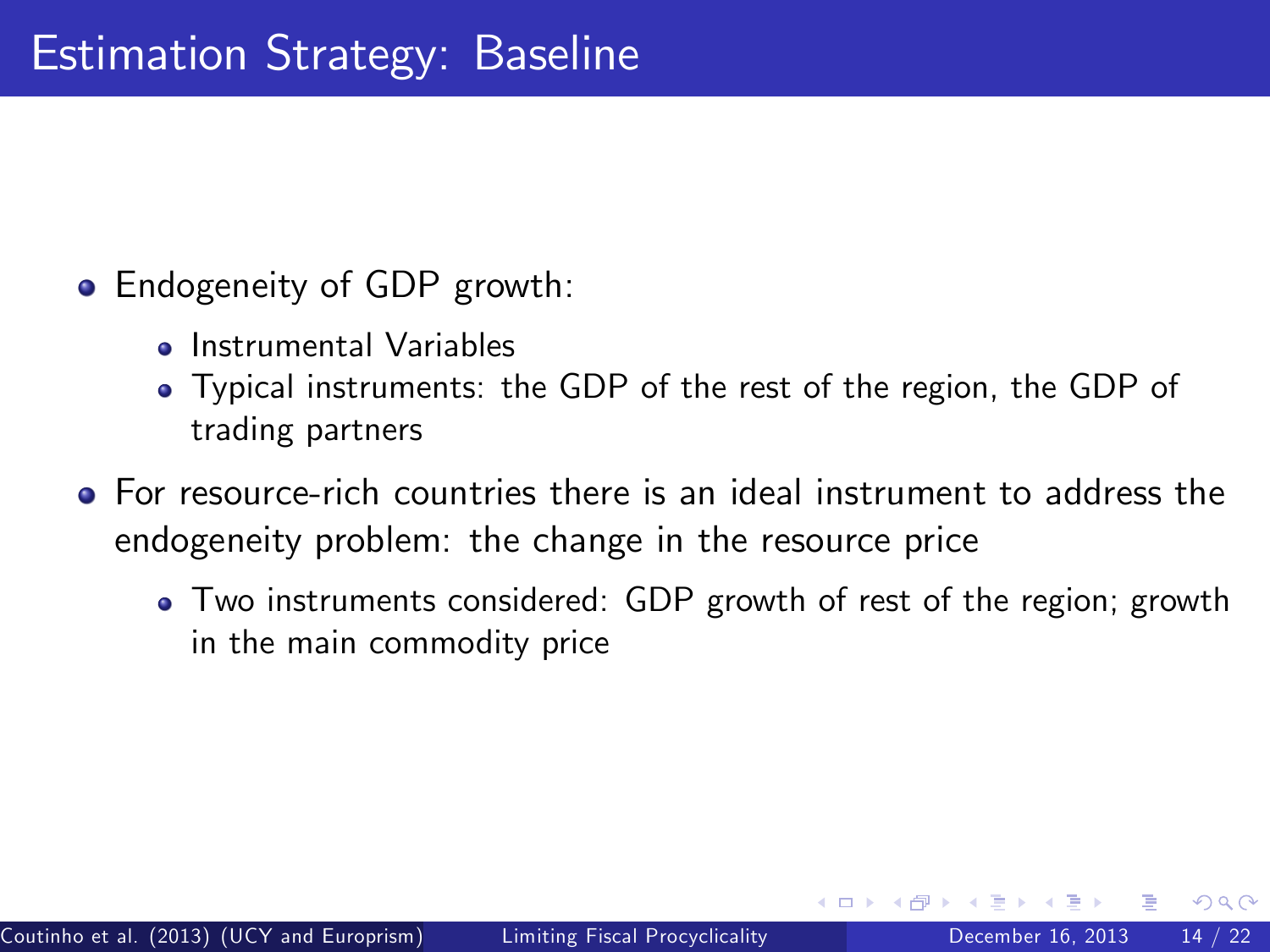- Endogeneity of GDP growth:
	- **o** Instrumental Variables
	- Typical instruments: the GDP of the rest of the region, the GDP of trading partners
- For resource-rich countries there is an ideal instrument to address the endogeneity problem: the change in the resource price
	- Two instruments considered: GDP growth of rest of the region; growth in the main commodity price
	- Tests point to the second as a better instrument in this case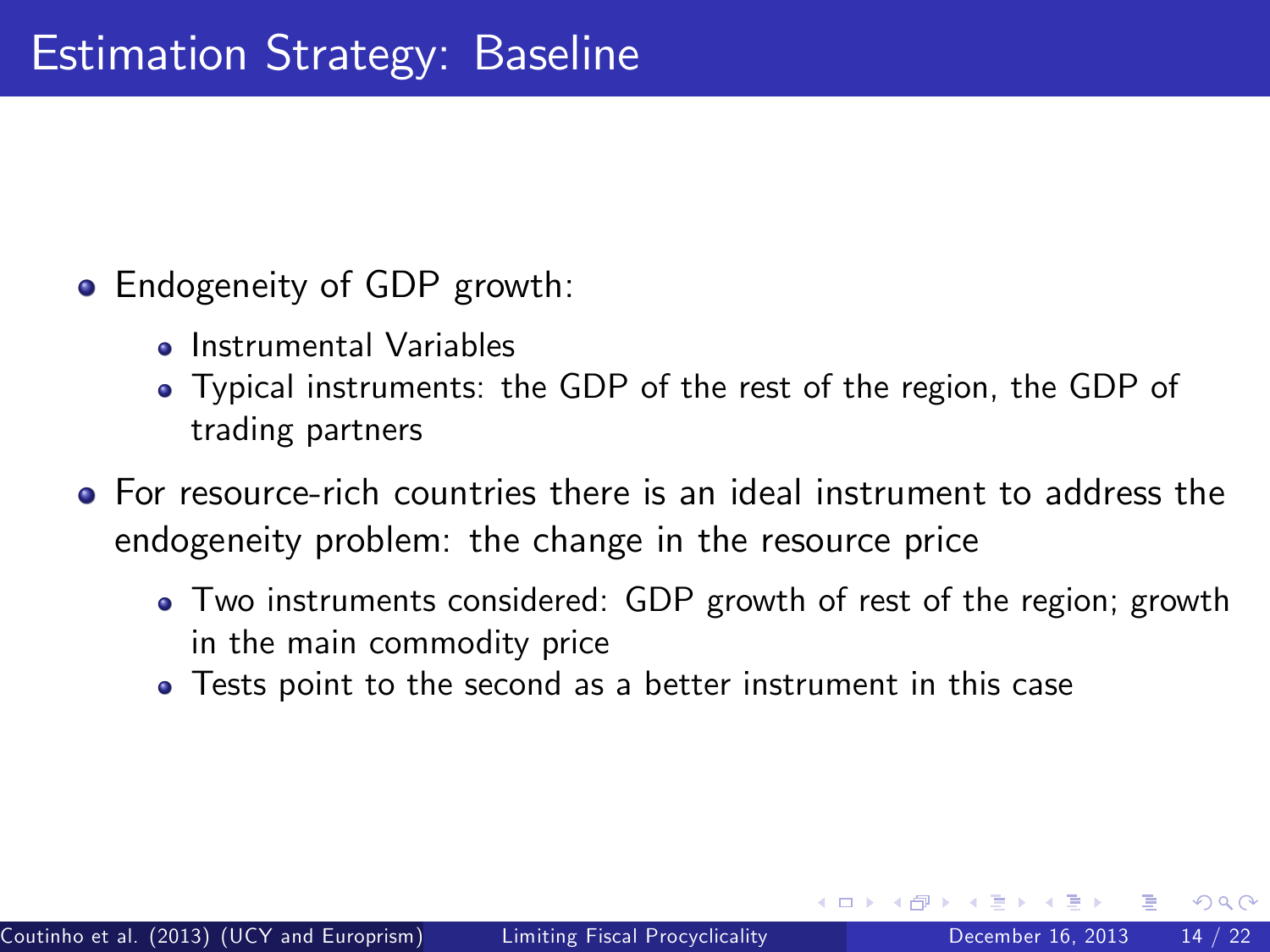#### Results: Fiscal Procyclicality

| raoic 2. Cycheanty of iteal Governmein Consumption Growth |                       |                  |                  |                                |
|-----------------------------------------------------------|-----------------------|------------------|------------------|--------------------------------|
|                                                           | (1)                   | (2)              | (3)              | (4)                            |
|                                                           | <b>OLS</b>            | <b>IV</b> Prices | <b>IV RR GDP</b> | IV Prices $+ RR$<br><b>GDP</b> |
| <b>GDP</b> Growth                                         | $0.778***$            | $2.674***$       | 3.806*           | $2.615***$                     |
|                                                           | (0.057)               | (0.745)          | (1.978)          | (0.721)                        |
| Real Government<br>Consumption Growth (t-1)               | $0.103***$<br>(0.019) | 0.019<br>(0.040) | 0.008<br>(0.051) | 0.014<br>(0.037)               |
| Observations                                              | 2317                  | 2153             | 2275             | 2113                           |
| Number of Groups                                          | 76                    | 72               | 74               | 71                             |
| Average Group                                             | 30.49                 | 29.90            | 30.74            | 29.76                          |
| $R^2$ overall                                             | 0.11                  | 0.09             | 0.09             | 0.09                           |
| First Stage F                                             | ۰                     | 21.10            | 4.209            | 10.74                          |
| $AP$ (p-value)                                            | ۰                     | 0.0000           | 0.0403           | 0.0000                         |
| Cragg-Donald F-statistic                                  |                       | 21.10            | 4.209            | 10.74                          |

#### Table 2: Cyclicality of Real Government Consumption Growth

4 0 8 ∢ 母 э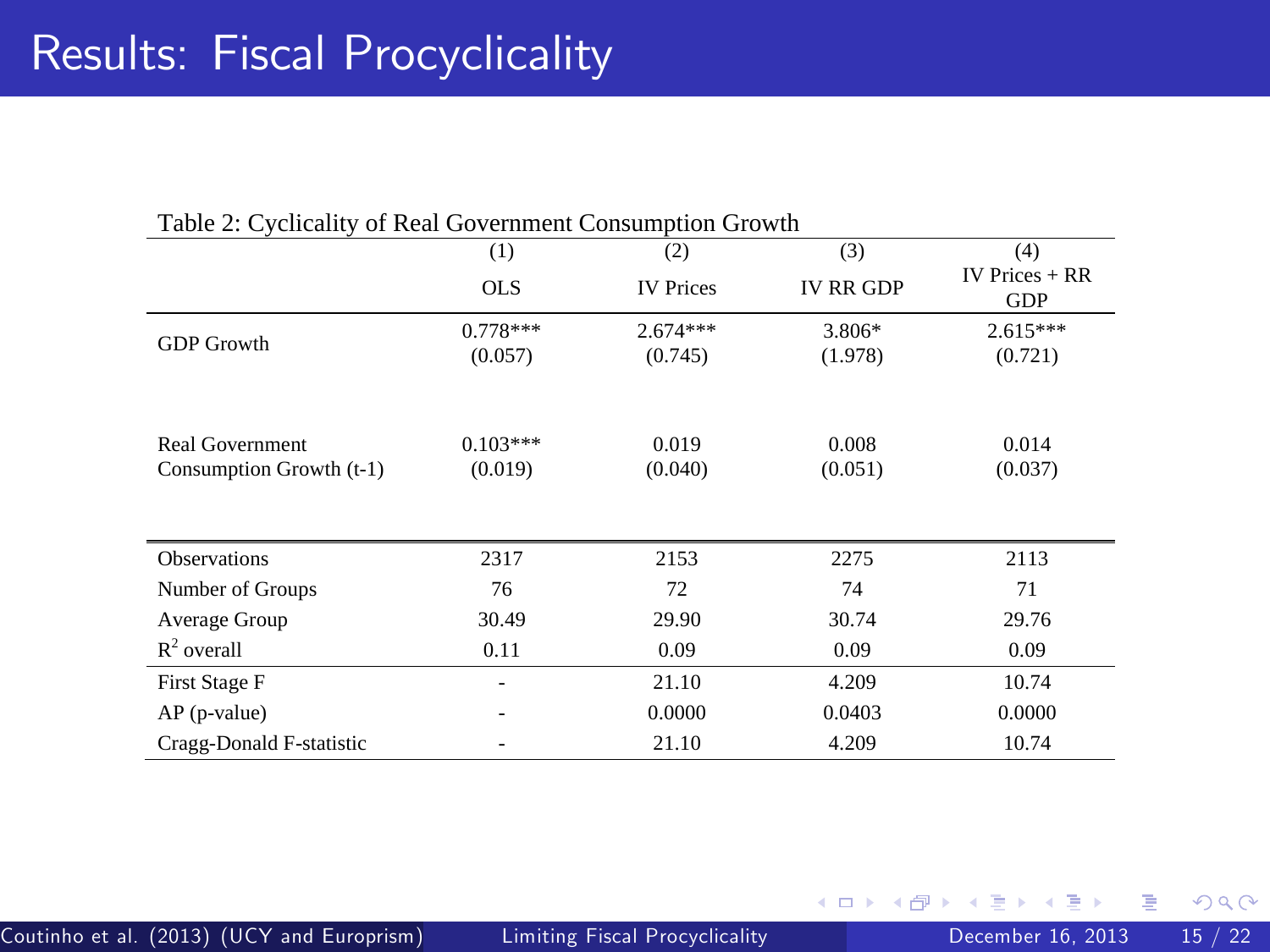#### Results: Strong Fiscal Procyclicality

|                                                                           | Table 3: Cyclicality of Government Consumption (% of GDP) Growth |                         |                         |                                       |  |  |
|---------------------------------------------------------------------------|------------------------------------------------------------------|-------------------------|-------------------------|---------------------------------------|--|--|
|                                                                           | (1)<br><b>OLS</b>                                                | (2)<br><b>IV</b> Prices | (3)<br><b>IV RR GDP</b> | (4)<br>IV Prices $+ RR$<br><b>GDP</b> |  |  |
| <b>GDP</b> Growth                                                         | $-0.319***$<br>(0.0472)                                          | $1.124*$<br>(0.640)     | 0.396<br>(0.570)        | 1.058*<br>(0.628)                     |  |  |
| Government Consumption<br>$(% \mathcal{L}_{0})$ (% of GDP) Growth $(t-1)$ | $-0.060***$<br>(0.018)                                           | $-0.055**$<br>(0.024)   | $-0.071***$<br>(0.024)  | $-0.071***$<br>(0.024)                |  |  |
| <b>Observations</b>                                                       | 2980                                                             | 2161                    | 2889                    | 2116                                  |  |  |
| Number of Groups                                                          | 80                                                               | 72                      | 78                      | 71                                    |  |  |
| Average Groups                                                            | 37.25                                                            | 30.01                   | 37.04                   | 29.80                                 |  |  |
| $R^2$ overall                                                             | 0.02                                                             | 0.006                   | 0.004                   | 0.005                                 |  |  |
| First stage F                                                             | ۰                                                                | 23.07                   | 21.42                   | 11.61                                 |  |  |
| $AP$ (p-value)                                                            |                                                                  | 0.0000                  | 0.0000                  | 0.0000                                |  |  |
| Cragg-Donald F-statistic                                                  |                                                                  | 23.07                   | 21.42                   | 11.61                                 |  |  |

4 日下

∢●

 $299$ 

活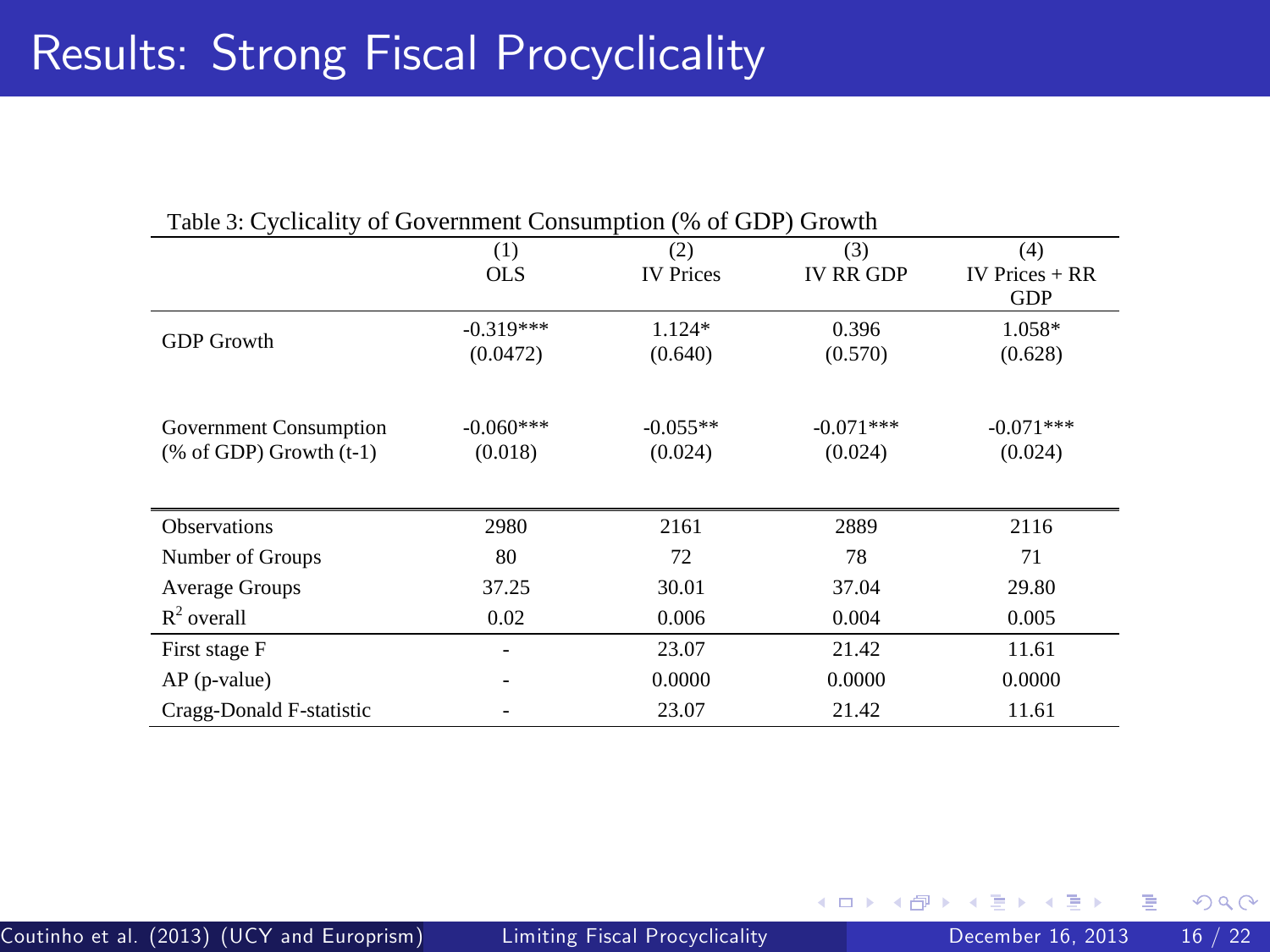**•** Augmented Specification

$$
G_{it} = \alpha_i + \mu_t + \beta_1 Y_{it} + \beta_2 (Y_{it} * I_i) + \gamma G_{it-1} + \varepsilon_{it}
$$
  
\n
$$
i = 1, 2, ... N
$$
  
\n
$$
t = 1, 2, ... T_i
$$
\n(2)

4 0 8 a. <span id="page-39-0"></span>э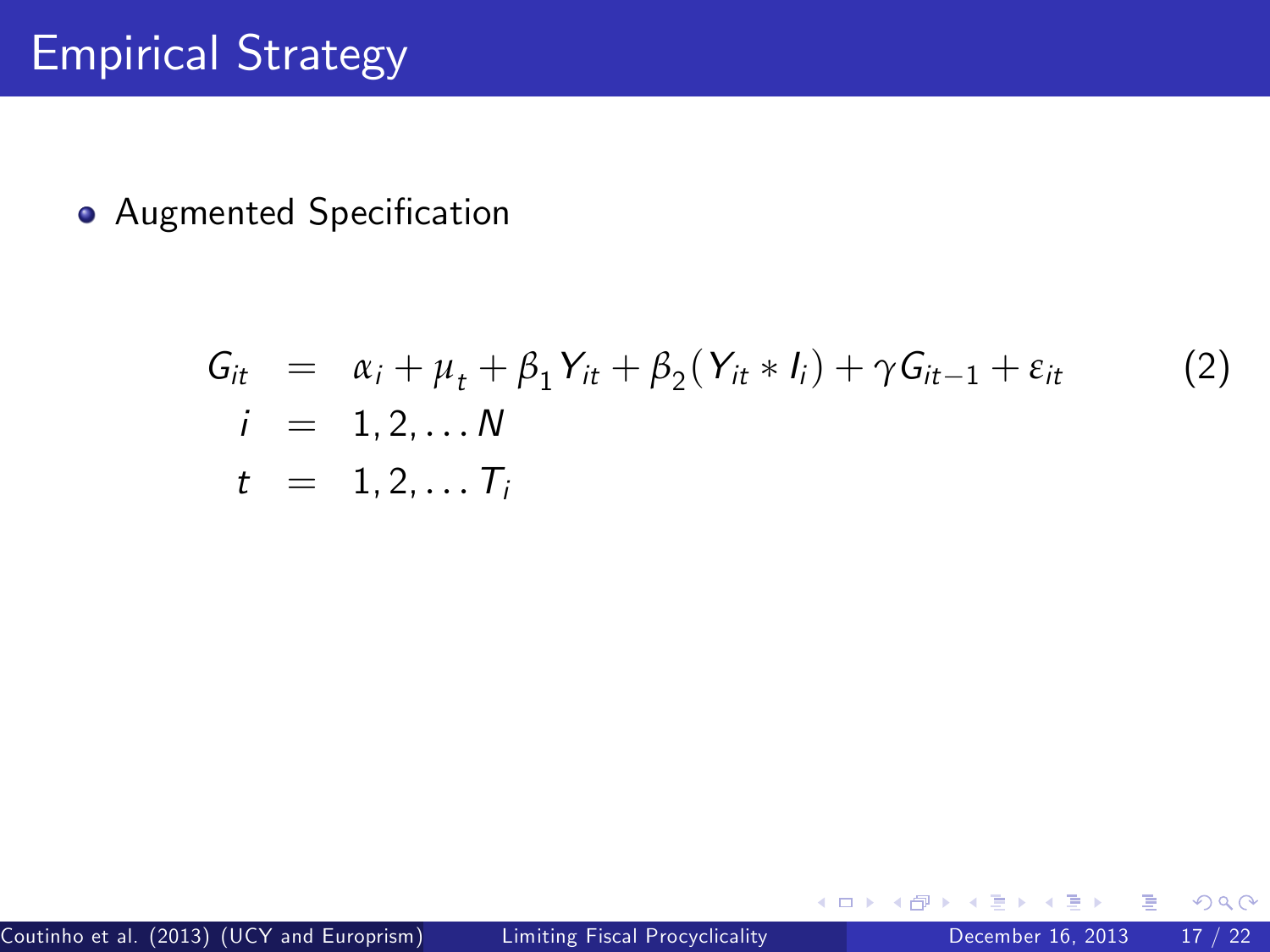• Augmented Specification

$$
G_{it} = \alpha_i + \mu_t + \beta_1 Y_{it} + \beta_2 (Y_{it} * I_i) + \gamma G_{it-1} + \varepsilon_{it}
$$
  
\n
$$
i = 1, 2, ... N
$$
  
\n
$$
t = 1, 2, ... T_i
$$
\n(2)

where  $Y_{it} * I_i$  is the interation between the GDP growth and the time-invariant institutional variable  $I_i$  (corruption, democracy, checks, SWF, Fiscal Rules)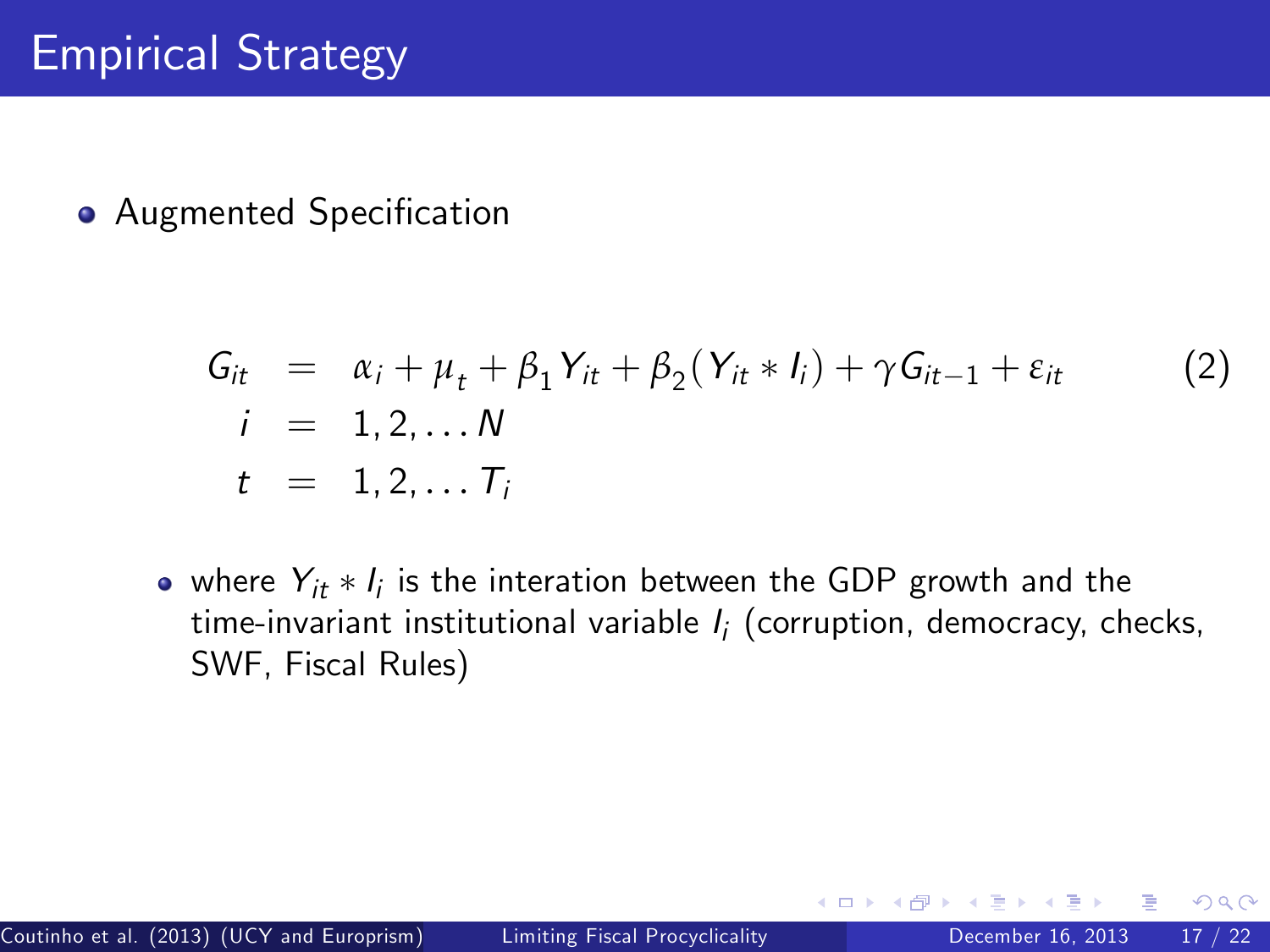• Augmented Specification

$$
G_{it} = \alpha_{i} + \mu_{t} + \beta_{1} Y_{it} + \beta_{2} (Y_{it} * I_{i}) + \gamma G_{it-1} + \varepsilon_{it}
$$
  
\n
$$
i = 1, 2, ... N
$$
  
\n
$$
t = 1, 2, ... T_{i}
$$
\n(2)

- where  $Y_{it} * I_i$  is the interation between the GDP growth and the time-invariant institutional variable  $I_i$  (corruption, democracy, checks, SWF, Fiscal Rules)
- $(\beta_1 + \beta_2 l_i)$  measures the fiscal cyclicality in country *i*,and may be different across countries to the extent that institutions are different depending on the significance of  $\beta_2$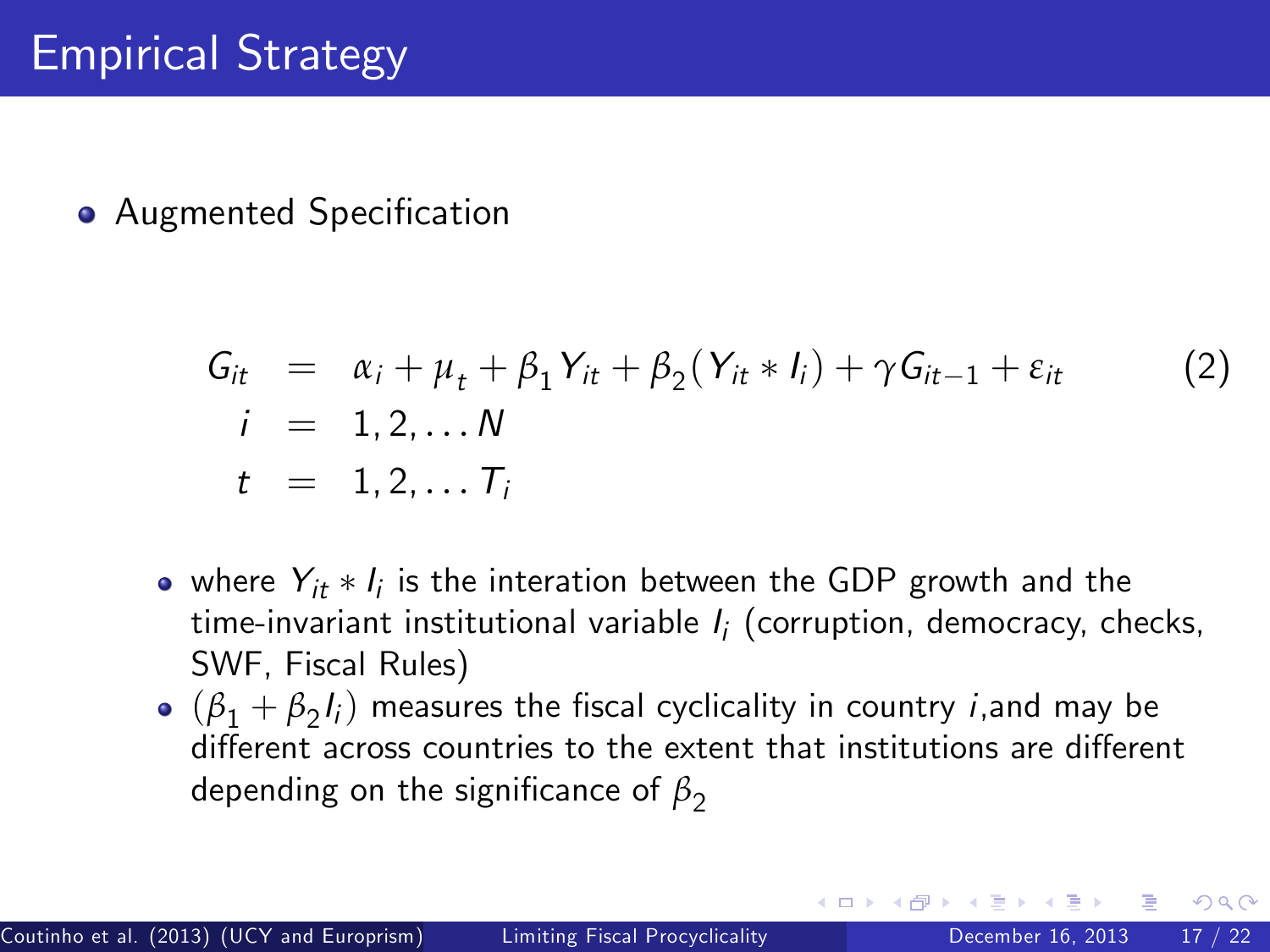GDP growth instrumented with the growth in the main commodity price

**∢ ⊡**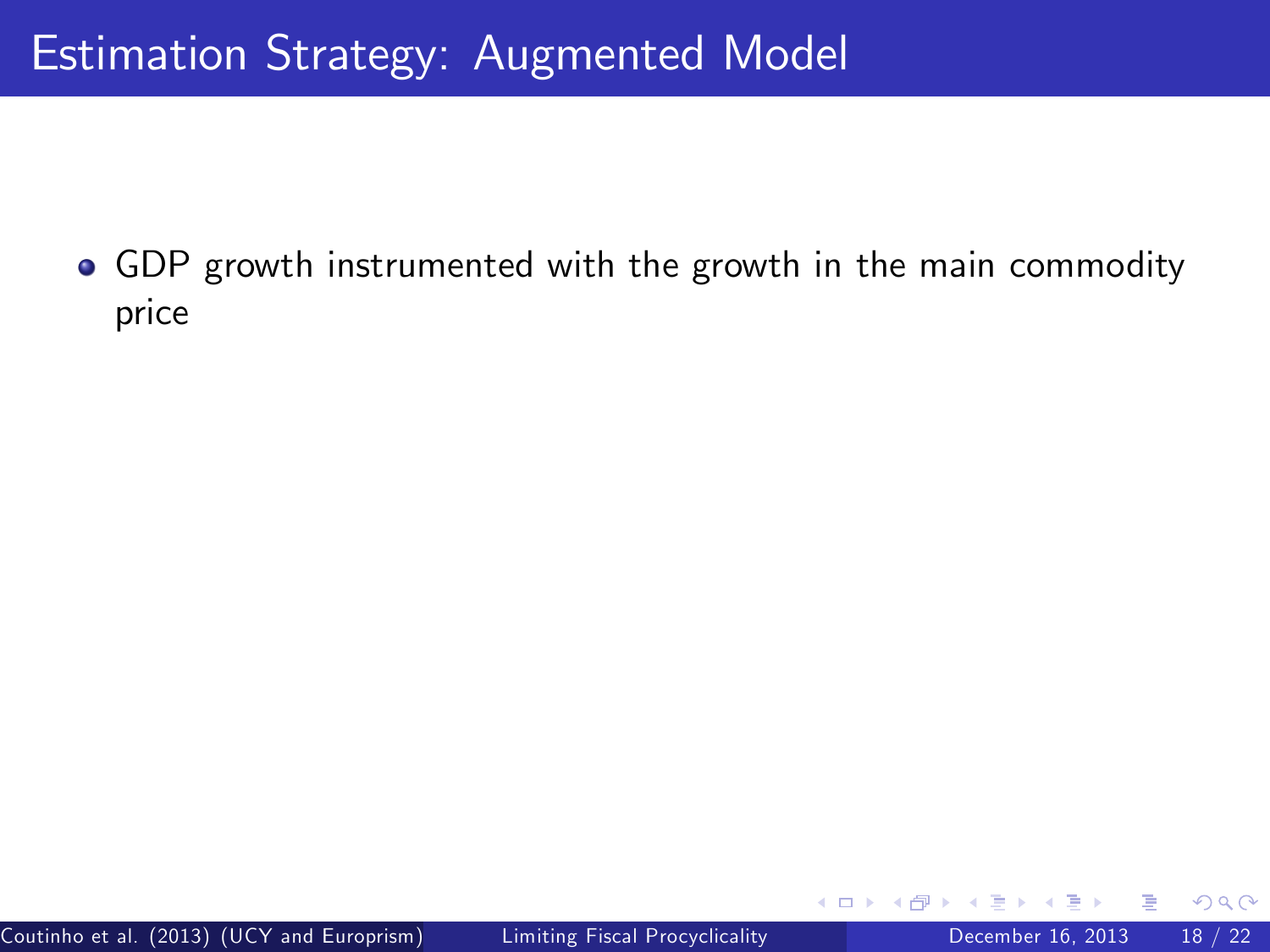- GDP growth instrumented with the growth in the main commodity price
- Interactions instrumented in two ways: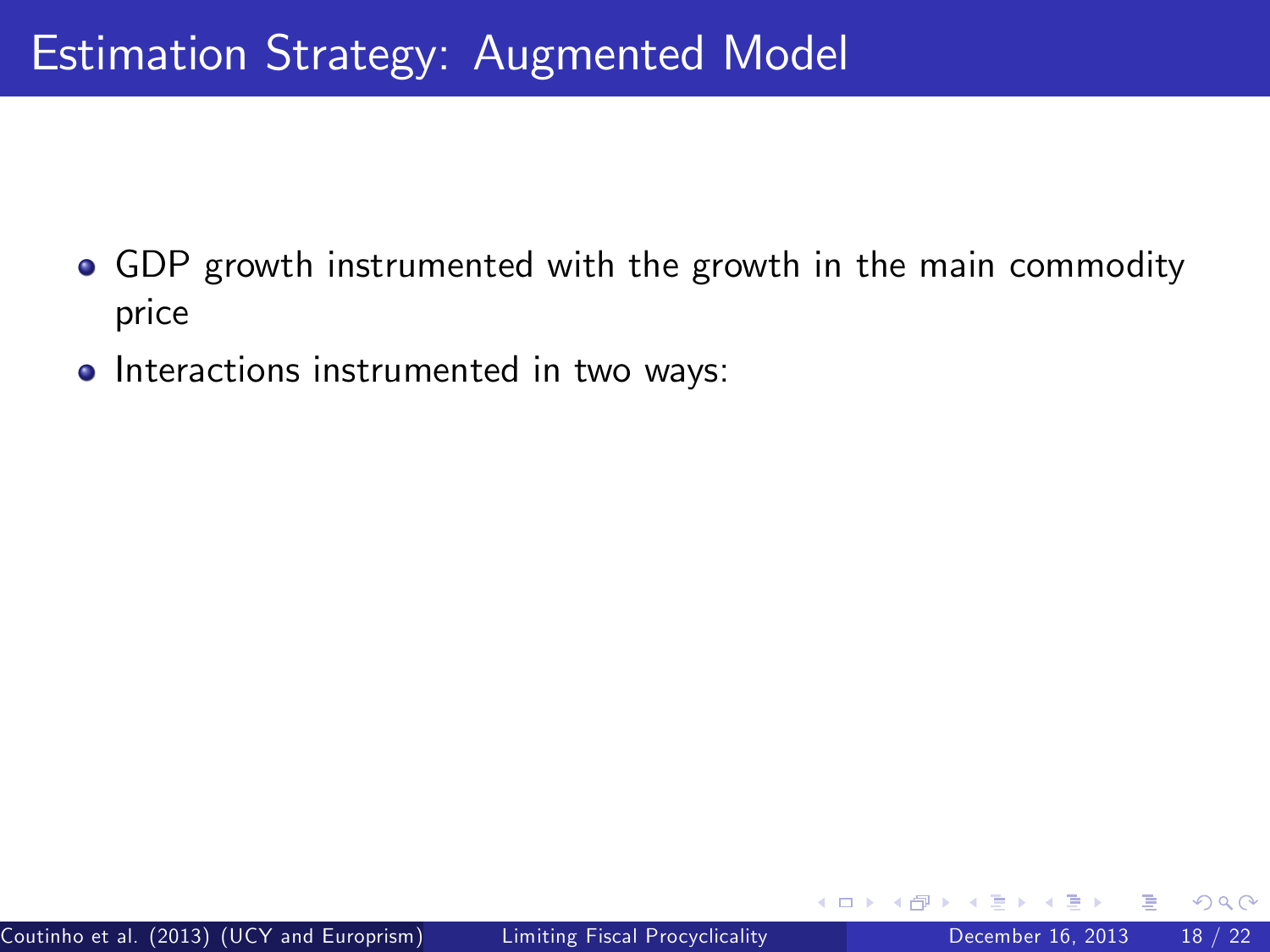- GDP growth instrumented with the growth in the main commodity price
- Interactions instrumented in two ways:
	- growth rate of the main commodity price  $\times I_i$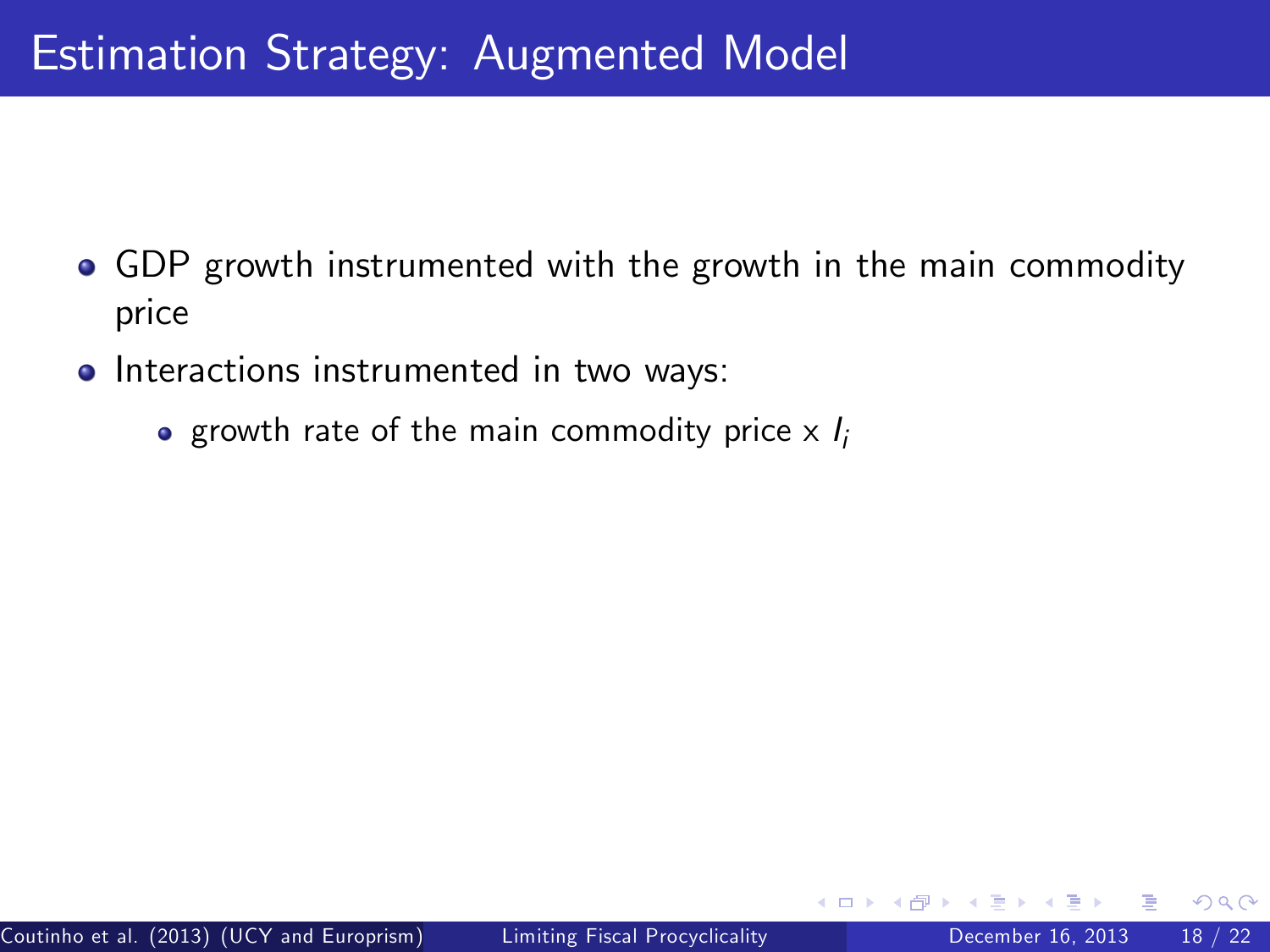- GDP growth instrumented with the growth in the main commodity price
- Interactions instrumented in two ways:
	- **•** growth rate of the main commodity price  $\times$   $I_i$
	- $\bullet$  growth rate of the main commodity price x instrument for institution *I*.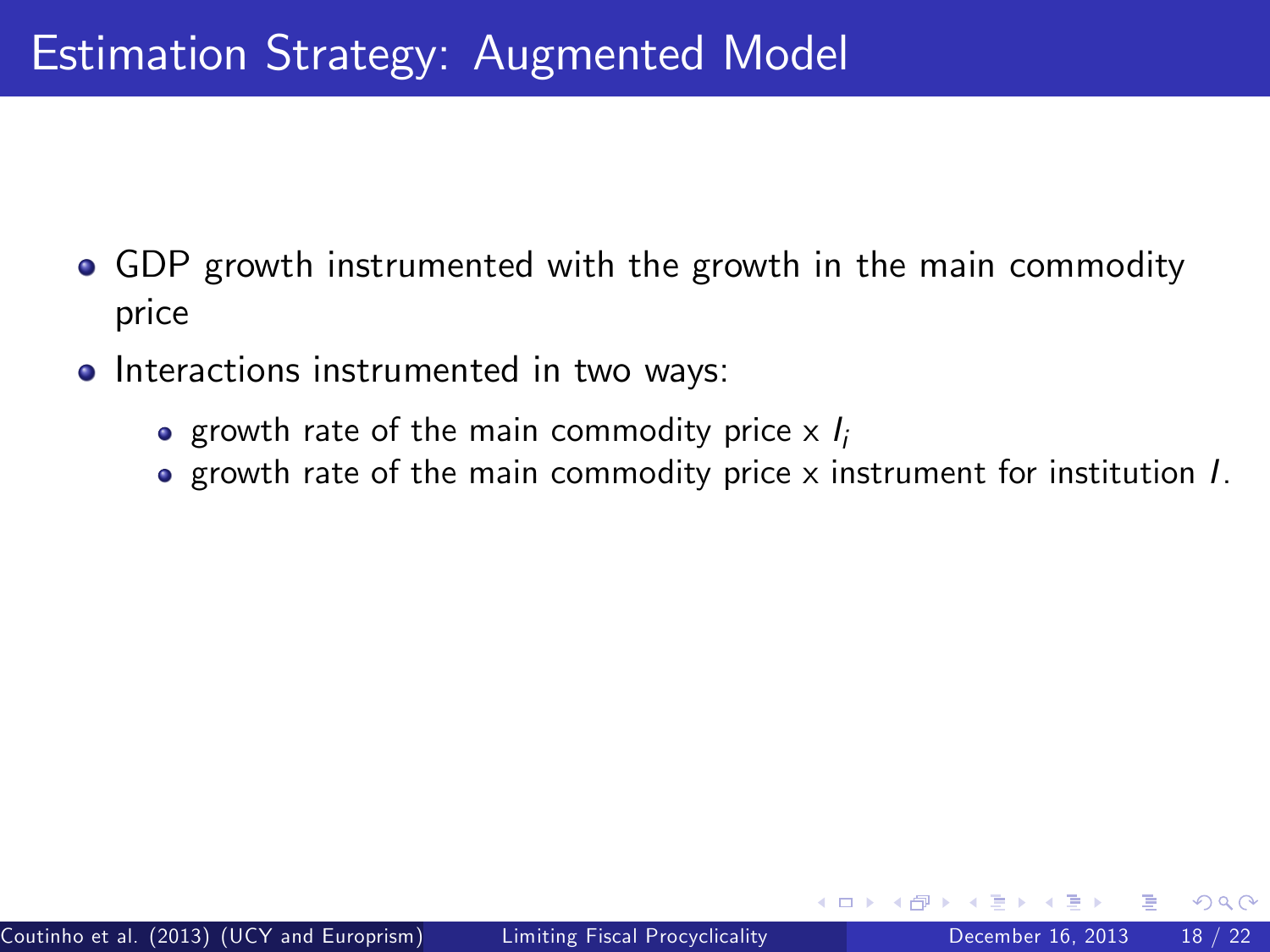- GDP growth instrumented with the growth in the main commodity price
- Interactions instrumented in two ways:
	- **•** growth rate of the main commodity price  $\times$   $I_i$
	- $\bullet$  growth rate of the main commodity price x instrument for institution *I*.
- $\bullet$  Instruments for institutions (picked the best according to IV testing):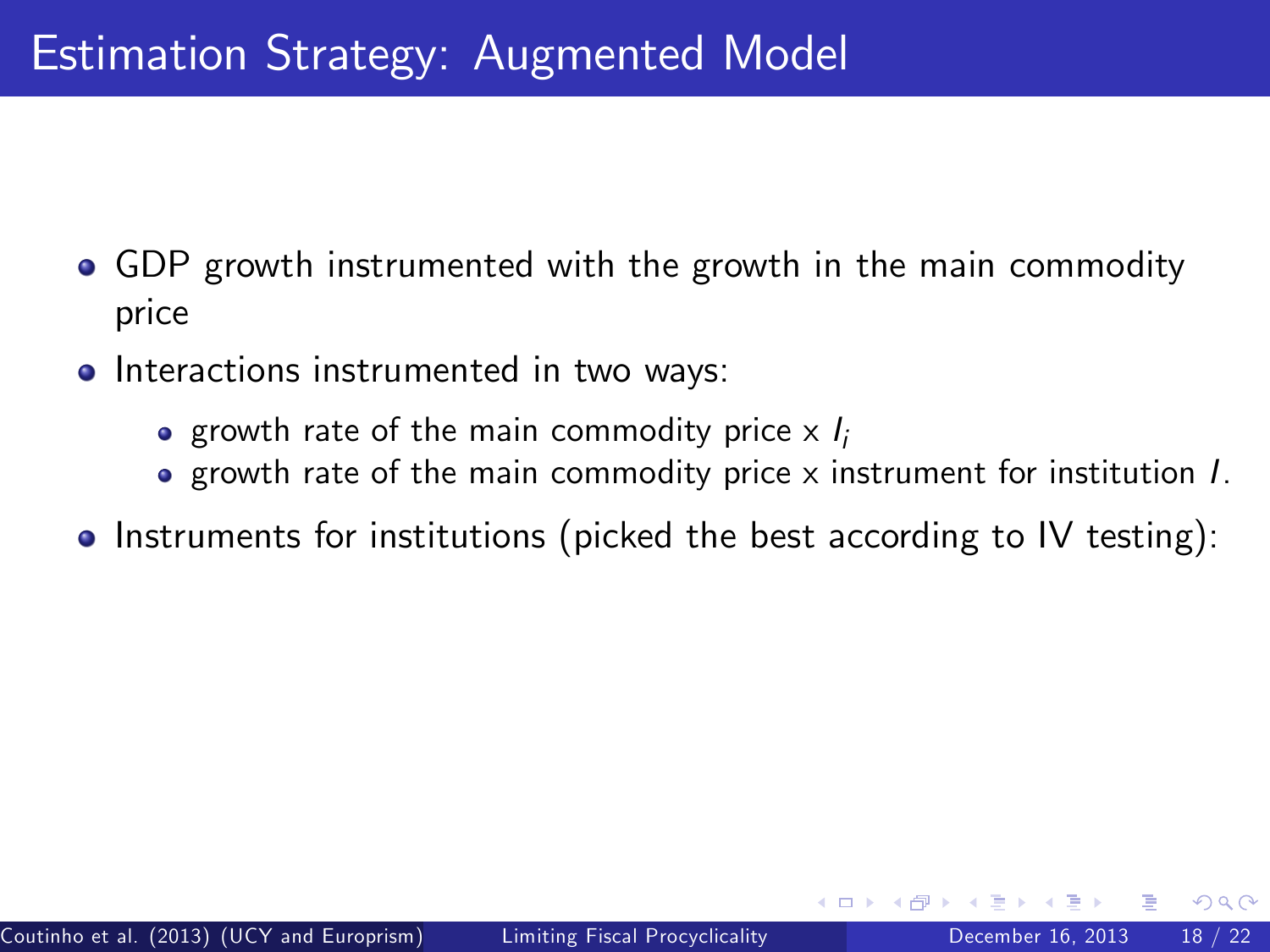- GDP growth instrumented with the growth in the main commodity price
- Interactions instrumented in two ways:
	- **•** growth rate of the main commodity price  $\times$   $I_i$
	- $\bullet$  growth rate of the main commodity price x instrument for institution *I*.
- $\bullet$  Instruments for institutions (picked the best according to IV testing):
	- Control of Corruption: Ethnic Fractionalization Index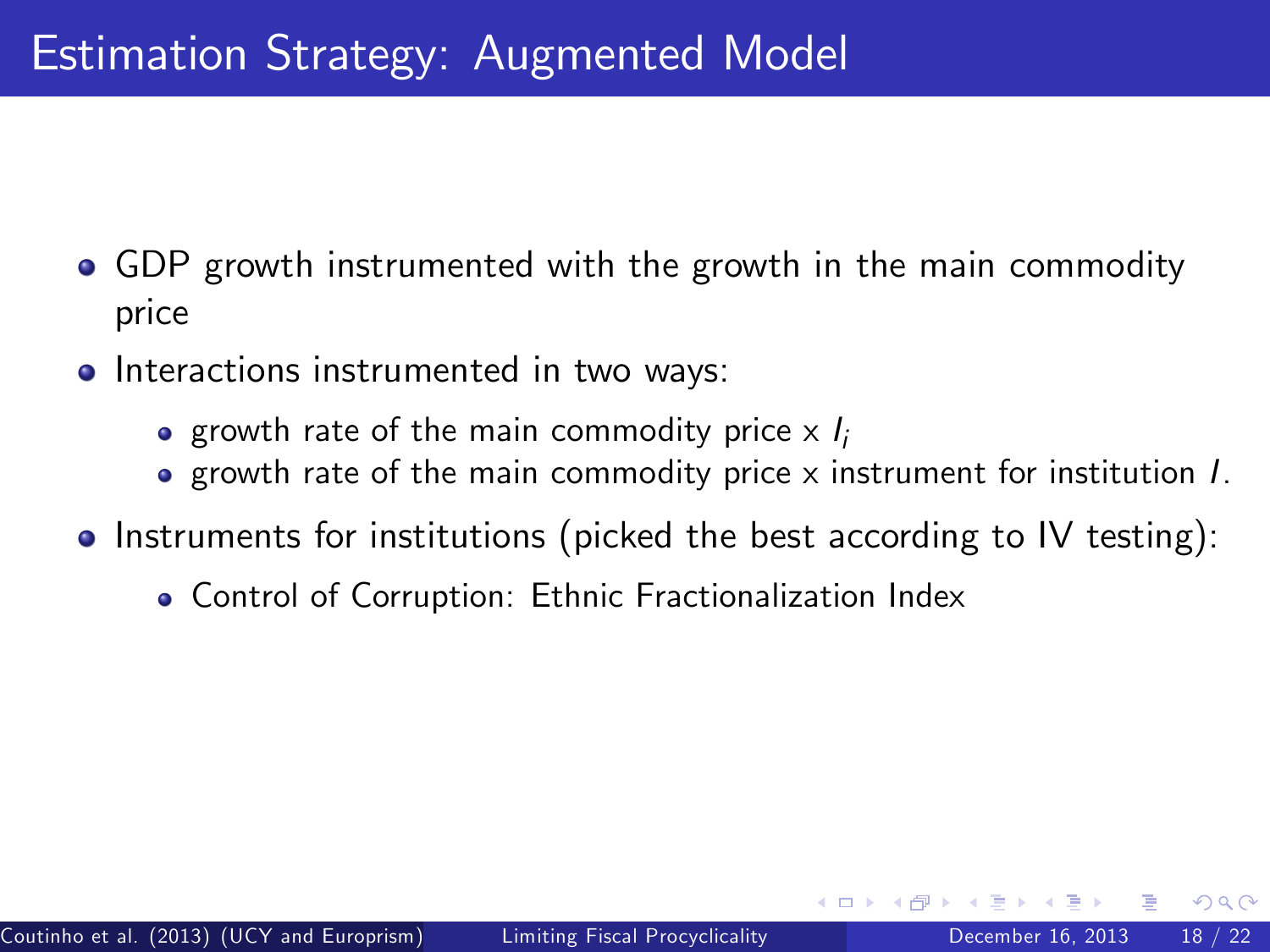- GDP growth instrumented with the growth in the main commodity price
- Interactions instrumented in two ways:
	- **•** growth rate of the main commodity price  $\times$   $I_i$
	- $\bullet$  growth rate of the main commodity price x instrument for institution *I*.
- $\bullet$  Instruments for institutions (picked the best according to IV testing):
	- Control of Corruption: Ethnic Fractionalization Index
	- Democracy: Landlocked Dummy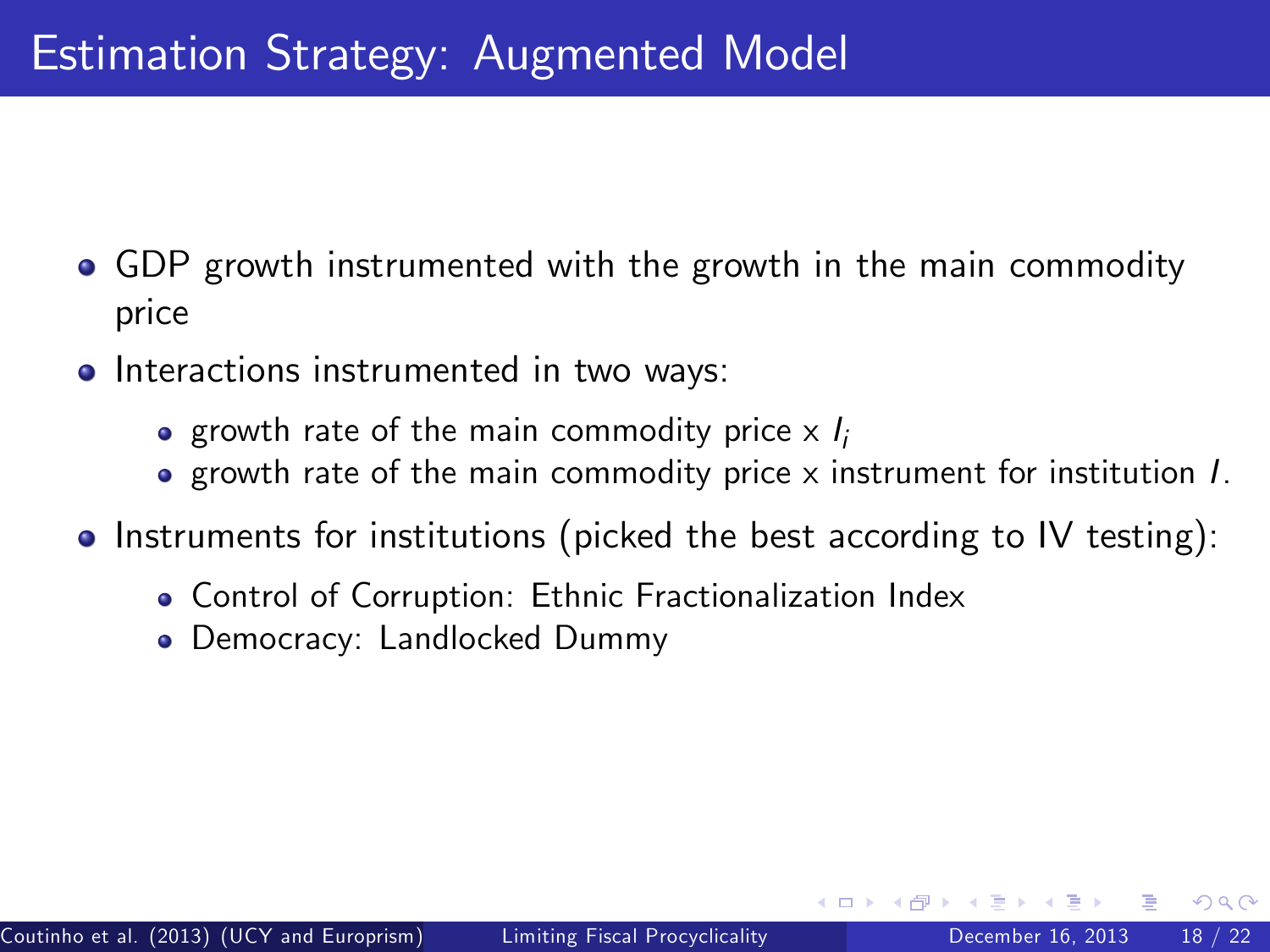- GDP growth instrumented with the growth in the main commodity price
- Interactions instrumented in two ways:
	- **•** growth rate of the main commodity price  $\times$   $I_i$
	- $\bullet$  growth rate of the main commodity price x instrument for institution *I*.
- $\bullet$  Instruments for institutions (picked the best according to IV testing):
	- Control of Corruption: Ethnic Fractionalization Index
	- Democracy: Landlocked Dummy
	- Checks: Religion Fractionalization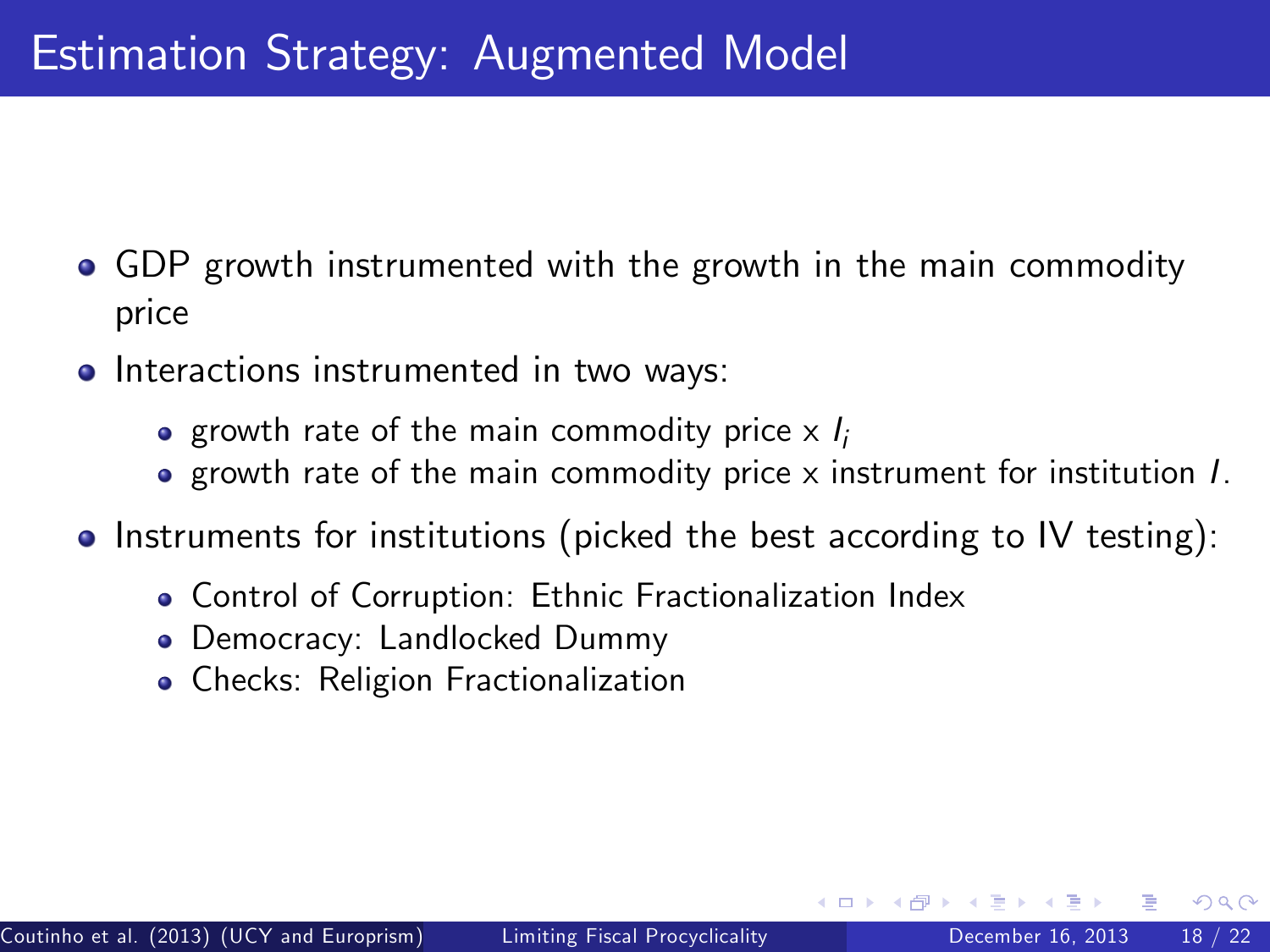- GDP growth instrumented with the growth in the main commodity price
- Interactions instrumented in two ways:
	- **•** growth rate of the main commodity price  $\times$   $I_i$
	- $\bullet$  growth rate of the main commodity price x instrument for institution *I*.
- Instruments for institutions (picked the best according to IV testing):
	- Control of Corruption: Ethnic Fractionalization Index
	- Democracy: Landlocked Dummy
	- **Checks: Religion Fractionalization**
	- SWF and Rules: Ethnic Fractionalization Index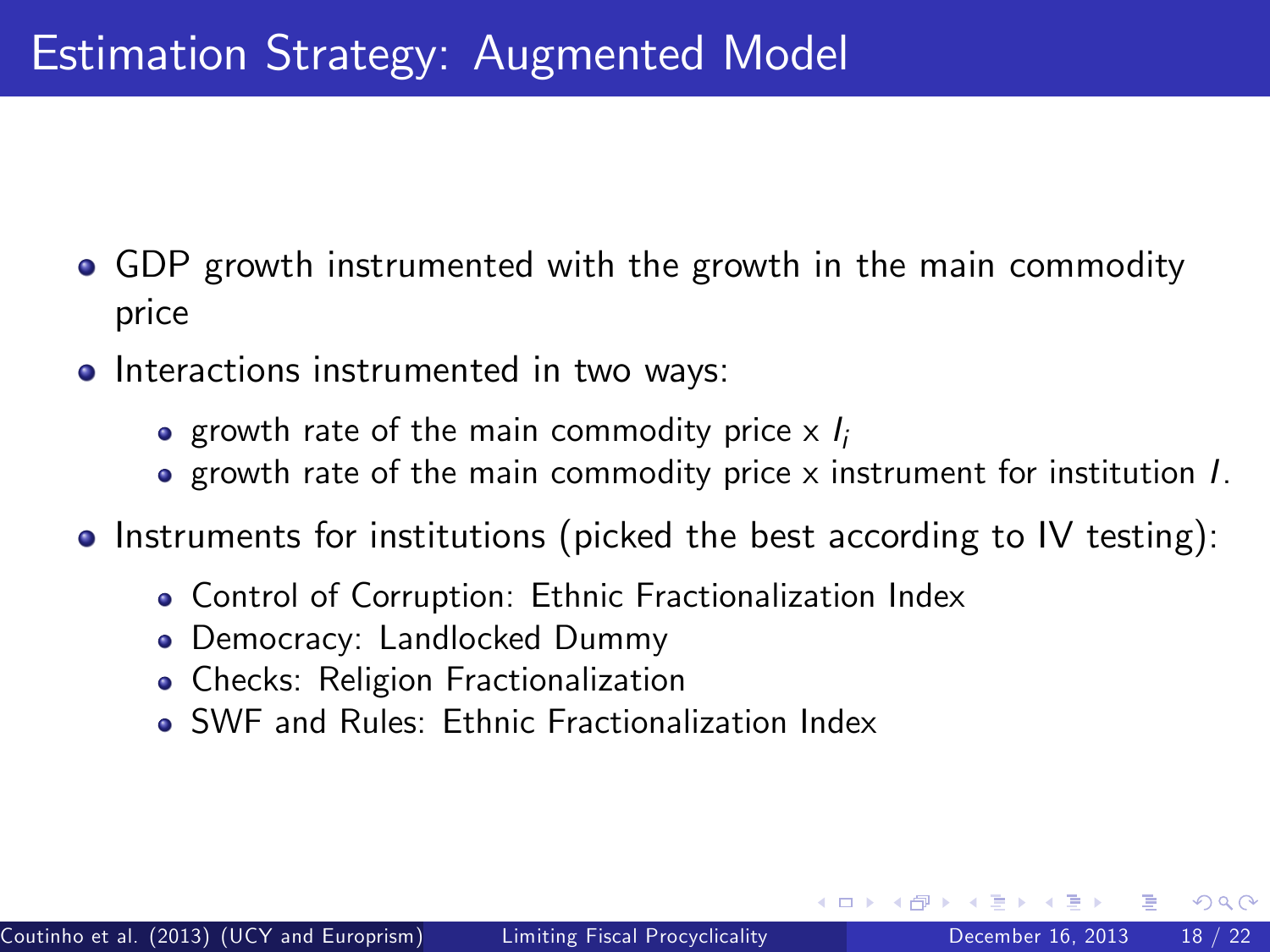#### Results: Fiscal Procyclicality and Institutions

|                                | (1)       | (2)        | (3)        |
|--------------------------------|-----------|------------|------------|
|                                | IV        | IV         | IV         |
| <b>GDP</b> Growth              | 4.987**   | $2.687***$ | $5.191***$ |
|                                | (2.141)   | (0.544)    | (1.978)    |
| GDP Growth x Control of        | $-11.94$  |            |            |
| Corruption (WGI)               | (7.462)   |            |            |
|                                |           | $-2.982**$ |            |
| GDP Growth x Democracy         |           | (1.369)    |            |
|                                |           |            | $-1.124$   |
| <b>GDP Growth x Checks</b>     |           |            | (0.875)    |
| Government Consumption         | $0.080**$ | 0.041      | 0.018      |
| (Real) Growth (t-1)            | (0.033)   | (0.034)    | (0.042)    |
| <b>Observations</b>            | 2129      | 2153       | 2087       |
| Number of Groups               | 70        | 72         | 69         |
| Average Group                  | 30.41     | 29.90      | 30.25      |
| $R^2$ overall                  | 0.03      | 0.05       | 0.07       |
| $F_1$ -statistic (first stage) | 18.52     | 13.21      | 8.88       |
| $AP1$ (p-value)                | 0.3124    | 0.0000     | 0.1595     |
| $F2$ -statistic (first stage)  | 10.72     | 6.89       | 8.16       |
| $AP2$ (p-value)                | 0.5099    | 0.0001     | 0.1848     |
| Cragg-Donald F-statistic       | 2.233     | 6.513      | 5.026      |

Table 4b: Corruption, Democracy and Cyclicality of Real Government Consumption Growth -

 $200$ 

э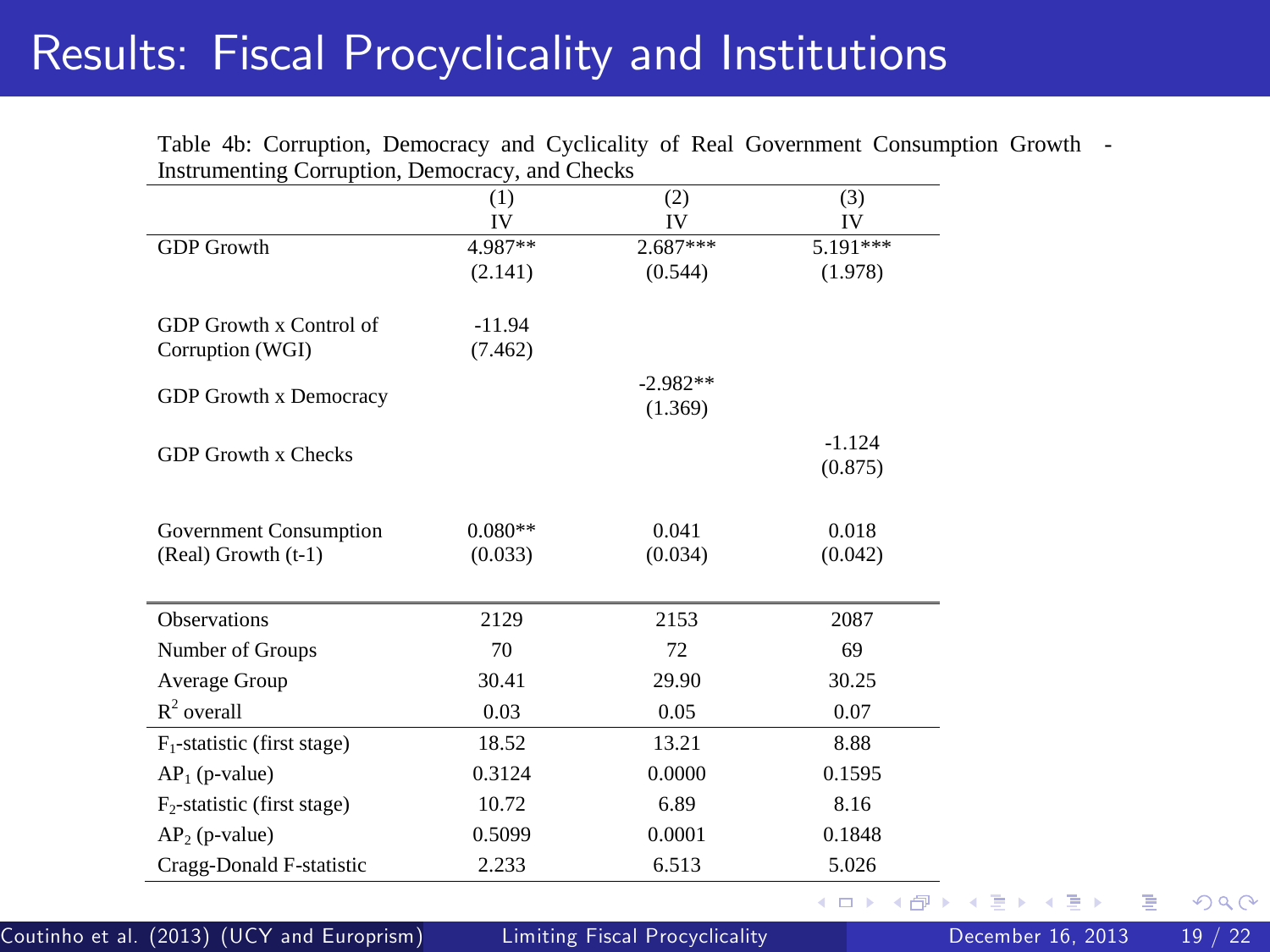### Results: Strong Fiscal Procyclicality and Institutions

| able bol contaption; Benforte, and Cycheanty of Coveniment Constant phone (70 G<br>Instrumenting Corruption, Democracy, and Checks. |                       |                        |                       |  |  |
|-------------------------------------------------------------------------------------------------------------------------------------|-----------------------|------------------------|-----------------------|--|--|
|                                                                                                                                     | (1)<br>IV             | (2)<br>IV              | (3)<br>IV             |  |  |
| <b>GDP</b> Growth                                                                                                                   | 2.405<br>(1.996)      | 1.379***<br>(0.529)    | $4.210**$<br>(1.830)  |  |  |
| GDP Growth x Control of                                                                                                             | $-6.571$              |                        |                       |  |  |
| Corruption                                                                                                                          | (6.983)               |                        |                       |  |  |
| GDP Growth x Democracy                                                                                                              |                       | $-3.850***$<br>(1.435) |                       |  |  |
| GDP Growth x Checks and<br><b>Balances</b>                                                                                          |                       |                        | $-1.407*$<br>(0.824)  |  |  |
| Government Consumption<br>$(% \mathcal{L}_{0})$ GDP) Growth $(t-1)$                                                                 | $-0.052**$<br>(0.024) | $-0.079***$<br>(0.028) | $-0.063**$<br>(0.029) |  |  |
| <b>Observations</b>                                                                                                                 | 2137                  | 2161                   | 2095                  |  |  |
| Number of Groups                                                                                                                    | 70                    | 72                     | 69                    |  |  |
| Average Group                                                                                                                       | 30.53                 | 30.01                  | 30.36                 |  |  |
| $R^2$ overall                                                                                                                       | 0.002                 | 0.0003                 | 0.004                 |  |  |
| $F_1$ -statistic (first stage)                                                                                                      | 18.64                 | 13.72                  | 9.71                  |  |  |
| $AP_1$ (p-value)                                                                                                                    | 0.3479                | 0.0000                 | 0.1530                |  |  |
| $F_2$ -statistic (first stage)                                                                                                      | 10.91                 | 6.35                   | 8.61                  |  |  |
| $AP2$ (p-value)                                                                                                                     | 0.5391                | 0.0001                 | 0.1861                |  |  |
| Cragg-Donald F-statistic                                                                                                            | 2.068                 | 6.019                  | 5.084                 |  |  |

Table 5b: Corruption, Democracy and Cyclicality of Government Consumption (% of GDP) Growth –

<span id="page-52-0"></span>4 0 8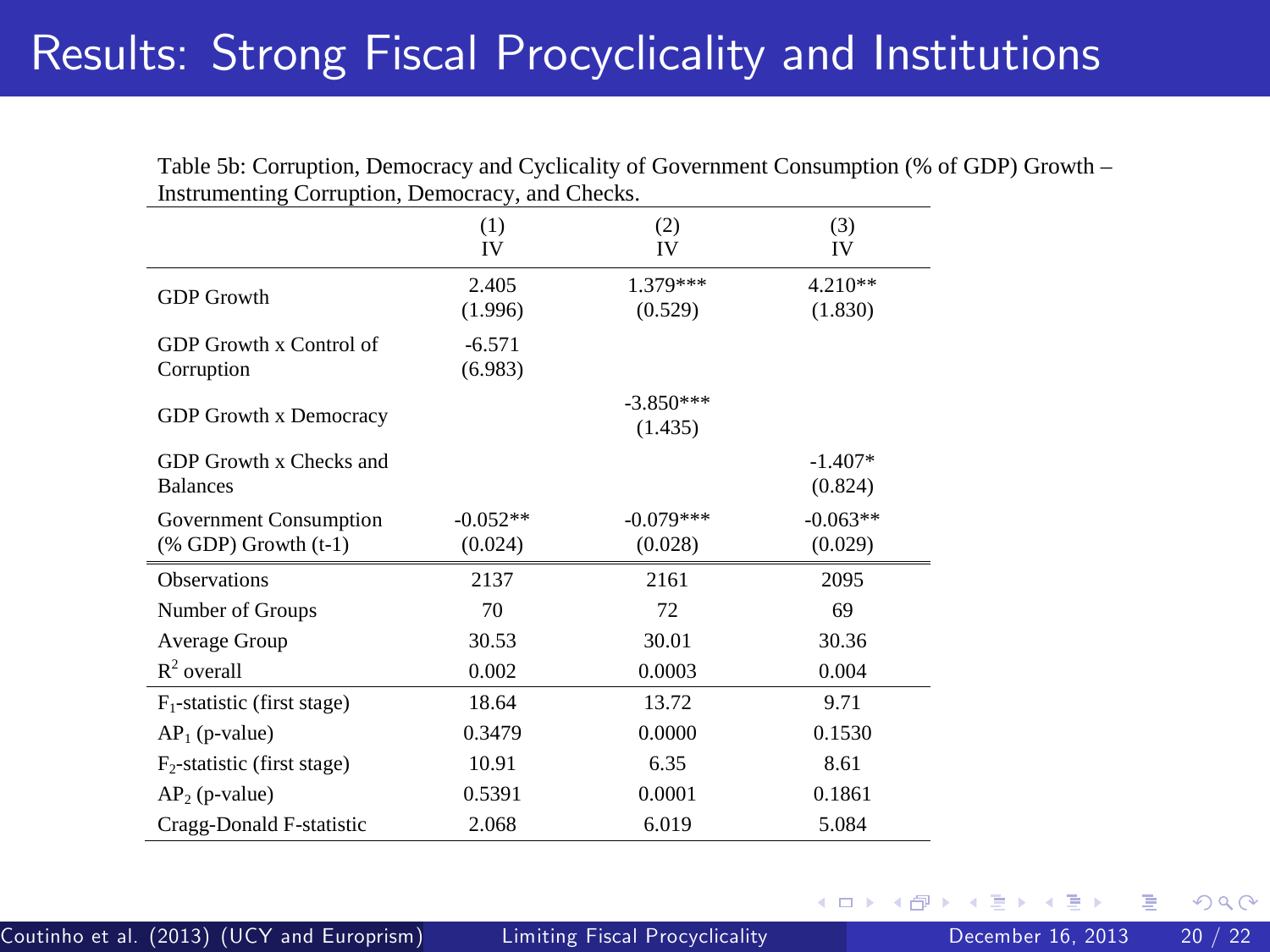## Results: Fiscal Procyclicality and Fiscal Policy Institutions

|                                                      | (1)<br>IV             | (2)<br>IV           | (3)<br>IV           | (4)<br>IV           | (5)<br>IV             |
|------------------------------------------------------|-----------------------|---------------------|---------------------|---------------------|-----------------------|
| <b>GDP</b> Growth                                    | 2.701***<br>(0.769)   | 2.331***<br>(0.802) | 2.318***<br>(0.797) | 2.498***<br>(0.704) | $2.427***$<br>(0.733) |
| GDP Growth x Funds                                   | $-5.490**$<br>(2.651) |                     |                     |                     | $-4.146**$<br>(1.799) |
| GDP Growth x Rules (ER,<br>BBR, DR)                  |                       | 1.223<br>(3.134)    |                     |                     |                       |
| GDP Growth x Rules (ER,<br>BBR)                      |                       |                     | 1.319<br>(3.053)    |                     |                       |
| GDP Growth x<br><b>Expenditure Rules</b>             |                       |                     |                     | $-0.852$<br>(5.706) |                       |
| GDP Growth x Funds &<br>Rules (ER, BBR)              |                       |                     |                     |                     | 2.677<br>(3.084)      |
| <b>Government Consumption</b><br>(Real) Growth (t-1) | $0.058*$<br>(0.035)   | 0.025<br>(0.039)    | 0.025<br>(0.039)    | 0.027<br>(0.040)    | $0.056*$<br>(0.033)   |
| Observations                                         | 2129                  | 2129                | 2129                | 2129                | 2129                  |
| Number of Groups                                     | 70                    | 70                  | 70                  | 70                  | 70                    |
| Average Group                                        | 30.41                 | 30.41               | 30.41               | 30.41               | 30.41                 |
| $R^2$ overall                                        | 0.0643                | 0.0891              | 0.0902              | 0.0895              | 0.0643                |
| $F_1$ -statistic (first stage)                       | 10.21                 | 7.36                | 7.39                | 7.39                | 9.61                  |
| $AP_1$ (p-value)                                     | 0.0001                | 0.0002              | 0.0002              | 0.0000              | 0.0001                |
| $F_2$ -statistic (first stage)                       | 6.08                  | 6.78                | 8.43                | 10.70               | 11.33                 |
| $AP2$ (p-value)                                      | 0.0042                | 0.0003              | 0.0000              | 0.0000              | 0.0000                |
| $F_3$ -statistic (first stage)                       |                       |                     |                     |                     | 19.67                 |
| $AP_3$ (p-value)                                     |                       |                     |                     |                     | 0.0000                |
| Cragg-Donald F-statistic                             | 5.143                 | 6.402               | 7.169               | $6.667 =$           | $-6.547$              |

Coutinho et al. (2013) (UCY and Europrism) [Limiting Fiscal Procyclicality](#page--1-0) December 16, 2013 21 / 22

<span id="page-53-0"></span>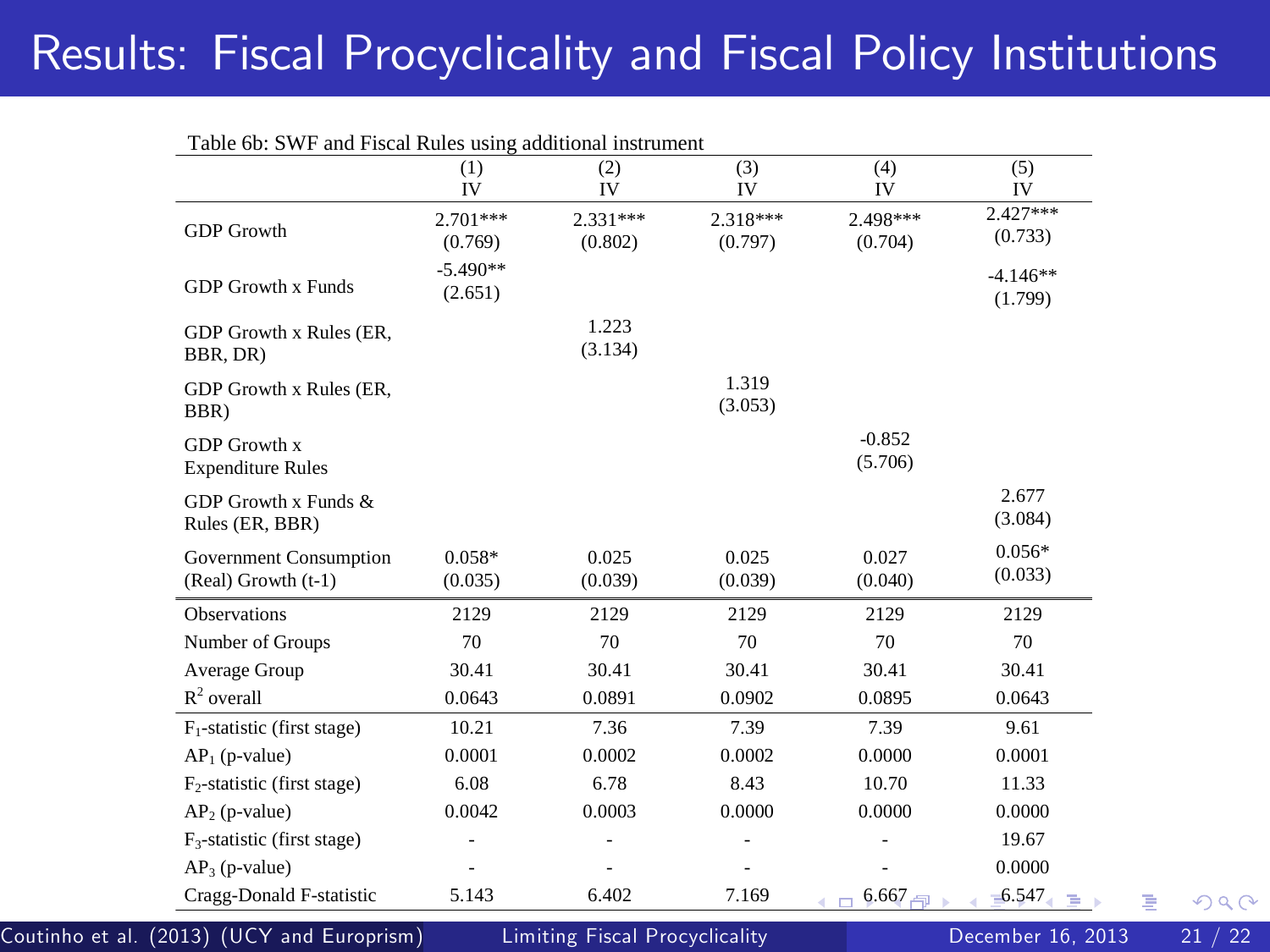Fiscal policy in resource-rich countries is found to be on average strongly procyclical

<span id="page-54-0"></span>4 0 8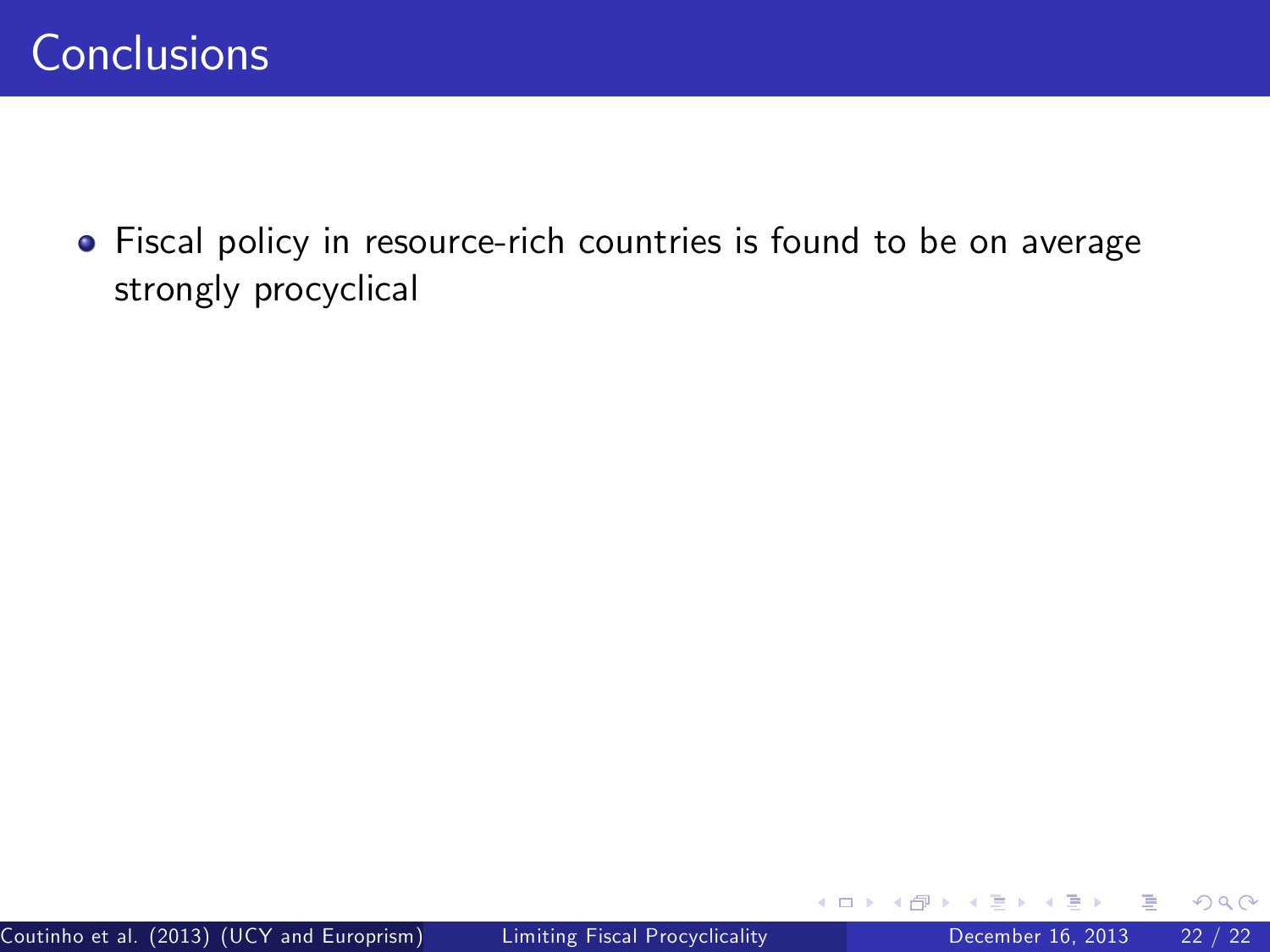- Fiscal policy in resource-rich countries is found to be on average strongly procyclical
- There evidence that democratic institutions and veto players contribute to reduce fiscal procyclicality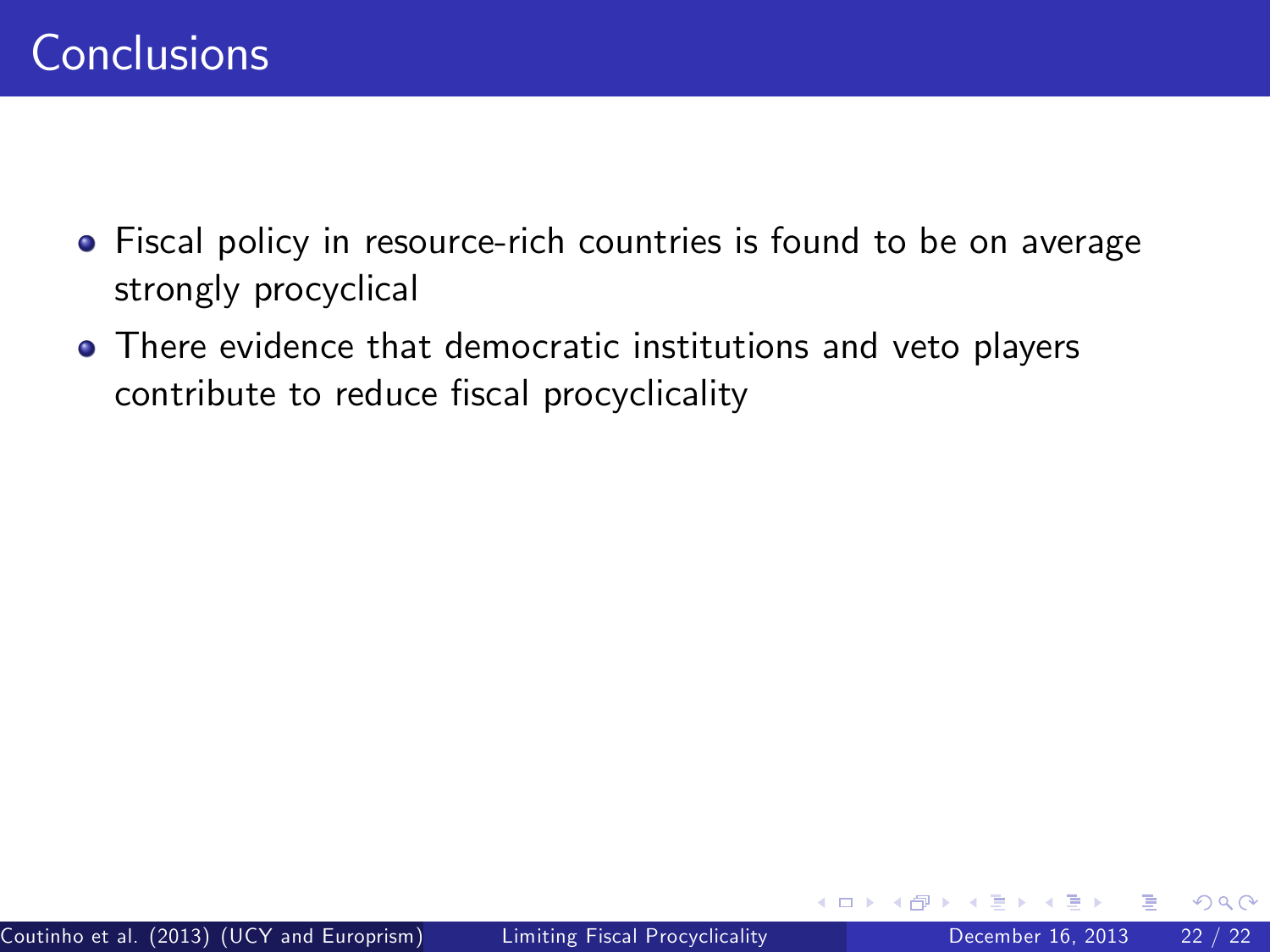- Fiscal policy in resource-rich countries is found to be on average strongly procyclical
- There evidence that democratic institutions and veto players contribute to reduce fiscal procyclicality
- Operating a SWF seems to be more effective in reducing fiscal procyclicality than adopting fiscal rules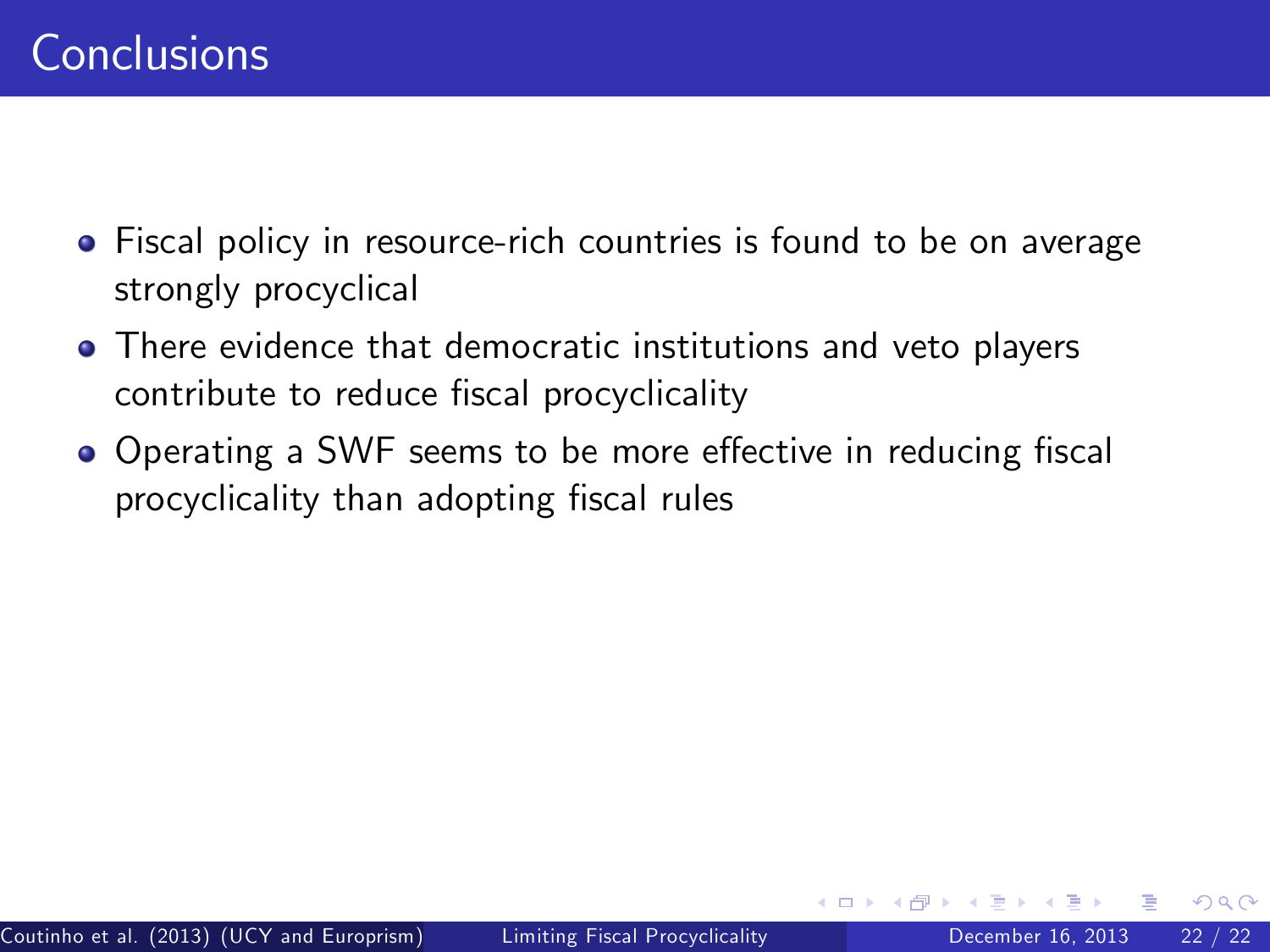- Fiscal policy in resource-rich countries is found to be on average strongly procyclical
- There evidence that democratic institutions and veto players contribute to reduce fiscal procyclicality
- Operating a SWF seems to be more effective in reducing fiscal procyclicality than adopting fiscal rules
- Transparency could be the key: SWF may convey more transparency by separating oil and non-oil revenues; fiscal rules may induce creative accounting